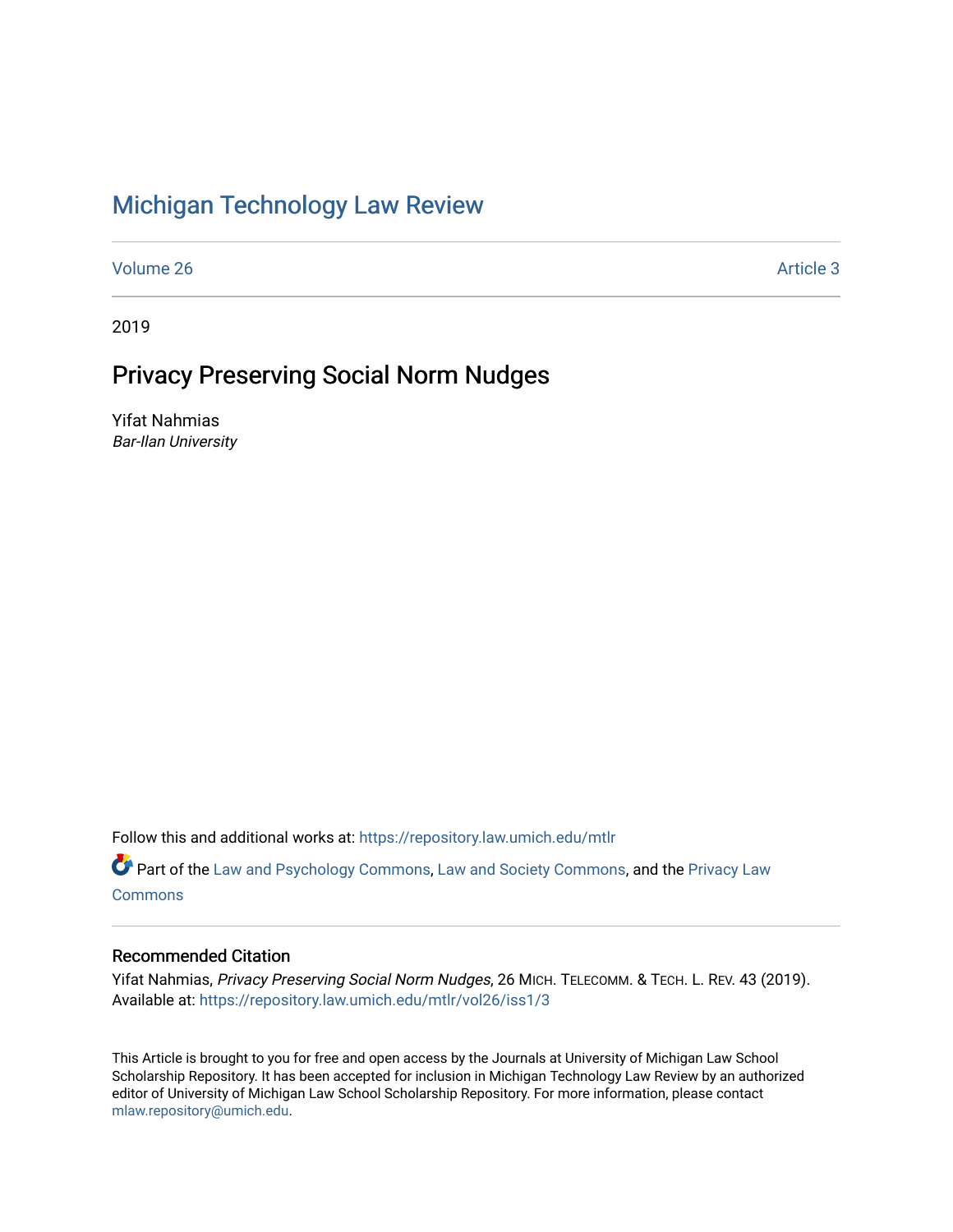# **PRIVACY PRESERVING SOCIAL NORM NUDGES**

*Yifat Nahmias Oren Perez Yotam Shlomo Uri Stemmer*\*

*Nudges comprise a key component of the regulatory toolbox. Both the public and private sectors use nudges extensively in various domains, ranging from environmental regulation to health, food and financial regulation. This article focuses on a particular type of nudge: social norm nudges. It discusses, for the first time, the privacy risks of such nudges. Social norm nudges induce behavioral change by capitalizing on people's desire to fit in with others, on their predisposition to social conformity, and on their susceptibility to the way information is framed. In order to design effective social norm nudges, personal information about individuals and their behavior must be collected, processed, and later disseminated (usually in some aggregated form). Thus, the use of social norm nudges opens up the possibility for privacy threats. Despite the significant privacy concerns raised by social norm nudges, research on the topic has been scarce. This article makes two contributions to the understanding of the privacy risks underlying the use of social norm nudges. The first contribution is analytic: it demonstrates that using social norm nudges can pose a threat to individuals' privacy through re-identification of anonymized data. This risk was demonstrated in other contexts (e.g. Netflix recommendation contest). The second contribution is policy oriented: it argues that the strategy of differential privacy can be used to mitigate these privacy risks and offer a way to employ social norms nudges while protecting individuals' privacy.*

Prof. Oren Perez is the Dean of the Faculty of Law at Bar-Ilan University ("BIU"). Dr. Yifat Nahmias has recently received her PhD from the BIU Faculty of Law. Yotam Shlomo is the manager of the Environmental Regulation Clinic at the BIU Faculty of Law. Dr. Uri Stemmer is an Assistant Professor at the Department of Computer Science, Ben-Gurion University. We thank Benny Pinkas and Eyal Peer for their comments on previous versions of this paper. We are grateful for the support of the BIU Center for Research in Applied Cryptography and Cyber Security in conjunction with the Israel National Cyber Bureau in the Prime Minister's Office.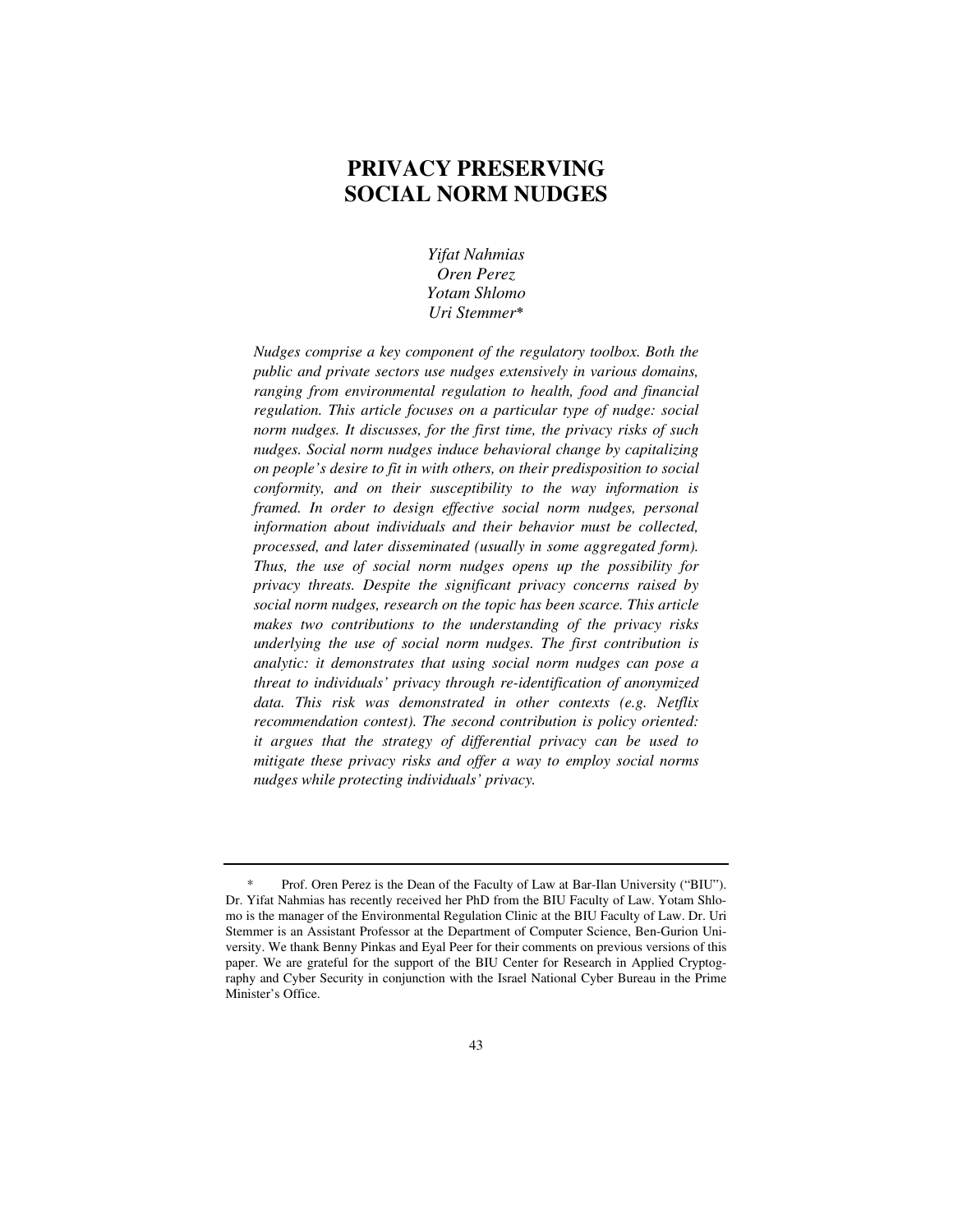#### Table of Contents

|               |                                                             | 44 |
|---------------|-------------------------------------------------------------|----|
| H             |                                                             |    |
| III.          | CAN SOCIAL NORM NUDGES POSE A THREAT TO PRIVACY? 53         |    |
|               |                                                             |    |
|               | $\mathbf{1}$                                                |    |
|               | 2.                                                          |    |
|               | B.                                                          |    |
|               | 1.                                                          |    |
|               | $\mathcal{D}$                                               |    |
|               | 3.                                                          |    |
|               | $4_{\cdot}$                                                 |    |
|               | 5.                                                          |    |
|               | C.                                                          |    |
|               |                                                             |    |
|               | Exposure, Increased Accessibility, Blackmail,<br>2.         |    |
|               |                                                             |    |
|               |                                                             |    |
| $\mathbf{IV}$ | USING SOCIAL NORM NUDGES - THE PERSPECTIVE OF               |    |
|               |                                                             |    |
|               |                                                             |    |
|               | Differential Privacy as a Tool for Social Norm Nudges<br>В. |    |
|               |                                                             |    |
|               |                                                             |    |
|               |                                                             |    |

#### I. Introduction

One of the most important trends in contemporary regulatory practice has been the attempt to incorporate insights from behavioral economics,<sup>1</sup> especially nudges and de-biasing mechanisms, into the regulatory toolbox.<sup>2</sup> For instance, in July 2010, the United Kingdom established the Behavioral Insights Team ("BIT") – otherwise known as the "Nudge Unit" – which is dedicated to developing public policy solutions based on insights from psy-

 <sup>1.</sup> PETE LUNN, REGULATORY, POLICY AND BEHAVIORAL ECONOMICS 25–55 (2014).

 <sup>2.</sup> Oren Perez, *Can Experts Be Trusted and What Can Be Done About It? Insights from the Biases and Heuristics Literature, in NUDGING AND THE LAW: A EUROPEAN* PERSPECTIVE 115 (Alberto Alemanno & Anne-Lise Sibony, eds., 2015); David Tannenbaum, Craig R. Fox & Todd Rogers, *On the Misplaced Politics of Behavioural Policy Interventions*, 1 NATURE HUM. BEHAV. 1, 1 (2017); *see also* RICHARD H. THALER & CASS R. SUNSTEIN, NUDGE: IMPROVING DECISIONS ABOUT HEALTH, WEALTH, AND HAPPINESS 6–9, 17–39 (2008) [hereinafter THALER & SUNSTEIN, NUDGE].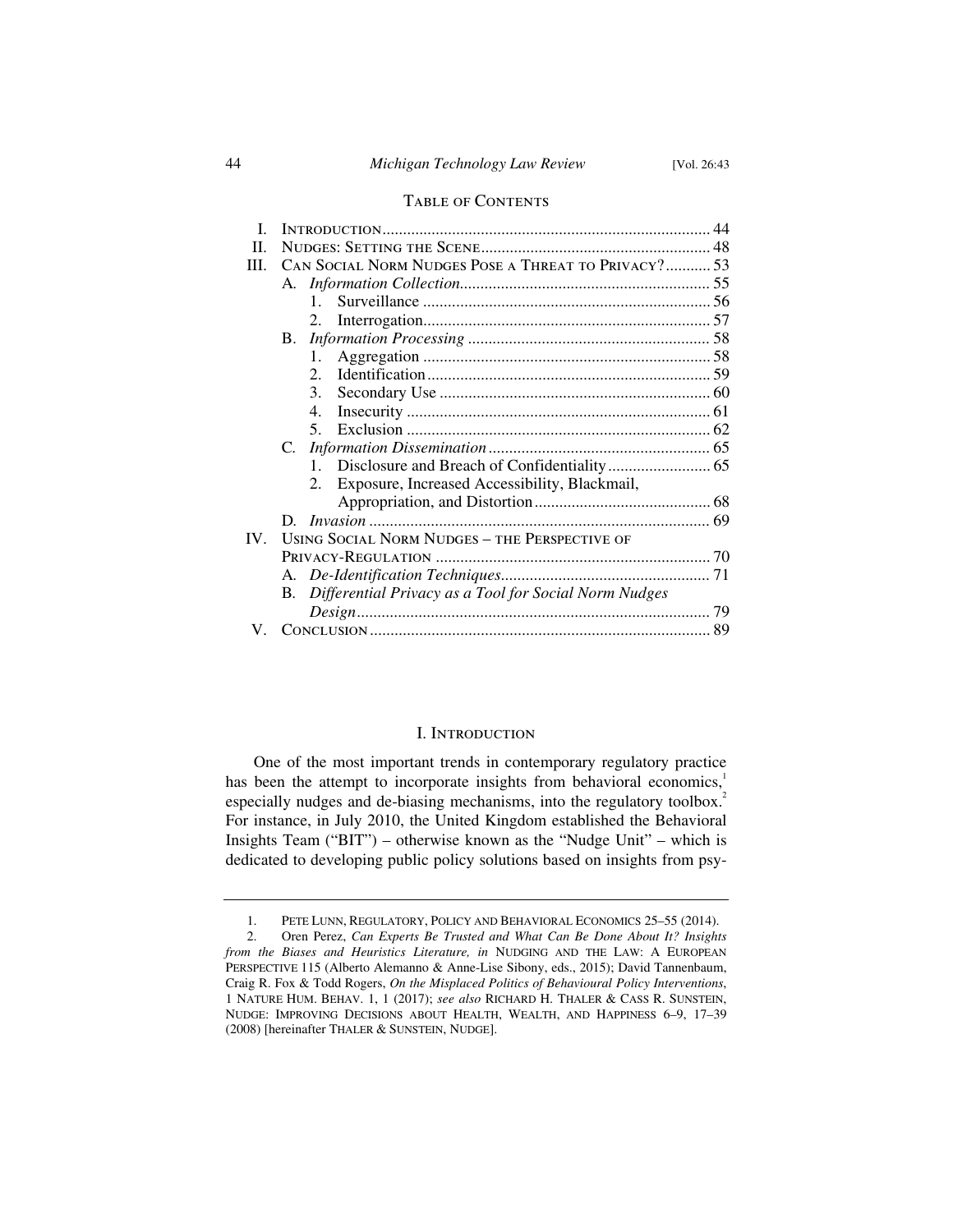chology and behavioral economics.<sup>3</sup> Three years later, then-U.S. President Barack Obama signed an executive order establishing the White House Social and Behavioral Sciences Team, based on the understanding that "[a]dopting the insights of behavioral science will help bring our government into the 21st century in a wide range of ways."<sup>4</sup> These examples, among others, demonstrate how policy makers incorporate social norm nudges into the regulatory toolbox and how they use them in diverse domains, from environmental regulation and health to food and financial regulation.<sup>5</sup>

A nudge can be defined as any aspect of choice architecture that alters an individual's behavior in a predictable way, without limiting his choices or significantly changing incentives.<sup>6</sup> Using this broad definition, Thaler and

 5. For an extensive, although partial, summary of empirical "nudges" and interesting behavioral change interventions that have been deployed around the world in the last decade, *see* Mark Egan, *Nudge Database v1.2*, https://www.stir.ac.uk/media/stirling/services/faculties/ social-sciences/research/documents/Nudge-Database-1.2.pdf (last visited Sept. 28, 2019).

 6. THALER & SUNSTEIN, NUDGE, *supra* note 2 at 6, 105-10. Changing the default rule in a pension plan is an example of a nudge. Redesigning the 401(k)-retirement saving plan enrollment default rule from opt-in to opt-out dramatically increased employees' participation in retirement saving plans. Under an automatic enrollment default rule, employees are automatically enrolled in their company's 401(k) plan unless they elect to opt out of it. *See* James J. Choi, David Laibson et al., *For Better or For Worse: Default Effects and 401(k) Savings Behavior*, *in* PERSPECTIVES IN THE ECONOMICS OF AGING 81-121 (David A. Wise, ed., 2004); Brigitte C. Madrian & Dennis F. Shea, *The Power of Suggestion: Inertia in 401(k) Participation and Savings Behavior*, 116 Q.J. ECON. 1149, 1149–87 (2001). On the effect of opting-in or opting-out from default rules, *see* Alberto Abadie & Sebastien Gay, *The Impact of Presumed Consent Legislation on Cadaveric Organ Donation: A Cross-Country Study*, 25 J. HEALTH ECON. 599, 610 (2006); Eric J. Johnson & Daniel Goldstein, *Do Defaults Save Lives?*, 302 SCIENCE 1338 (2003); Eric J. Johnson et al., *Framing, Probability Distortions and Insurance Decisions*, 7 J. RISK & UNCERTAINTY 35, 46-48 (1993); Daniel Pichert & Konstantinos V. Katsikopoulos, *Green Defaults: Information Presentation and Pro-Environmental Behaviour* 28 J. ENVTL. PSYCHOL. 63, 67–69 (2008); William Samuelson & Richard Zeckhauser, *Status Quo Bias in Decision Making*, 7 J. RISK & UNCERTAINTY 35 (1988). For additional examples, *see* Gerd Bohner & Lena E. Schlüter, *A Room with a Viewpoint Revisited: Descriptive Norms and Hotel Guests' Towel Reuse Behavior*, PLOS ONE 1 (Aug. 2014); Noah J. Goldstein et al., *A Room with a Viewpoint: Using Social Norms to Motivate Environmental Conservation in Hotels*, 35 J. CONSUMER RES. 472 (2008).

 <sup>3.</sup> It is important to note that in 2014, the BIT became a social purpose company, partially owned by the Cabinet Office. The aims of the BIT, however, remain the same, namely: (1) making public services more cost-effective and easier for citizens to use; (2) improving outcomes by introducing a more realistic model of human behaviour to policy; and (3) enabling people to make better choices for themselves. *See generally About Us*, BEHAVIOURAL INSIGHTS TEAM, https://www.behaviouralinsights.co.uk/about-us/ (last visited Feb. 4, 2019).

 <sup>4.</sup> USING BEHAVIORAL SCIENCE INSIGHTS TO BETTER SERVE THE AMERICAN PEOPLE, EXEC. ORDER NO. 13707, 80 FED. REG. 181, 1 (Sept. 15, 2015); Press Release, The White House, Office of the Press Secretary, FACT SHEET: New Progress on Using Behavioral Science Insights to Better Serve the American People (Sept. 15, 2016), https://obamawhitehouse.archives.gov/the-press-office/2016/09/15/fact-sheet-new-progressusing-behavioral-science-insights-better-serve.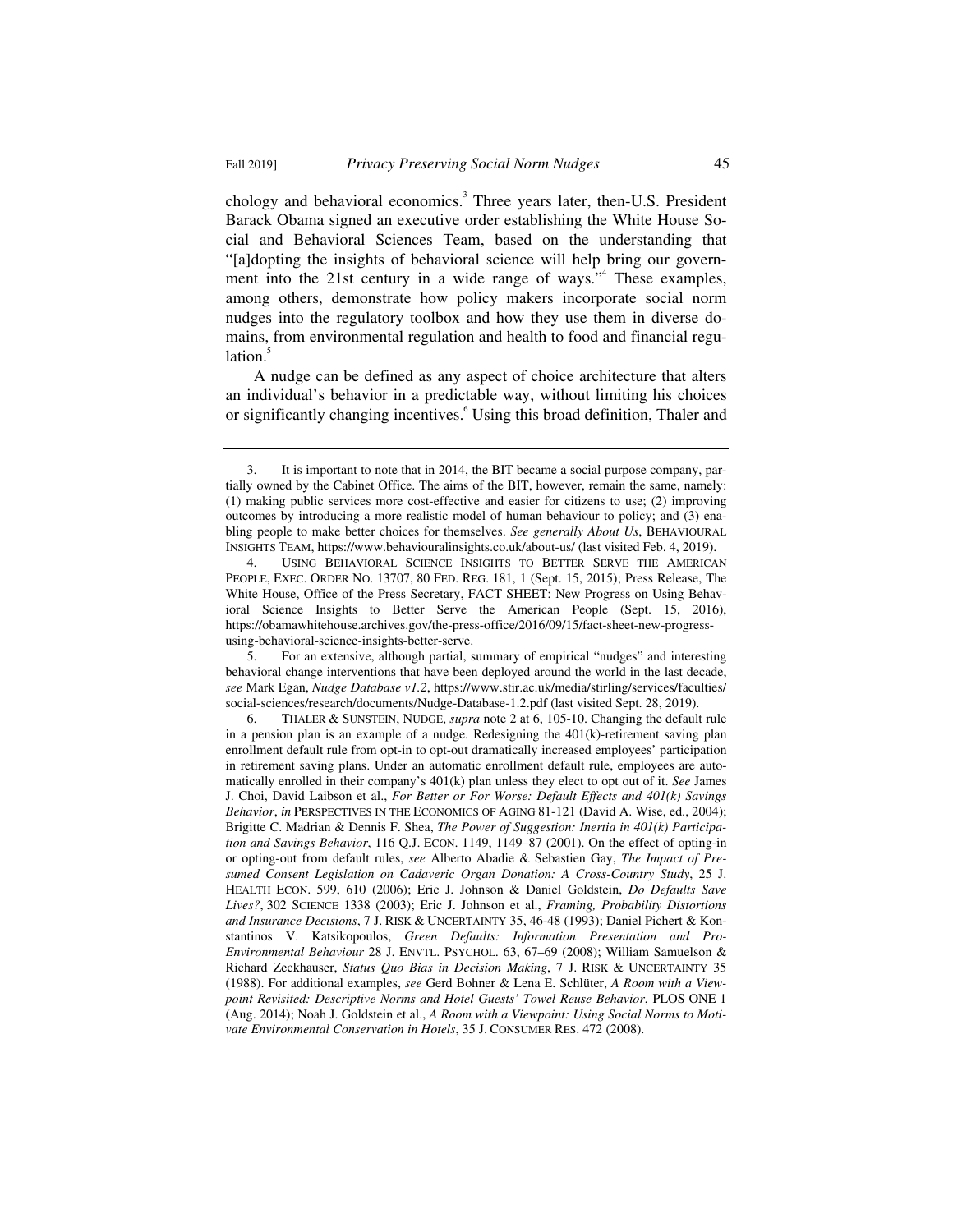Sunstein have identified a broad range of nudges, including ones that take advantage of an individual's sensitivity to social norms.<sup>7</sup>

"Social norm nudges" inform people about what others are doing and thereby induce them to alter their behavior.<sup>8</sup> The success of a "social norm" nudge is attributed to people's propensity to use others' behavior as an appropriate guide for their own, and it is most influential when it is as personally relevant and as specific as possible.<sup>9</sup> The advent of social nudges represents a new way for policymakers to promote a range of welfare-enhancing behaviors. The most sophisticated and effective nudges are those that are tailored to the unique characteristics of individual citizens. However, as individual tailoring often depends on the collection and processing of personal information, privacy concerns become a fundamental problem for the use of social nudges. To date, the potential ramifications of those privacy threats have not received sufficient attention by scholars and policymakers.<sup>11</sup>

The most common approach for protecting individuals' privacy concerns when there is a need to use private information for public policy goals is *de-identification*. De-identification generally involves the removal of specific identifying marker, such as, but not limited to, names, e-mail addresses, social security numbers, etcetera.<sup>11</sup> De-identification techniques suffer, however, from significant limitations. These limitations were exposed by the famous incident in which Netflix released supposedly anonymized information regarding the viewing habits of their subscribers; the data was cross-referenced with the open dataset of IMDB reviews (an online database of media-related information), leading to the re-identification of some individuals.<sup>12</sup> Over the past decade, the inherent limitations of common deidentification techniques as a tool for protecting people's privacy were highlighted by various writers.<sup>13</sup> These limitations and the risks they pose for privacy are also relevant to social norm nudges which are based on the dissemination of private data (albeit in a processed form).

This article does not claim that such privacy risks should completely prevent regulators from using social norm nudges. Rather, this article asserts that to allay these privacy concerns, policymakers should adopt a *differential privacy* framework, which offers better protection to privacy than exist-

 <sup>7.</sup> *See generally* THALER & SUNSTEIN, NUDGE, *supra* note 2.

 <sup>8.</sup> Using nudges as a form of regulatory intervention is generally referred to as "libertarian paternalism" or "soft paternalism."

 <sup>9.</sup> THALER & SUNSTEIN, NUDGE, *supra* note 2 at 53–74. *See also infra* notes 31–41 and accompanying text.

 <sup>10.</sup> Andreas Kapsner and Barbara Sandfuchs' article titled "Nudging as a Threat to Privacy" is a rare exception. *See* Andreas Kapsner & Barbara Sandfuchs, *Nudging as a Threat to Privacy,* 6 REV. PHIL. PSYCH. 455 (2015).

 <sup>11.</sup> *See infra* notes 146–56.

 <sup>12.</sup> *See infra* notes 172–74.

 <sup>13.</sup> *See infra* Part IV.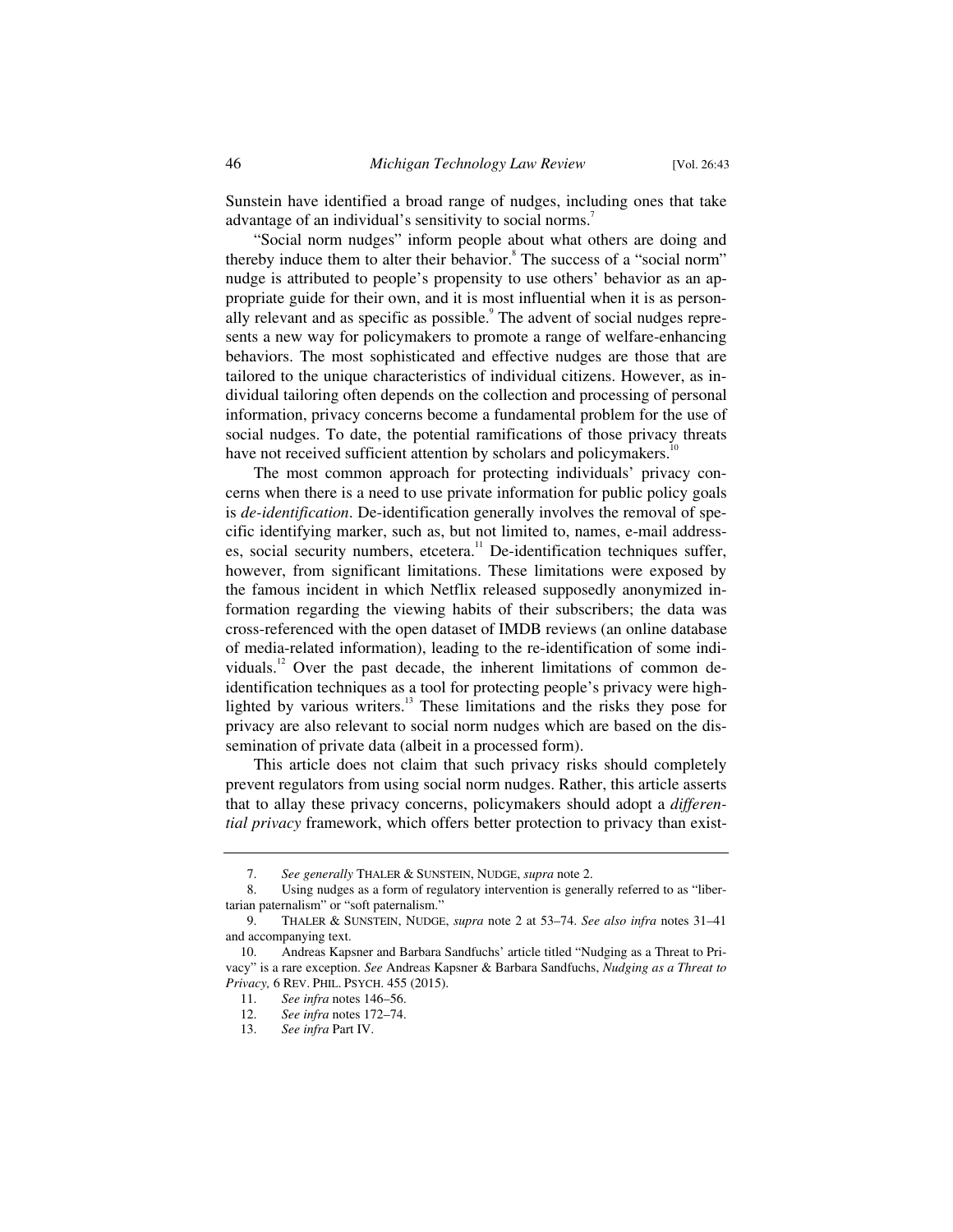ing *ad-hoc* de-identification techniques. This framework also offers a way to balance individuals' privacy concerns with the policy advantages of social nudges.

Differential privacy is a formal mathematical framework for guaranteeing privacy protection in data analysis.<sup>14</sup> Differential privacy is not a single method, but rather a definition or a standard that states the requirements for any proposed privacy preserving solution.<sup>15</sup> It is based on the idea of introducing "noise" into data,<sup>16</sup> thus making it harder to de-identify any specific individual.<sup>17</sup> Under the framework of differential privacy, privacy is not just a property of the output, but rather a property of the computation that generates the output.<sup>18</sup> Thus, this technique is considered to be a relatively effective method to protect against privacy breaches and attacks.<sup>19</sup>

The idea that differential privacy methods can be used to mitigate privacy threats in the context of social norm nudges has not been discussed previously in the legal literature.<sup>20</sup> This article seek to fill this void by demonstrating, both theoretically and empirically, how regulators can use the differential privacy technique in order to protect individuals' privacy in the context of social norm nudges.

 <sup>14.</sup> Cynthia Dwork, *A Firm Foundation for Private Data Analysis*, 54 COMM. OF THE ACM 86, 91 (2011); *see also* Alexandra Wood et al., *Differential Privacy: A Primer for A Non-Technical Audience*, 21 VAND. J. ENT.&TECH. L. 209, 219–20 (2018). Namely, a randomized algorithm A : Xn • Y is  $(•, )$  differentially private if for every two databases S, S' Xn that differ on one row, and every set  $T \cdot Y$ , we have  $Pr[A(S) \cdot T] \cdot e \cdot Pr[A(S') \cdot T] + D$ .

 <sup>15.</sup> Erica Klarreich, *Privacy by the Numbers: A New Approach to Safeguarding Data*, QUANTA MAG. (Dec. 10, 2012), https://www.quantamagazine.org/a-mathematical-approachto-safeguarding-private-data-20121210/.

 <sup>16.</sup> *See generally* Cynthia Dwork, *Differential Privacy: A Survey of Results*, THEORY & APPLICATIONS OF MODELS OF COMPUTATION 1, 1, 3 (Apr. 2008).

 <sup>17.</sup> *See* Wood et al., *supra* note 14 at 223; *see also* Yehuda Lindell & Eran Omri, *A Practical Application of Differential Privacy to Personalized Online Advertising* 3 (Jan. 2011) (unpublished manuscript) (on file with the Cryptology ePrint Archive) ("differential privacy guarantees that hardly any information is gained on individual records upon seeing the output of a computation").

 <sup>18.</sup> Wood et al., *supra* note 14 at 221.

 <sup>19.</sup> *Id.* at 235. Although, as will be further discussed below, the level of protection may vary. *See infra* Part IV.

 <sup>20.</sup> The references we were able to find only discuss the use of differential privacy in general. *See, e.g.*, Andrew Chin & Anne Klinefelter, *Differential Privacy As A Response to the Reidentification Threat: The Facebook Advertiser Case Study*, 90 N.C. L. REV. 1417, 1427 (2012); Anna Myers & Grant Nelson, *Differential Privacy: Raising the Bar*, 1 GEO. L. TECH. REV. 135, 139 (2016); Kobbi Nissim et al., *Bridging the Gap Between Computer Science and Legal Approaches to Privacy,* 31 HARV. J.L. & TECH. 687, 690 (2018); Andrea Scripa Els, *Artificial Intelligence as a Digital Privacy Protector*, 31 HARV. J.L. & TECH. 217, 218 (2017); Felix T. Wu, *Defining Privacy and Utility in Data Sets*, 84 U. COLO. L. REV. 1117, 1137–40 (2013).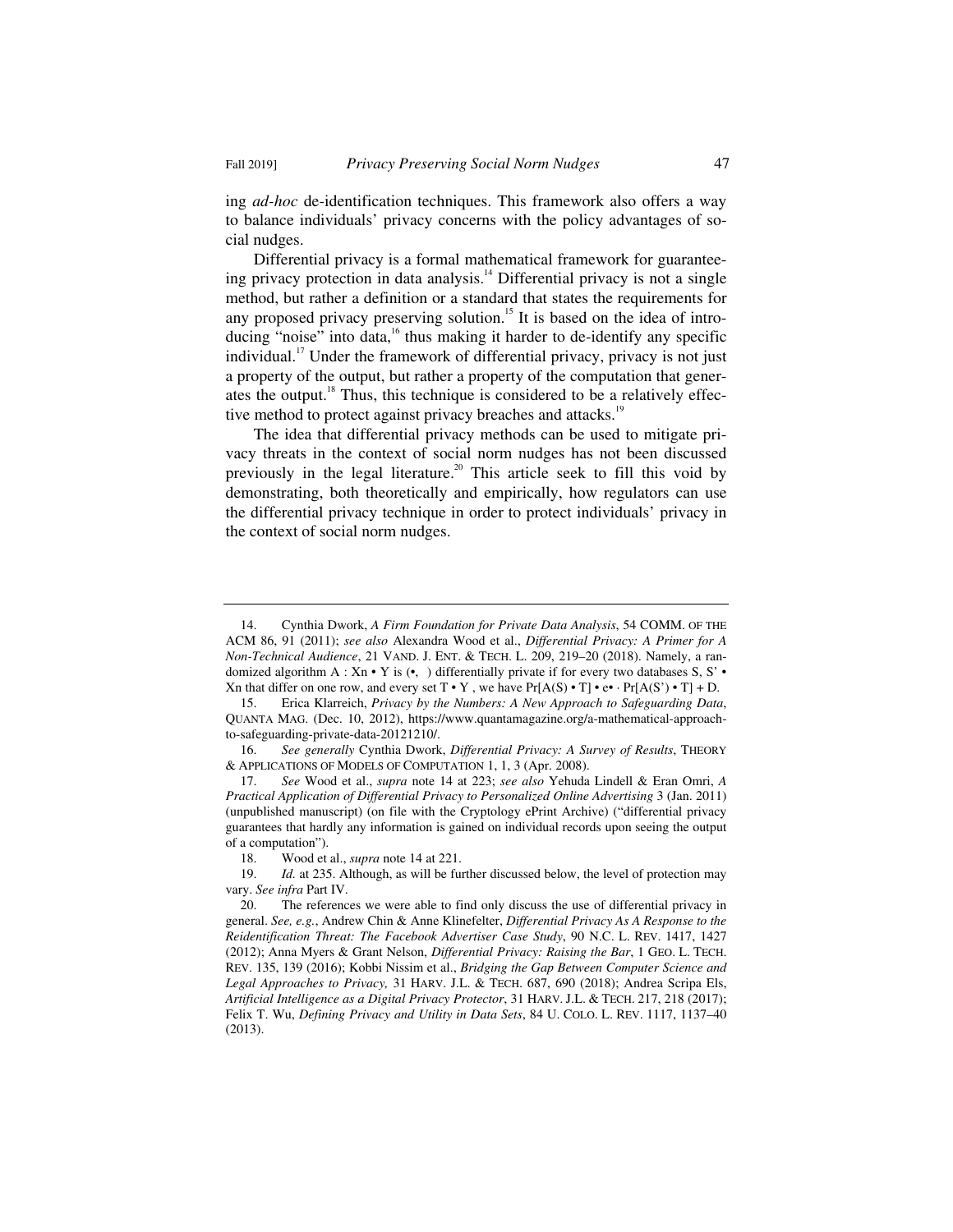Using differential privacy algorithm involves, however, some tradeoffs between accuracy and privacy.<sup>21</sup> More "noise" yields better privacy but also less accurate computation (and, hence, poorer social norm nudges). Thus, policymakers should keep in mind that privacy comes at a cost, and that achieving "perfect" privacy is not always an option. Notwithstanding the above, this framework should enable regulators to maintain the advantages of social norm nudges while simultaneously protecting the privacy of the individuals who make up the sample.

The article is organized as follows. Part II begins with a brief introduction to the theory of nudges, focusing especially on social norm nudges. Part III develops a framework for evaluating privacy harms that could ensue when implementing social norm nudges and explores the privacy risks that may result from the use of social nudges at each and every step of the nudging process. Moreover, it focuses on privacy threats raised during, and as a result of, the communication of information, and demonstrate that these risks are likely to evolve in unforeseen ways over the course of the next few years. Part IV first examines the use of de-identification techniques in the legislative efforts to balance the utility of data with individual privacy interests. It then demonstrates that regulation that is more efficient is necessary and recommends the adoption of solutions based on differential privacy models. Finally, it discusses possible tradeoffs between privacy and the efficacy of nudges. To illustrate the threats to privacy, as well as the advantages of the differential privacy framework, this article uses both a hypothetical scenario and real data relating to water consumption. Lastly, Part V summarizes important points and concludes the article.

#### II. NUDGES: SETTING THE SCENE

The term "nudge" was coined by Richard Thaler and Cass R. Sunstein in their book, *Nudge: Improving Decisions About Health, Wealth and Happiness*. 22 Thaler and Sunstein define a nudge as "any aspect of the choice architecture that alters people's behavior in a predictable way without forbidding any options or significantly changing their economic incentives."<sup>23</sup> In

 <sup>21.</sup> It is important to emphasize that using differential privacy has its costs on the accuracy of the information that is disseminated. *See infra* Part IV.

 <sup>22.</sup> *See* THALER & SUNSTEIN, NUDGE, *supra* note 2, at 6*.* Thaler and Sunstein are among the leading researchers in the field. Noteworthy, however, are other concepts such as asymmetry paternalism and liberal paternalism which suggest using similar instruments to "push" people towards the required direction. *See, e.g.*, Daniel Kahneman and Amos Tversky, *Judgment Under Uncertainty: Heuristics and Biases* 185 SCI. 1124, 1124 (1974); Daniel Kahneman, *Maps of Bounded Rationality: Psychology for Behavioral Economics*, 93 AM. ECON. REV. 1449, 1450 (2003).

 <sup>23.</sup> THALER & SUNSTEIN, NUDGE, *supra* note 2, at 6.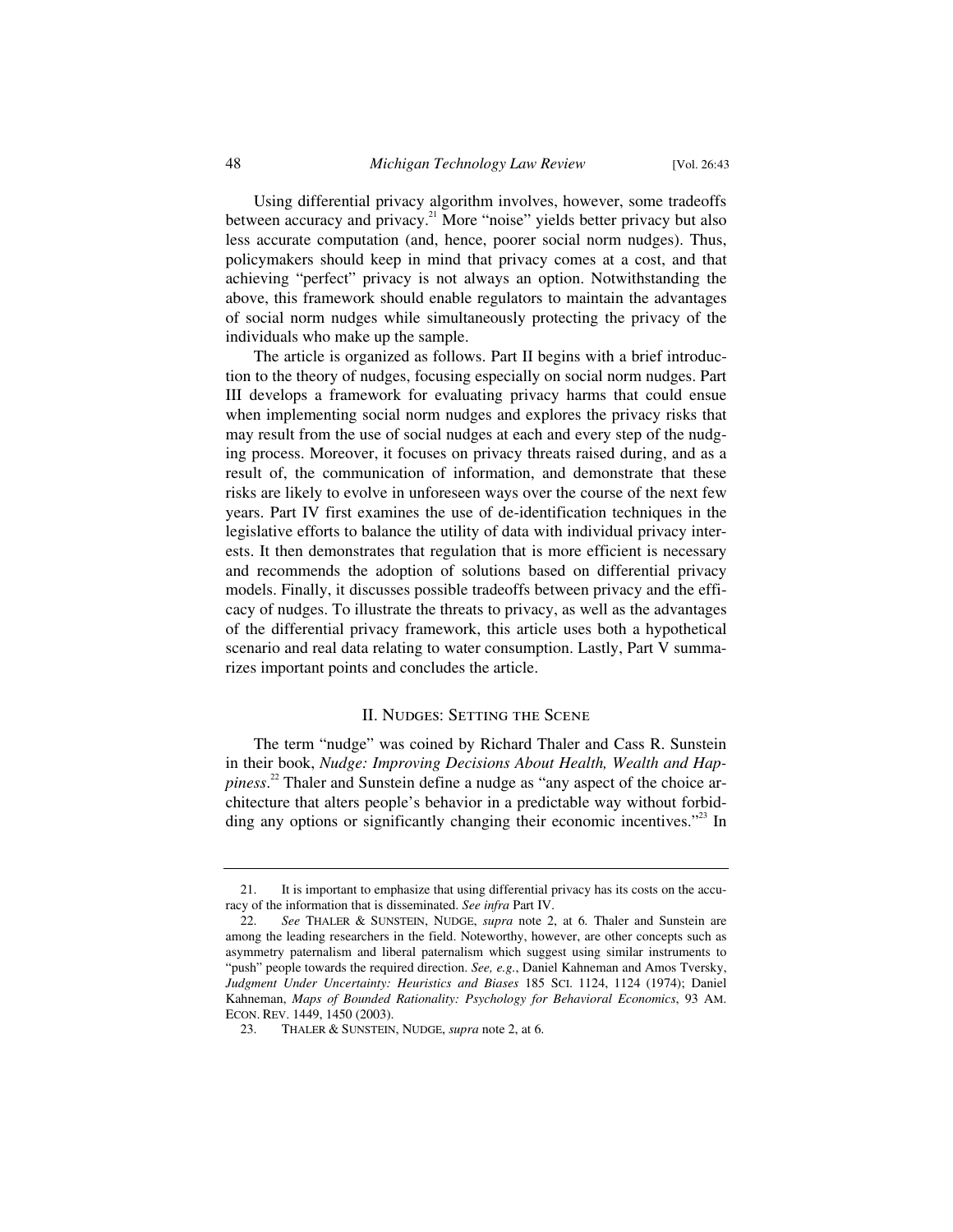other words, nudge theory is concerned with how to achieve predictable changes in people's behaviors, taking into account known heuristics and biases.<sup>24</sup> To illustrate the steering potential of nudges, Thaler and Sunstein use the example of a cafeteria.<sup>25</sup> They argue that people's choices are as much a result of their preferences as they are a result of the cafeteria's setup. In fact, they demonstrate that when the placement of products is altered, there is a change in the food products people will choose.<sup>26</sup>

The term "nudges" is sometimes used loosely. However, to be correctly characterized as a nudge, a policy tool cannot significantly change the material incentives facing the individuals (e.g., using tax or sanction), $^{27}$  nor force the individual to follow a particular path using regulatory instruments such as mandates or bans. $^{28}$  In other words, although nudges aim to push people toward a particular direction, they do not limit the original set of choices available; therefore, they are choice-preserving. A public law constraint on the use of nudges is that their use should increase the welfare of the individual being nudged or that of society as a whole. $^{29}$ 

 <sup>24.</sup> Pelle Gulddbotg Hansen, *The Definition of Nudge and Libertarian Paternalism: Does the Hand Fit the Glove?* 1 EUR. J. RISK REG. 1, 4 (2016) ("A nudge is a function of (I) any attempt at influencing people's judgment, choice or behaviour in a predictable way (1) that is made possible because of cognitive boundaries, biases, routines and habits in individual and social decision-making posing barriers for people to perform rationally in their own declared self-interests and which (2) works by making use of those boundaries, biases, routines, and habits as integral parts of such attempts.")

 <sup>25.</sup> THALER & SUNSTEIN, NUDGE, *supra* note 2, at 1–3.

 <sup>26.</sup> Making certain foods easily accessible, aesthetically pleasing, or placing them right near the entrance all tend to significantly increase consumption rates of certain foods. Cafeteria owners can use this information to arrange foods to achieve various goals: to encourage healthy eating, to get kids to pick the same foods that they would on their own, to maximize sales of certain foods based on suppliers, or to maximize profit. *Id.*

 <sup>27.</sup> Therefore, taxes, subsidies or fines are not considered nudges. *See* Cass R. Sunstein, WHY NUDGE?: THE POLITICS OF LIBERTARIAN PATERNALISM 57-59 (Yale Univ. Press 2014); Cass R. Sunstein, *The Ethics of Nudging*, 32 YALE J. ON REG. 413, 417 (2015) ("[i]f an intervention imposes significant material costs on choosers, it might of course be justified, but it is not a nudge.")

 <sup>28.</sup> Todd Haugh, *Nudging Corporate Compliance*, 54 AM. BUS. L.J. 683, 690 (2017); Cass R. Sunstein, *Nudging: A Very Short Guide*, 37 J. CONSUMER POL'Y 583, 583–584 (2014); *see also* Colin Camerer et al., *Regulation for Conservatives: Behavioral Economics and the Case for "Asymmetric Paternalism"*, 151 U. PA. L. REV. 1211, 1211–12 (2003).

 <sup>29.</sup> This assertion is, of course, not free of criticism. Further, "this begs the question of who makes the determination of what is good and by what measure, but as a general matter, nudges are not to be 'employed to sway people to make bad decisions that they will later regret'." *See* Haugh, *supra* note 28, at 690–91 (citing Richard H. Thaler, *The Power of Nudges, for Good and Bad*, N.Y. TIMES, Oct. 31, 2015, http://www.nytimes.com.proxy4. athensams.net/2015/11/01/upshot/the-power-of-nudges-for-good-and-bad.html).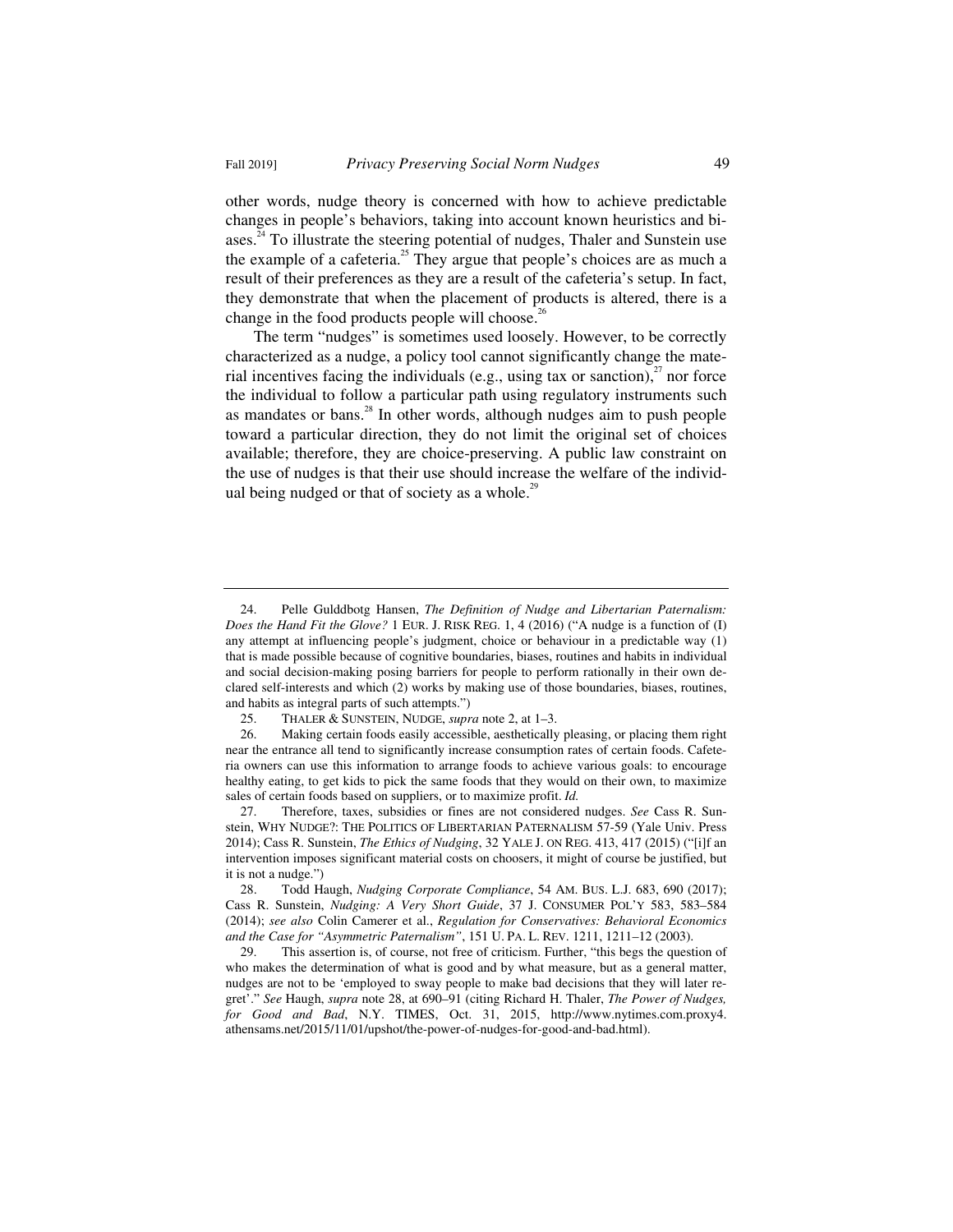Lehner, Mont, and Heiskanen claim that nudging techniques can be grouped into four different clusters:<sup>30</sup> (1) simplification and framing of information, $31$  (2) physical choice architecture (changing the physical environment),<sup>32</sup> (3) default policy,<sup>33</sup> and (4) social norm nudges. Though nudges can be used in a plethora of ways, this article focuses on the privacy concerns implicated in the last group of social norm nudges. However, before examining these concerns in depth, it is worth providing an overview of social norm nudges.

Social norms nudges hinge on the human tendency to follow the herd.<sup>34</sup> In other words, individuals' choices and preferences can be influenced by the perceived behavior of others.<sup>35</sup> This influence is either due to peer pressure or because the individual assumes that others have better information.<sup>36</sup> For instance, if an individual observes a group engaged in a particular action or perceives them to be thinking in a particular way, the individual is likely to then use that information as a signal of what is the appropriate way to think or behave. $37$  Alternatively, when an individual perceives her own behavior or thoughts to be different from the one which is "socially accepta-

34. *See* THALER & SUNSTEIN, NUDGE, *supra* note 2, at 53–74.

 <sup>30.</sup> Matthias Lehner et al., *Nudging – A Promising Tool for Sustainable Consumption Behaviour?*, 134 J. CLEANER PRODUCTION 166, 168–69 (2016).

 <sup>31.</sup> This cluster consists of tools designed mainly to make information more readily available and comprehensive, therefore eliciting a change in the individual's decision-making process. Warnings that are printed on packs of cigarettes are a good example of this type of nudging. It provides people with information regarding the dangers of smoking with the aim of nudging them to stop or at least reduce the consumption of cigarettes. *See id.* at 169.

 <sup>32.</sup> The physical environment in which one makes a decision has an impact on the individual's choice. Nudges that build on this insight utilize changes to the physical environment to steer individuals towards a certain choice. *Id.* The cafeteria example discussed above can serve as a good example of such nudges. *See, e.g.*, Marvin E. Goldberg & Kunter Gunasti, *Creating an Environment in Which Youths are Encouraged to Eat a Healthier Diet*, 26 J. PUB. POL'Y & MARKETING 162 (2007); John Pucher and Ralph Buehler, *Making Cycling Irresistible: Lessons from The Netherlands, Denmark and Germany*, 28 TRANSP. REV. 495 (2008).

 <sup>33.</sup> Studies have demonstrated that people often prefer the road of least resistance, will not act unless they have to, and tend to maintain the status quo. Thus, people are susceptible to defaults. Consider the case of organ donation. Traditionally, organ donation forms require people to opt-in. However, studies have shown that in jurisdictions where consent to organ donation is the default, the consent rate in much higher than in jurisdictions where the individual must opt in in order to donate organs. By using default rules, policymakers are able to determine the outcome of cases in which people take no action. *See* Johnson & Goldstein, *supra* note 6, at 1338–39; Lehner et al., *supra* note 30, at 169.

 <sup>35.</sup> Kiran Iyer, *Nudging Virtue*, 26 S. CAL. INTERDISC. L.J. 469, 481 (2017); Anne-Lise Sibony & Alberto Alemanno, *The Emergence of Behavioral Policy-Making: A European Perspective*, *in* NUDGE AND THE LAW:AEUROPEAN PERSPECTIVE 4 (Anne-Lise Sibony & Alberto Alemanno eds. 2015).

 <sup>36.</sup> *See, e.g.*, John Beshears et al., *The Effect Of Providing Peer Information On Retirement Savings Decisions,* 70 J. FIN. 1161 (2015).

 <sup>37.</sup> *See* THALER & SUNSTEIN, NUDGE, *supra* note 2, at 54.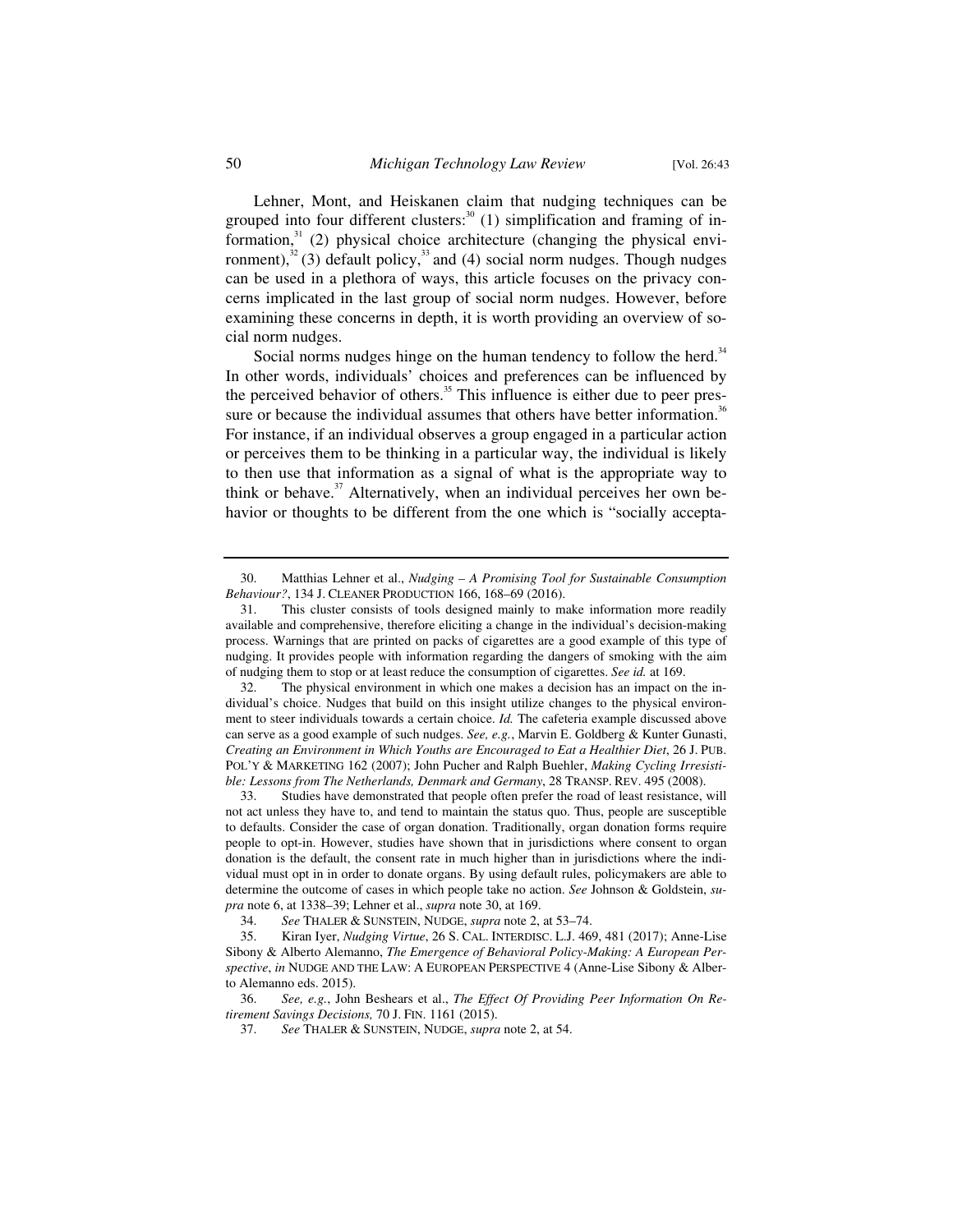ble," she is more likely to alter her behavior "to earn social approval and avoid disapproval."<sup>38</sup> Further, because most people believe that others are paying attention to what they are doing, if an individual cares about what other people think of her, then she is more susceptible to go along with the norm.<sup>39</sup> This is illustrated in Solomon Asch's classic conformity experiment. In this experiment participants were presented with three lines (A, B, or C) and were asked to judge and verbally announce which one of those lines was most like a fourth "target line."<sup>40</sup> The task was fairly easy, and the answer was rather obvious. However, each participant was put in a room with seven other participants that were in fact coconspirators. These seven confederates had agreed in advance on the answer they would provide, but the naïve participant was unaware. Asch found that naïve participants were willing to ignore reality and conformed to the incorrect majority answer.<sup>41</sup> While this might seem anecdotal, studies on exercise, smoking, drugs, teenage pregnancy, obesity, risk-taking, health, and many other areas of life have similarly found that the perceived salient decisions of others have a significant impact on individual choices. $42$ 

The overall message is clear. As people tend to rely on social norms to "gain an accurate understanding of and effectively respond to social situations,"<sup>43</sup> informing them or emphasizing what most people should do or actually do in certain circumstances (i.e., the social norm) has the potential to change their behaviors.44 Moreover, it could create a phenomenon of "*com-*

 43. Robert B. Cialdini & Noah J. Goldstein, *Social Influence: Compliance and Conformity*, 55 ANN. REV. PSYCHOL. 591, 597 (2004).

 <sup>38.</sup> Timur Kuran & Cass R. Sunstein, *Availability Cascades and Risk Regulation*, 51 STAN. L. REV. 683, 686 (1999); *see also* Hunt Allcott, *Social Norms and Energy Conservation*, 95 J. PUB. ECON. 1082, 1083 (2011); Johnson & Goldstein, *supra* note 6, at 1338.

 <sup>39.</sup> This phenomenon is known as the Spotlight Effect. *See* THALER & SUNSTEIN, NUDGE, *supra* note 2, at 54.

 <sup>40.</sup> *Id.* at 55–57.

 <sup>41.</sup> *Id.*

 <sup>42.</sup> *Id.* at 54–55; Cass R. Sunstein, *Nudges.gov: Behaviorally Informed Regulation*, *in* THE OXFORD HANDBOOK OF BEHAVIORAL ECONOMICS AND THE LAW 719, 723 (Eyal Zamir & Doron Teichman eds., 2014) [hereinafter Sunstein (2014)].

 <sup>44.</sup> To that end, it is common to differentiate between two types of norms which policymakers might deploy: injunctive and descriptive norms. The first communicate what people ought or should do. Whereas, the latter communicates "what most people do." Robert Cialdini et al., *A Focus Theory of Normative Conduct: Recycling the Concept of Norms to Reduce Littering in Public Spaces*, 58 J. PERSONALITY & SOC. PSYCHOL. 1015, 1015 (1990); Yuval Feldman & Janice Nadler, *The Law and Norms of File Sharing*, 43 SAN DIEGO L. REV. 577, 598 (2006) ("Descriptive norms are how most people would behave in comparable situations. Injunctive norms refer to the extent to which most people would approve of the target behavior."). Both injunctive and descriptive social norms are used as nudges. Elena Kantorowicz-Reznichenko & Jaroslaw Kantorowicz, *To Follow or not to Follow the Herd? Transparency and Social Norm Nudges* 6 (Inst. for Res. in Econ. & Fiscal Issues, Working Paper No.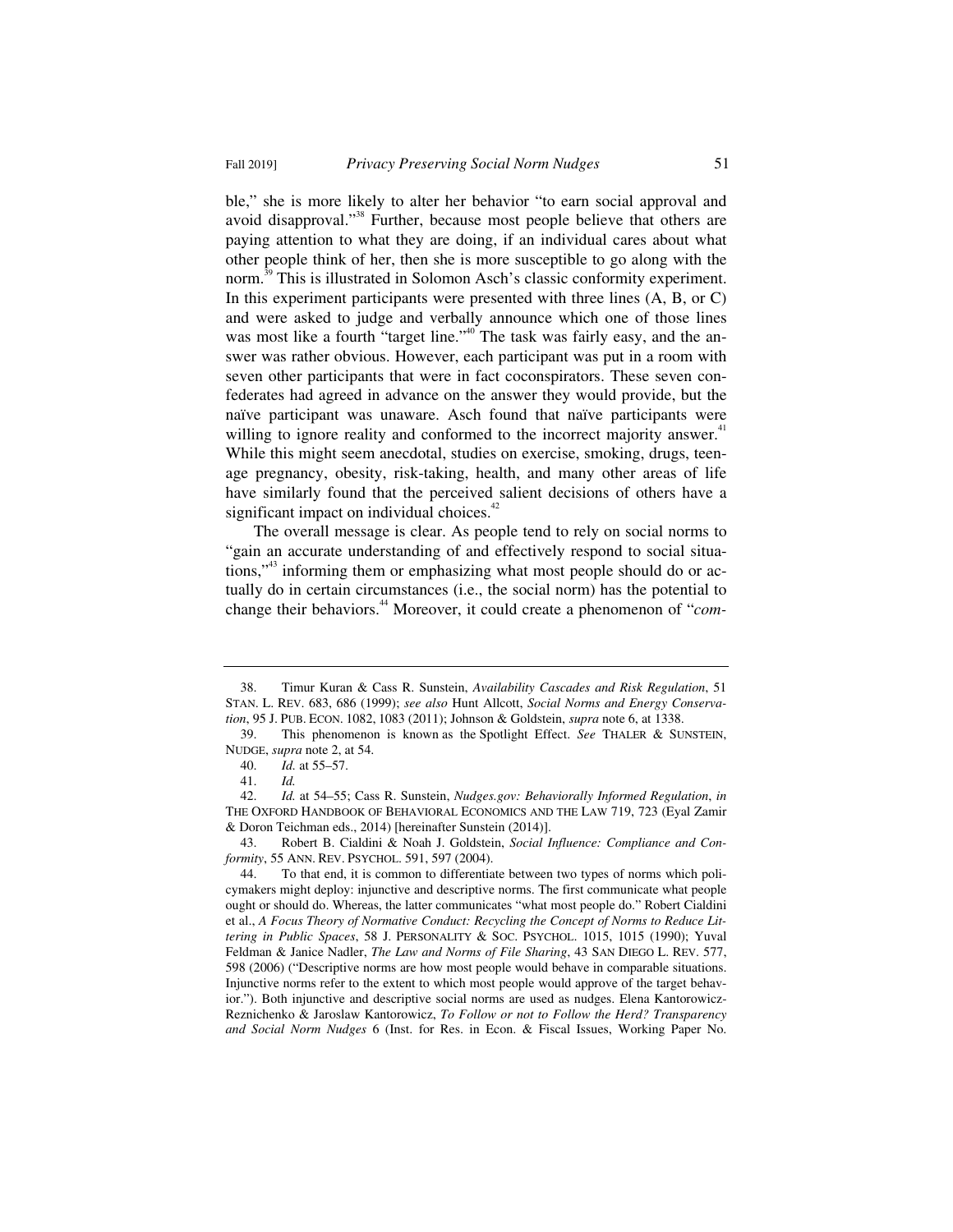*pliance without enforcement*."45 Social norm nudge techniques make use of these precise insights.

Government and private entities use social norm nudges across various domains, including education,<sup>46</sup> health,<sup>47</sup> and energy and water conservation.<sup>48</sup> For example, in one of largest-scale energy saving experiments using social norms, the U.S. power company Opower implemented a nudge tailored to the relevant consumer. Opower sent Home Energy Reports to 600,000 households. The Home Energy Reports contained information on the individual's energy usage, as well as peer comparison information (i.e., tailored nudges). The letters were customized to inform recipients about their energy consumption levels in comparison to other people in similar situations.<sup>49</sup> Additionally, the personalized reports depicted smiley faces and associated attributes.<sup>50</sup> Overall, these personally tailored messages led to a decrease in energy consumption.<sup>51</sup>

This level of personalization, however, is not always possible. As such, there are instances where the nudging entity must resort to generic messages to elicit a behavioral change (i.e., non-tailored nudges). For instance, scholars have demonstrated that posting a generic sign near the elevators stating that most people took the stairs caused the number of individuals who used the elevator versus the stairs to drop by  $46\%$ .<sup>52</sup> This finding demonstrates that even simple "non-tailored" descriptive norm nudges can promote desirable social outcomes.

It is true that there might be some differences in the steps, requirements and nudging elements of a "tailored" versus "non-tailored" nudge. Howev-

 47. Jerry M. Burger & Martin Shelton, *Changing Everyday Health Behaviors Through Descriptive Norm Manipulations,* SOC. INFLUENCE 1, 1 (2011).

<sup>201901, 2019),</sup> https://en.irefeurope.org/Publications/Working-Paper-Series/article/To-Follow-Or-Not-To-Follow-The-Herd-Transparency-And-Social-Norm-Nudges.

 <sup>45.</sup> Rainer Baisch, *Nudging: Information, Choice Architecture and Beyond*, *in* NUDGING – POSSIBILITIES, LIMITATIONS AND APPLICATIONS IN EUROPEAN LAW AND ECONOMICS 217, 228 (Klaus Mathis & Avishalom Tor eds., 2016); Sunstein (2014), *supra* note 42, at 723.

 <sup>46.</sup> *See* Benjamin L. Castleman & Lindsay C. Page, *Summer Nudging: Can Personalized Text Messages and Peer Mentor Outreach Increase College Going Among Low-Income High School Graduates?*, 115 J. ECON. BEHAV.&ORG. 144, 158 (2015).

 <sup>48.</sup> Maria Bernedo, Paul J. Ferraro & Michael Price, *The Persistent Impacts of Norm-Based Messaging and Their Implications for Water Conservation*, 37 J. CONSUMER POL'Y 437 (2014).

 <sup>49.</sup> Allcott, *supra* note 38. One problem with this assertion is that the term "similar situation" can have different interpretations. Opower compared house square footage and heating systems. *Id.* at 1083.

 <sup>50.</sup> *Id.*

This outcome is undoubtedly beneficial to both the individual who is saving money and society as whole, as it will help to reduce pollution. Sunstein (2014), *supra* note 42, at 740.

 <sup>52.</sup> Burger & Shelton, *supra* note 47, at 1.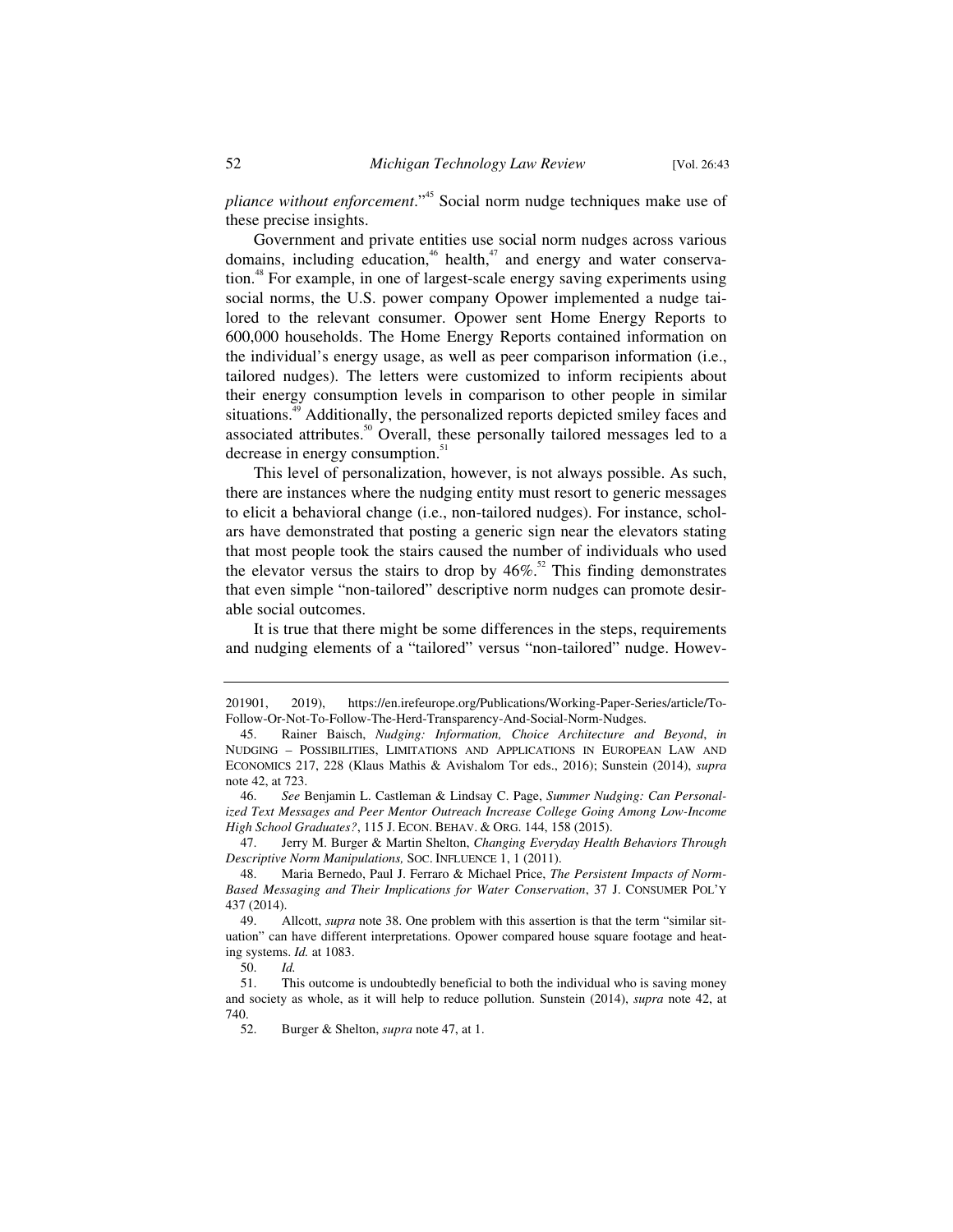er, based on the examples reviewed, it is possible to conclude that employing social norm nudges (whether by the state or a private entity) generally requires the collection and processing of information from which the nudging entity could deduce the applicable social norm. This information is subsequently used to signal to a specific individual or group of individuals what is the desired or socially acceptable behavior, thus opening up the possibility for privacy concerns.

The growing popularity of social norm nudges brought attention to both the advantages and drawbacks of this instrument. However, to the best of our knowledge, research on privacy implications of them remains sparse. These concerns are to be discussed in the next part.

### III. Can Social Norm Nudges Pose a Threat to Privacy?

An individual's right to privacy was recognized for the first time by Samuel D. Warren and Louis T. Brandeis in their 1890 seminal article titled "The Right to Privacy."<sup>53</sup> Seventy years later, William Prosser further advanced the legal protection of privacy by identifying four separate torts within the "right of privacy."<sup>54</sup> In the years that followed, the right to privacy has become a key element in the ensemble of constitutional protections enjoyed by individuals and has been institutionalized in various ways. Still, and despite the richness of the academic literature, there is no consensus regarding the theoretical justifications or the scope of the right to privacy.<sup>55</sup>

 <sup>53.</sup> Samuel D. Warren & Louis D. Brandeis, *The Right to Privacy*, 4 HARV. L. REV. 193, 195–96 (1890). In their article, Warren and Brandeis inspired the discourse pertaining to an individual's right to privacy, which they framed as the "right to be let alone." *Id.* "[T]he authors concluded that there is a common law right of privacy which had, in some instances, been protected under the guise of property rights, and that violation of the right itself is actionable." Billings v. Atkinson, 489 S.W.2d 858, 860 (Tex. 1973); *see also* Benjamin E. Bratman, *Brandeis and Warren's The Right to Privacy and the Birth of the Right to Privacy,* 69 TENN. L. REV. 623, 624–26 (2002) (claiming that Brandeis and Warren's article "is almost universally regarded as the origin of the four invasion of privacy torts" and that judges and scholars continue to cite it as "the original source of a privacy right in American law"); Richard C. Turkington, *Legacy of the Warren and Brandeis Article: The Emerging Unencumbered Constitutional Right to Informational Privacy*, 10 N. ILL. U. L. REV. 479, 484 (1990).

 <sup>54.</sup> William L. Prosser, *Privacy*, 48 CAL. L. REV. 383, 389 (1960).

 <sup>55.</sup> Derek E. Bambauer, *Privacy Versus Security*, 103 J. CRIM. L. & CRIMINOLOGY 667, 672-73 (2013) ("[s]cholars and courts disagree about virtually everything" related to privacy); Robert C. Post, *Three Concepts of Privacy*, 89 GEO. L.J. 2087, 2087 (2001) ("Privacy is a value so complex, so entangled in competing and contradictory dimensions, so engorged with various and distinct meanings, that I sometimes despair whether it can be usefully addressed at all."); Daniel J. Solove, *Conceptualizing Privacy*, 90 CALIF. L. REV. 1087, 1088-90 (2002) [hereinafter Solove, *Conceptualizing*]; Daniel J. Solove, *A Taxonomy of Privacy*, 154 U. PA. L. REV. 477, 485 (2006) [hereinafter Solove, *A Taxonomy*]. First, there is disagreement as to whether privacy is a right in and of itself, or whether it is a label used to protect other interests. Second, there is disagreement regarding the values and interests served by privacy.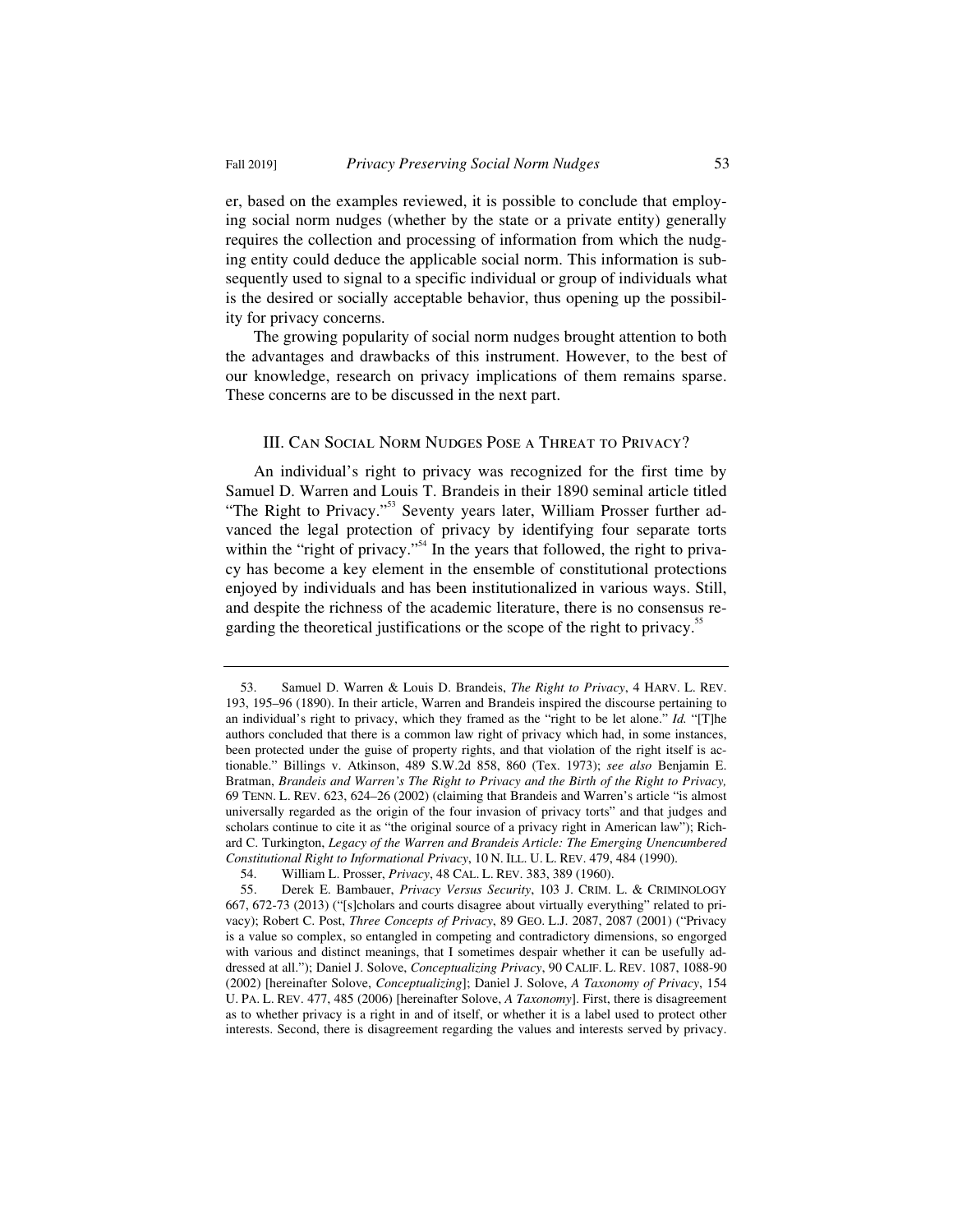In fact, the concept of privacy is so complex and the literature concerning it is so vast that it cannot be addressed within the confines of this article.56 That being said, it is sufficient to note the threats social norm nudges pose for privacy. Building on the work of Daniel Solove,<sup>57</sup> this article contends that to adequately explore the plausible threats to privacy, one need not focus on the attempts to offer an overarching abstract notion of privacy,<sup>58</sup> but concentrate on a variety of activities that could be harmful to priva- $\text{cy.}^{\scriptscriptstyle 59}$ 

As noted in the previous section, any attempt to implement social norm nudges will include, at minimum, the following three steps:

The term privacy has been used as an umbrella concept encompassing one's right to be left alone, limited access to the self, secrecy, control over personal information, personhood, and intimacy. *See* Frederick Davis, *What Do We Mean by 'Right to Privacy'*, 4 S.D. L. REV. 1 (1959); Ruth Gavison, *Privacy and the Limits of Law*, 89 YALE L.J. 421, 422 (1980); Bert-Jaap Koops & Ronald Leenes, *'Code' and the Slow Erosion of Privacy*, 12 MICH. TELECOMM. & TECH. L. REV. 115, 135 (2005); *see also* Danielle K. Citron & Leslie M. Henry, *Visionary Pragmatism and the Value of Privacy in the Twenty-First Century*, 108 MICH. L. REV. 1107 (2010); Harry Kalven, Jr., *Privacy in Tort Law – Were Warren and Brandeis Wrong?*, 31 LAW & CONTEMP. PROBS. 326, 327 (1966); Tommaso Zeccherini, *Privacy: Theoretical Analysis of the Value of this Concept for Greater Protection of Personal Data*, SSRN (March 20, 2017) http://dx.doi.org/10.2139/ssrn.2965925.

 <sup>56.</sup> *See* J. THOMAS MCCARTHY, THE RIGHTS OF PUBLICITY AND PRIVACY §5.59 (2d ed. 2009); ARTHUR R. MILLER, THE ASSAULT ON PRIVACY: COMPUTERS, DATA BANKS AND DOSSIERS 25 (1971). This could be attributed, at least partially, to the fact that privacy "is a product of norms, activities, and legal protections. As a result, it is culturally and historically contingent." Daniel Solove, *The Meaning and Value of Privacy*, *in* SOCIAL DIMENSIONS OF PRIVACY: INTERDISCIPLINARY PERSPECTIVES 71, 74 (Dorota Mokrosinska & Beate Roessler eds., 2015) [hereinafter Solove, *The Meaning and Value of Privacy*]. *See generally* Helen Nissenbaum, *Privacy As Contextual Integrity*, 79 WASH. L. REV. 119, 146–55 (2004) (discussing the different values advanced by the right to privacy); Scott Skinner-Thompson, *Outing Privacy*, 110 NW. U. L. REV. 159, 178–83 (2015) (discussing privacy and autonomy); Solove, *Conceptualizing*, *supra* note 55, at 1145–46 (discussing different conceptions of privacy); Lior Jacob Strahilevitz, *A Social Networks Theory of Privacy*, 72 U. CHI. L. REV. 919, 923–25 (2005) (discussing different theories and values); Omer Tene & Jules Polonetsky, *A Theory of Creepy: Technology, Privacy and Shifting Social Norms*, 16 YALE J.L. & TECH. 59, 72–80 (2013) (discussing privacy values and norms).

 <sup>57.</sup> Daniel Solove claims that many scholars have attempted to conceptualize privacy by pointing to a common denominator that encompasses what we all view as private. However, this method "faces a difficult dilemma. If we choose a common denominator that is broad enough to encompass nearly everything, then the conception risks the danger of being overinclusive or too vague. If we choose a narrower common denominator, then the risk is that the conception is too restrictive." Solove, *The Meaning and Value of Privacy*, *supra* note 56, at 74.

 <sup>58.</sup> Solove, *A Taxonomy*, *supra* note 55, at 480–82; *see also* Citron & Henry, *supra* note 55, at 1109 (discussing Solove's book *Understanding Privacy*).

 <sup>59.</sup> This approach, contends Solove, would allow policymakers to make meaningful choices and balance privacy concerns against other compelling interests in specific contexts. *See* DANIEL J. SOLOVE, UNDERSTANDING PRIVACY 87–89 (2008) [hereinafter SOLOVE, UNDERSTANDING PRIVACY].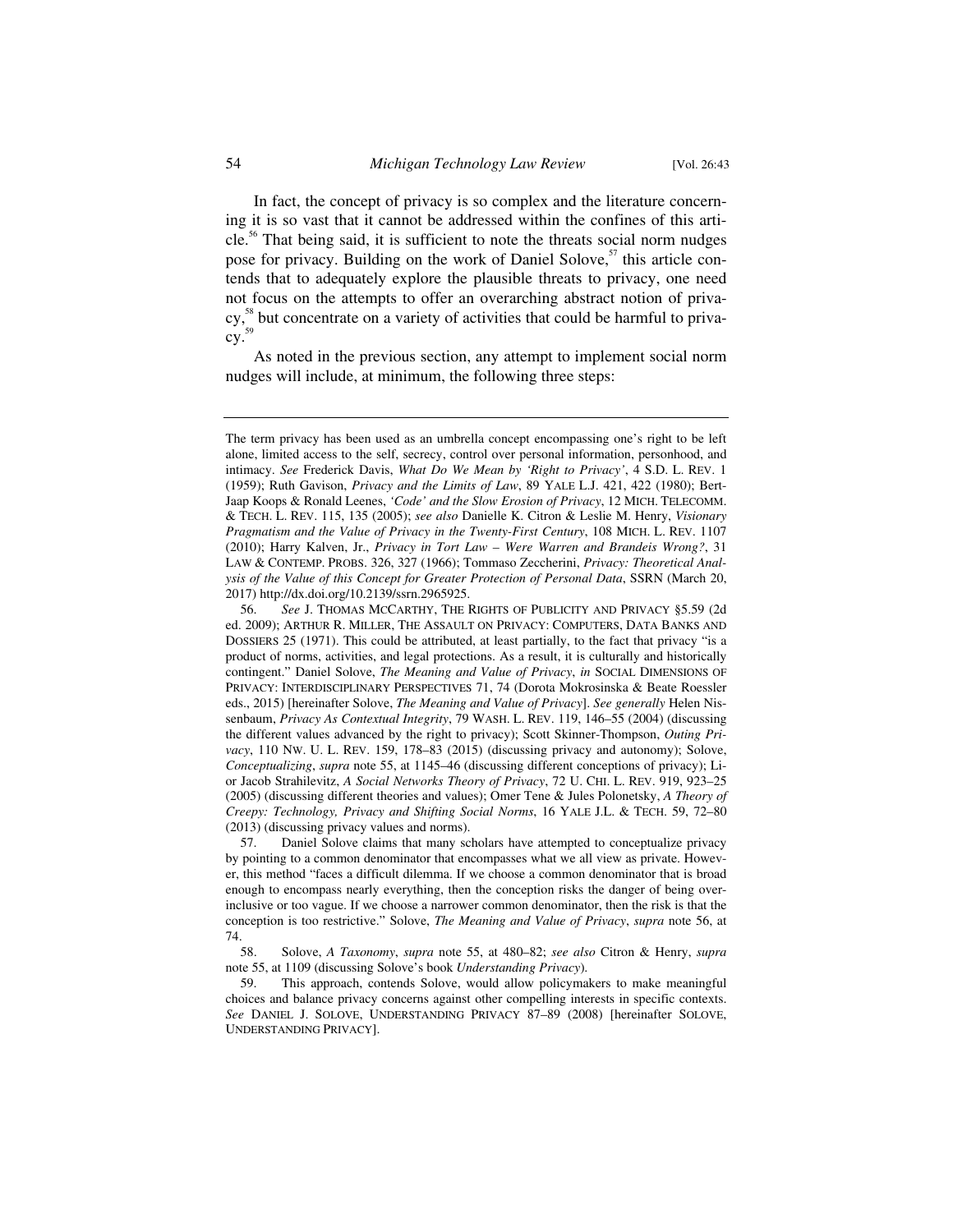**Step 1:** Information collection;

- **Step 2:** Information analysis; and
- **Step 3:** Information dissemination.

This multi-stage process broadly corresponds to the first three groups of activities included in Solove's taxonomy of privacy harms (information collection, processing, and dissemination).<sup>60</sup> These activities are not all inherently harmful or problematic from a legal standpoint but raise the possibility of privacy threats in each step. Thus, these groups of activities are a good starting point for assessing the threats social norm nudges pose for privacy.

Consider the following example. "A-Water," a city water corporation, is interested in promoting water conservation and eliciting a behavioral change among its customers. To do so, a member of the corporation's managerial board decided to employ social norm nudges in order to reduce water consumption levels.<sup>61</sup> Consequently, the corporation decided to send each household a customized monthly report containing information about the customer's monthly water consumption and a comparison of the aforementioned water usage to the median consumption in the relevant group of his neighbors. The members of the relevant group were determined by the company based on certain characteristics of the household (e.g., address, number of rooms, and number of members in the household). As a practical matter, in order to implement the desired social-norm nudge, the corporation must first *collect information* regarding their customers' water consumptions levels, which will be complemented by other attributes. Subsequently, they must then *process the information,* in order to compute the relevant social norm and determine the relevant group of neighbors. Finally, the corporation will need to *communicate the appropriate information* to each and every household. In each of these stages, the activities performed by the corporation could potentially pose a threat to privacy. While our article emphasizemphasizes the privacy concerns raised primarily during the last stage, it is important to be mindful of all the risks involved in this activity. $62$ 

#### A*. Information Collection*

To design a social norm nudge, a corporation must first collect information pertaining to the water consumption of its customers as well as their

 <sup>60.</sup> Solove divided privacy-offensive activities into four principal groups: (1) information collection, (2) information processing, (3) information dissemination, and (4) invasion*.* Solove, *The Meaning and Value of Privacy*, *supra* note 57, at 77; *see also* SOLOVE, UNDERSTANDING PRIVACY, *supra* note 59, at 106–70.

 <sup>61.</sup> Bernedo, Ferraro & Price, *supra* note 48, at 437.

 <sup>62.</sup> Note that this example is similar to the Opower study and therefore the threats it presents are not merely theoretical. Allcott, *supra* notes 38, 49 and accompanying text.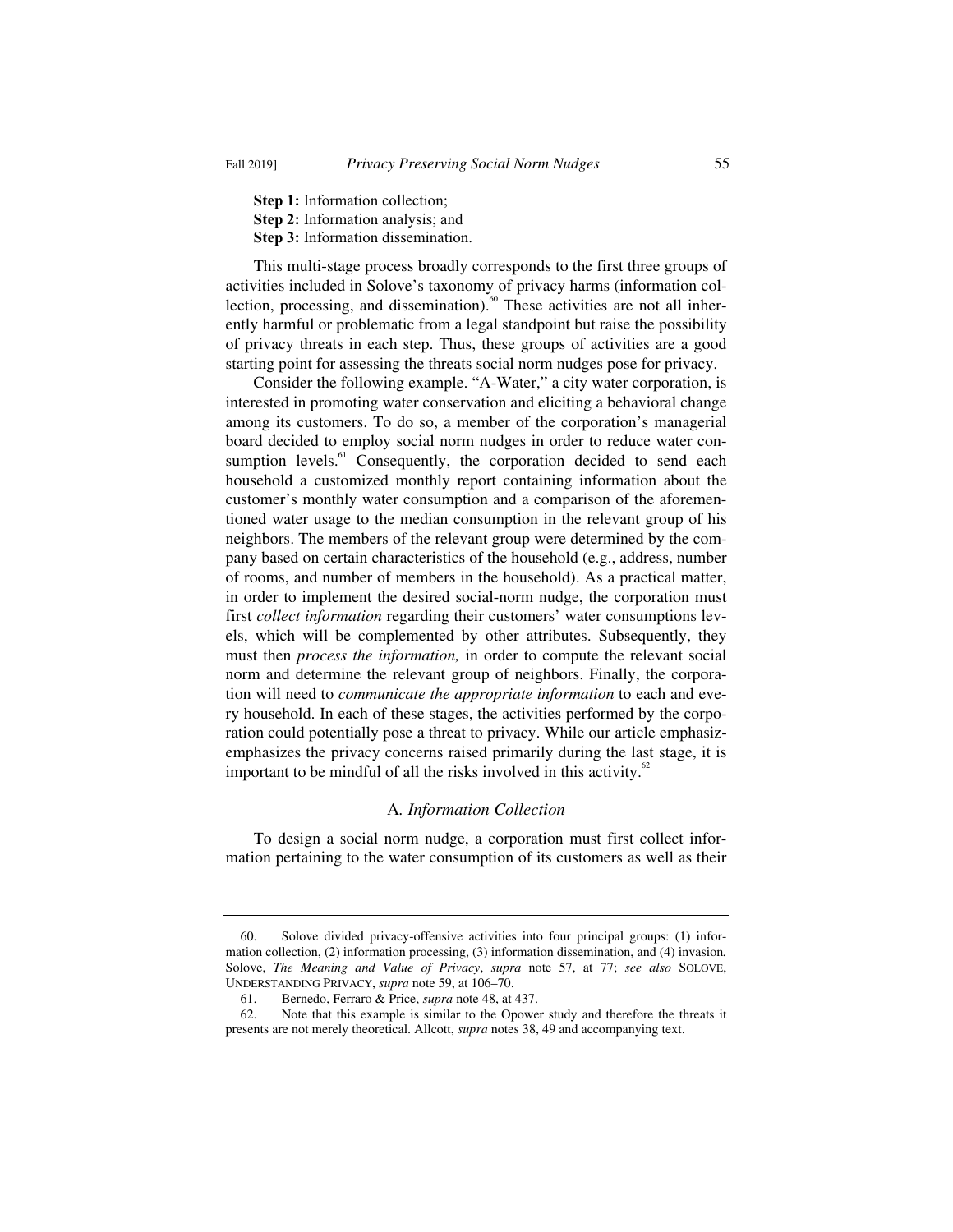household's characteristics. Solove identifies two forms of information collection: (1) surveillance and (2) interrogation. $63$ 

## 1. Surveillance

Surveillance is intrinsically troublesome from a privacy standpoint when it involves spying. Solove, however, emphasizes that surveillance could encompass a larger set of activities, including watching, listening to, or recording an individual.<sup>64</sup> These activities would be problematic in some contexts, but not in others. For example, when an individual is walking on the street, she expects others to watch her as she passes by, and maybe even listen to her conversation. When the scrutiny and monitoring are continuous, however, these activities are likely to make her feel uncomfortable and anxious.<sup>65</sup> In addition to this, constant monitoring has been shown to lead to self-consciousness and self-censorship,<sup>66</sup> resulting in "a subtle yet fundamental shift in the content of our character."<sup>67</sup> Hence, surveillance could bring about colossal negative consequences.

To illustrate these consequences, consider the famous metaphor of the Panopticon. The most well-known example is Jeremy Bentham's proposed prison which depicts a prison designed as a circular shape, with an watchman siting in a central tower from which he can oversee the activities taking place by the inmates in all of the cells. $68$  By creating the illusion of constant surveillance, Bentham's prison design aimed to deter aberrant practices and affect the inmates' behavior.<sup>69</sup> Although seemingly distinct from one another, both the Panopticon and social norm nudges employ surveillance tech-

 67. Julie E. Cohen, *Examined Lives: Informational Privacy and the Subject as Object,* 52 STAN. L. REV. 1373, 1426 (2000).

 <sup>63.</sup> Solove, *A Taxonomy*, *supra* note 55, at 491.

 <sup>64.</sup> *Id*. at 491–99.

 <sup>65.</sup> *See* Christopher Slobogin, *Public Privacy: Camera Surveillance of Public Places and the Right to Anonymity*, 72 MISS. L.J. 213, 237–67 (2002).

 <sup>66.</sup> Jerry Kang, *Information Privacy in Cyberspace Transactions*, 50 STAN. L. REV. 1193, 1260 (1998); Solove, *A Taxonomy*, *supra* note 55, at 498–99; *see also* Paul M. Schwartz, *Privacy and Democracy in Cyberspace*, 52 VAND. L. REV. 1609, 1656 (1999) ("[P]erfected surveillance of naked thought's digital expression short-circuits the individual's own process of decisionmaking.").

 <sup>68.</sup> *The Panopticon*, UCL, https://www.ucl.ac.uk/bentham-project/who-was-jeremybentham/panopticon (last visited Sept. 30, 2019).

 <sup>69.</sup> *See also*, DAVID LYON, THE ELECTRIC EYE: THE RISE OF THE SURVEILLANCE SOCIETY 62–63 (1994); Daniel J. Solove, *Reconstructing Electronic Surveillance Law*, 72 GEO. WASH. L. REV. 1264, 1267 (2004). In his book Discipline and Punish, Foucault notes that the architecture that allows surveillance by the state is a form of power that modifies behavior and allows better control. Massimo Sargiacomo, *Michel Foucault*, *Discipline and Punish: The Birth of the Prison*, 13 J. MGMT.&GOVERNANCE 269 (2009).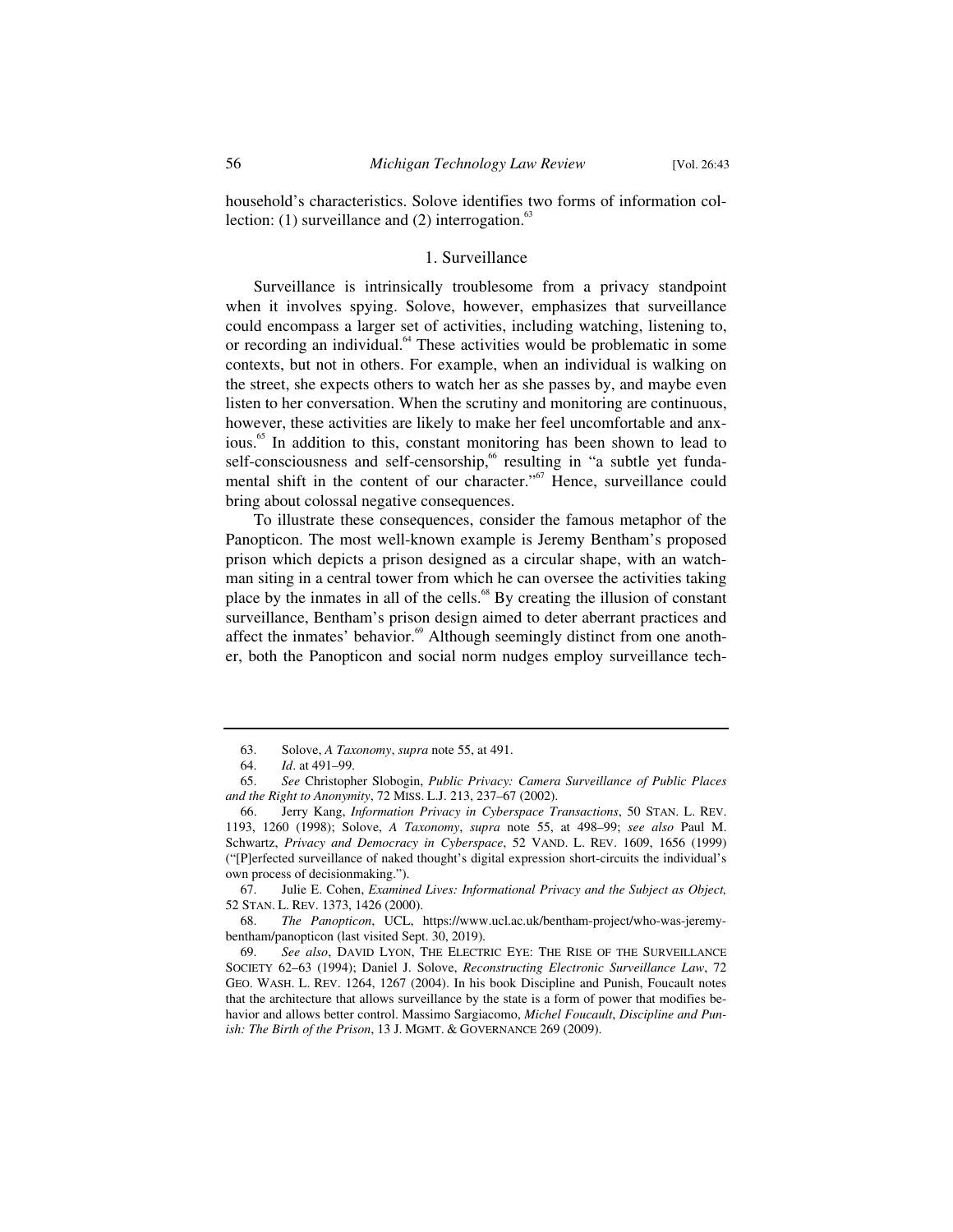niques in an effort to appraise the individual's behavior and control it.<sup>70</sup> In the Panopticon example, the goal was to help identify problematic behaviors among inmates. With social norm nudges, the objective is to provide the nudging entity with the necessary information to determine whether an individual deviates from a certain standard of behavior.<sup>71</sup> In our context, A-Water Corporation must continuously monitor its customers' water consumption in order to deduce the social norm and whether or not any single individual's behavior deviates from it. Awareness of this continuous monitoring might have adverse psychological effects especially if it becomes part of a wider surveillance network.<sup>72</sup> At the same time, however, these inhibitory effects will enhance the desired outcome of the nudge implemented by the corporation.<sup>73</sup> Thus, striking a balance between the potential regulatory utility of a nudge and individuals' privacy concerns constitutes an important challenge for regulatory agencies.

Surely, one could maintain that A-Water's customers gave the corporation an implicit (if not explicit) authorization to constantly monitor their water usage. After all, water companies are authorized to bill consumers for water supplied within their network and must monitor water usage in order to do so. However, it seems problematic to assume that this consent also extends to using the information for the purposes of designing a social norm nudge. It would prove to be even more problematic as the use of social norm nudges increases and spreads to other areas.

#### 2. Interrogation

The second form of information collection is interrogation. Interrogation, according to Solove, is a means of acquiring information through compulsion, or pressuring the individual to divulge information.<sup>74</sup> Solove clarifies that the compulsion need not be direct nor rise to the level of coercion; it could be subtle or indirect. For example, subtle interrogation could be

 <sup>70.</sup> *See* James P. Nehf, *Recognizing the Societal Value in Information Privacy,* 78 WASH. L. REV. 1, 12 (2003) ("One difference between modern 'dataveillance' and the pervasive observation of the Orwellian and Panopticon worlds is that we are 'watched' not through a camera or guard tower, but by a computer collecting facts and data").

 <sup>71.</sup> In this context, one could invoke George Orwell's "Big Brother" metaphor. This is by no means the first utilization of this metaphor as it has been invoked by numerous privacy scholars. *See e.g*., Michael Froomkin, *The Death of Privacy?*, 52 STAN. L. REV. 1461, 1463 (2000); Nehf, *supra* note 70, at 10–11; Daniel J. Solove*, Privacy and Power: Computer Databases and Metaphors for Information Privacy*, 53 STAN. L. REV. 1393, 1396 (2001) [hereinafter Solove, *Privacy and Power*].

 <sup>72.</sup> Solove, *A Taxonomy*, *supra* note 55, at 498–99; Kang, *supra* note 66, at 1260; Schwartz, *supra* note 66, at 1656.<br>73. For further discussion

 <sup>73.</sup> For further discussion of personalized nudges, *see supra* notes 49–52 and accompanying text.

 <sup>74.</sup> Solove, *A Taxonomy*, *supra* note 55, at 499–500.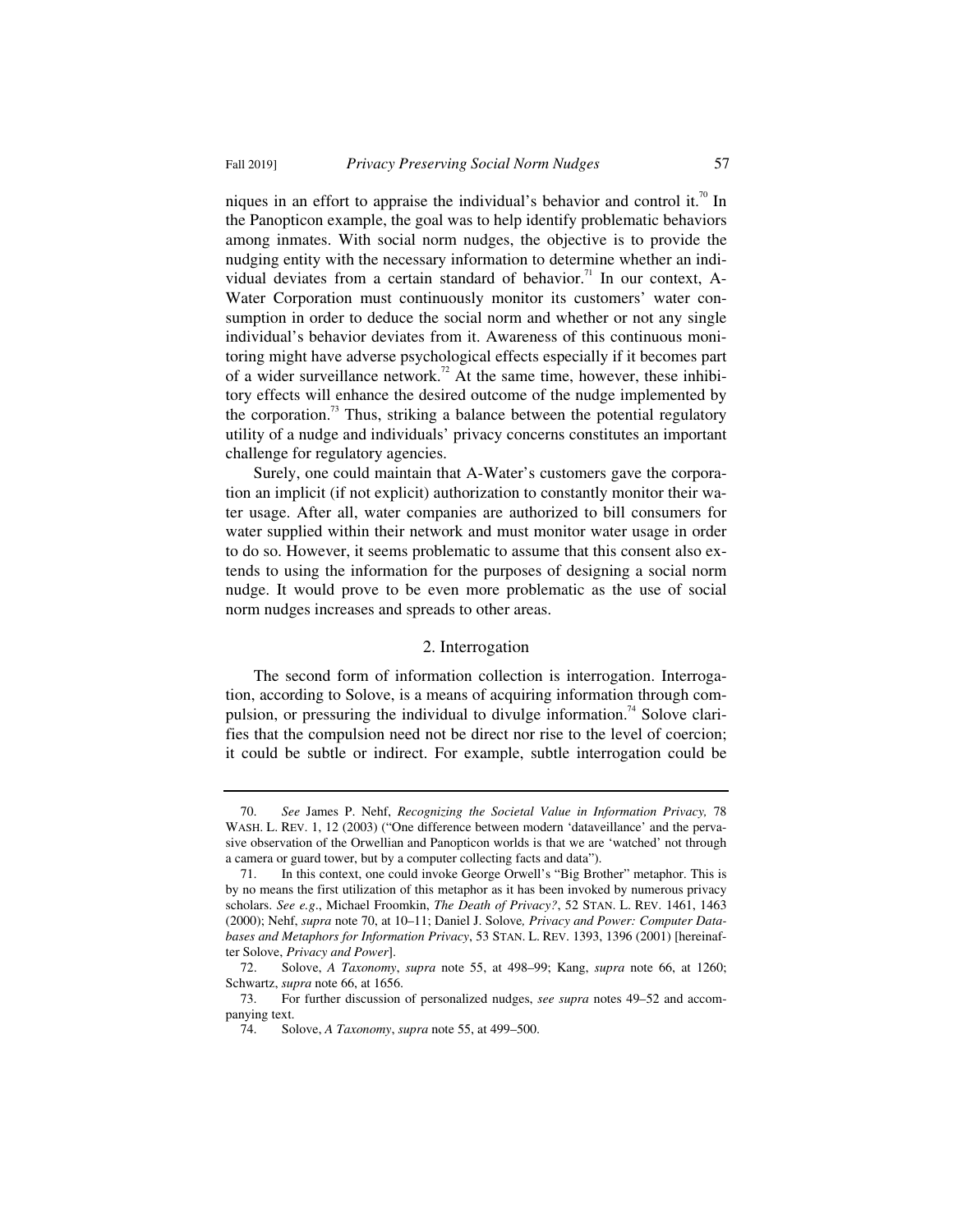seen in cases in which an individual is forced to answer probing questions out of fear of losing her job or suffering social criticism.<sup>75</sup> In these scenarios, the mere refusal to answer could create an appearance of having something to hide, and therefore make the subject feel uncomfortable. Interrogation could pose a threat to privacy as it is invasive and often involves the revealing of private information.<sup>76</sup> It is possible to imagine certain instances in which the individual will allow data collection for the purpose of social norm nudging only to avoid being perceived as "having something to hide." However, out of the two alternatives (i.e., surveillance and interrogation), interrogation seems less likely to pose a threat to privacy in the context of social norm nudges.

### B. *Information Processing*

The second group of activities identified by Solove involves the "use, storage, and manipulation of data that has been collected."<sup>77</sup> Namely, five forms of information processing: (1) aggregation, (2) identification, (3) insecurity,  $(4)$  secondary use, and  $(5)$  exclusion.<sup>78</sup>

## 1. Aggregation

Aggregation is combining bits of information about a specific person in new ways. The idea is that an isolated piece of information might not be very revealing.<sup>79</sup> However, when combined, the different pieces could generate new information about the individual that she did not expect to be revealed about her when the original "isolated" bits of information were gathered.<sup>80</sup> For example, imagine an employee in a hauling company. The company has integrated a GPS system into their fleet of vehicles in order to promote efficiency. The GPS system routinely collects and aggregates information. From this data, the company can learn how long it takes the employee to complete his daily route, how long he needs to spend at each stop, and so forth. However, through the GPS system, the company can also gather information pertaining to the employee's daily routine and lifestyle. The aggregation of information is not, in and of itself, necessarily harmful. It could, in fact, serve a wide array of positive purposes. It does, however, carry broad implications for privacy, especially when the information is incomplete or disconnected from the original context in which it was gath-

- 75. *See id.* at 500–02.
- 76. *Id*.
- 77. *Id*. at 504.
- *Id.* at 505.
- 79. *Id*. at 507.
- 80. *Id*. at 507-08.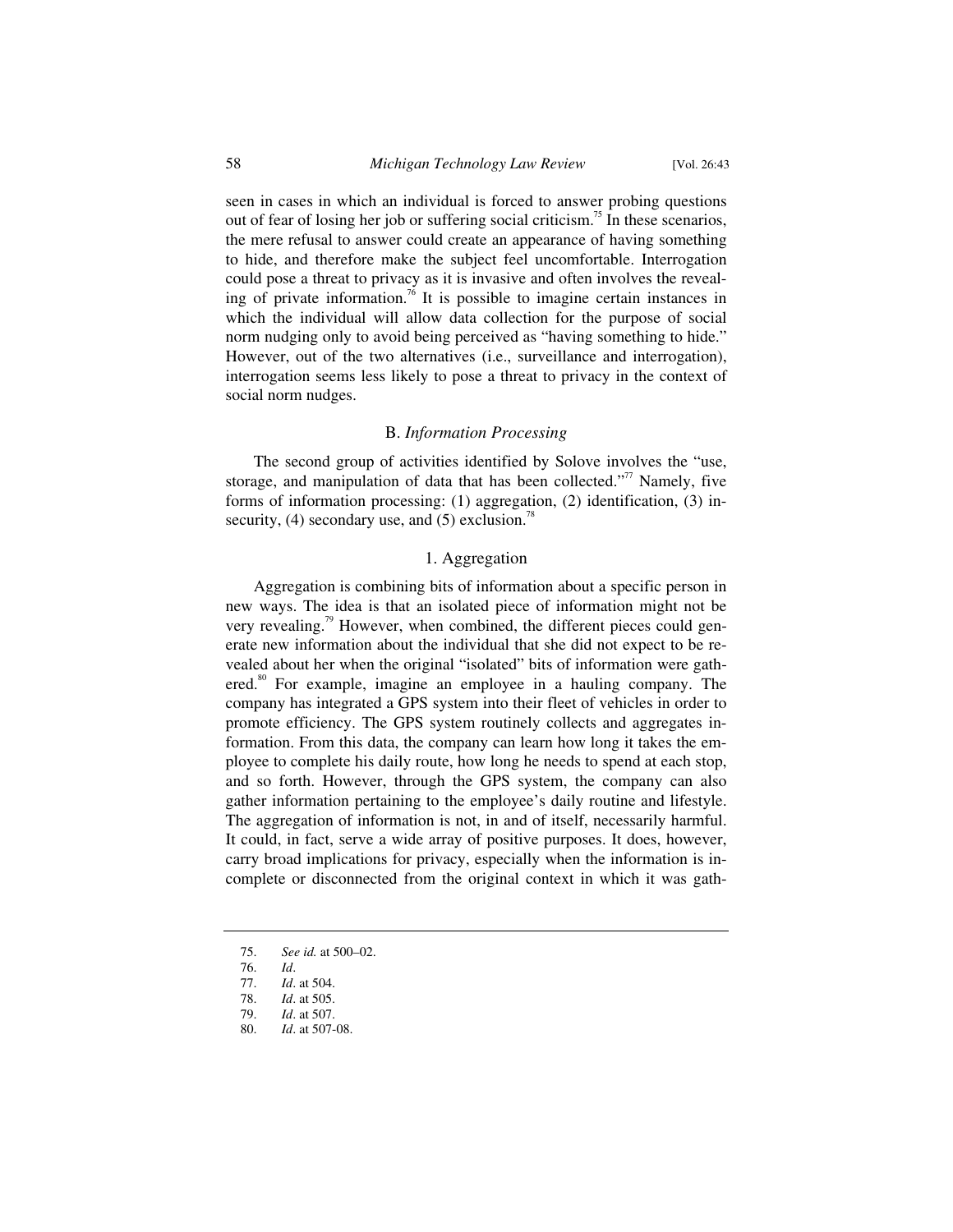ered.<sup>81</sup> In those instances, the information could misrepresent and mischaracterize the individual.

## 2. Identification

Identification goes an additional step beyond aggregation, by linking the information to a particular individual.<sup>82</sup> As in the case of aggregation, identification could have some benefits for the individual who is the subject of the information collection; for instance, it can assure that only she can access her records. At the same time, identification diminishes the individual's ability to remain anonymous, which is recognized as an important pillar of the right to privacy.<sup>83</sup> For example, using a store loyalty card could reveal that a particular consumer has gone through a certain medical procedure or has a specific medical condition.<sup>8</sup>

To better illustrate how aggregation and identification activities could pose a threat to privacy in the context of social norm nudges, let us return to our water corporation example. Aggregating information concerning customers' water usage is a critical component of A-Water's plan. The company must accumulate and combine different bits of information to form a portrait of each household's water consumption, as well as to deduce the social norm. On the one hand, this portrait could help induce more conscious water consumption usage among the company's customers. On the other hand, however, it raises privacy concerns as it involves combining information in new ways. The company's customers likely have some expectations with regard to the kind of information the company can collect about them and what could be done with the information. They are likely to assume that the company monitors their monthly water consumption and that it may have access to other personal information (e.g., name and billing information). The aggregation could, however, potentially upset these expectations "because it involves the combination of data in new, potentially unanticipated ways to reveal facts about a person that are not readily known."<sup>85</sup>

One might argue that in our scenario, the harm to privacy is so marginal that it is insignificant, given the fact that the information in question pertains to water consumption. However, aggregation and identification may result in losses to privacy even when the featuring information seems unimportant or detached from the data subject.<sup>86</sup> This privacy loss is particularly

 <sup>81.</sup> *Id*. at 507-12.

 <sup>82.</sup> *Id.* at 515.

 <sup>83.</sup> *Id.* at 511-13.

 <sup>84.</sup> Adam B. Thimmesch, *Tax Privacy?*, 90 TEMP. L. REV. 375, 426 n.240 (2018) (citing Solove, *A Taxonomy*, *supra* note 55, at 511–13).

 <sup>85.</sup> Solove, *A Taxonomy*, *supra* note 55, at 507.

 <sup>86.</sup> In this respect, it is important to note the importance of personal information and personally identifiable information. For further discussion, see *infra* Part IV(A).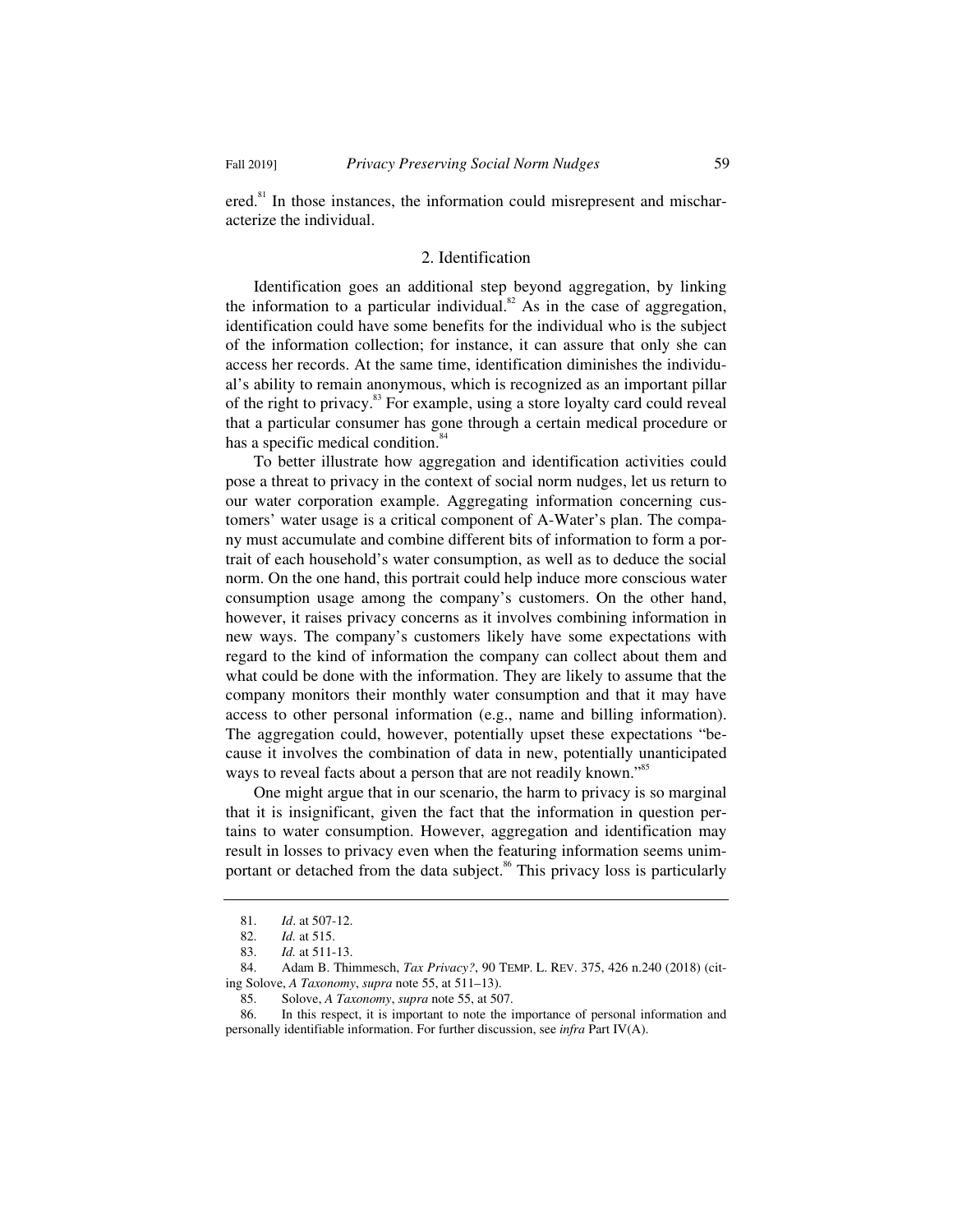relevant when the information is used to single out a specific person.<sup>87</sup> For example, if you had an extremely high level of water consumption. This harm to privacy will be even more severe if not only your water provider, but also your local health care clinic, were to aggregate information in order to induce behavioral change, seeing as medical information is generally perceived as highly sensitive. The higher the perceived sensitivity of the information, the higher the privacy concerns.

## 3. Secondary Use

Secondary use of information, which was collected and processed for one purpose and then later used for another, is an additional source of concern, mainly due to the lack of control one has over their personal information.<sup>88</sup> Solove further emphasizes that when put into secondary use, the information is "removed from the original context in which it was collected."<sup>89</sup> Thus, the data subject is likely to be misjudged or misunderstood.<sup>90</sup> Today, the number of possible secondary uses for personal data is almost unlimited. This unlimited potential is what makes the secondary use so threatening to the individual.<sup>91</sup> A clear example of this type of threat is the Cambridge Analytica scandal where the company harvested the personal data of 87 million Facebook users without their consent and used it for other purposes, including political purposes. $92$ 

It is not entirely clear whether processing water usage information for the purpose of nudging would constitute a secondary use or not. As will be further discussed below, this depends to a large degree on whether or not the A-Water's customers have consented to their information being processed for the purpose of implementing social norm nudges. One might argue that even if the company's usage is indeed a secondary use, it does not merit consideration because it does not cause actual harm; on the contrary, the nudge could help people be more environmentally aware and reduce their expenses by reducing their water consumption. Moreover, it could create an

 <sup>87.</sup> Thimmesch, *supra* note 84, at n.240.

 <sup>88.</sup> *See id*. at 381.

 <sup>89.</sup> Solove, *A Taxonomy*, *supra* note 55, at 522.

Nehf, *supra* note 70, at 23-24.

 <sup>91.</sup> *Id.*

 <sup>92.</sup> Known as the Facebook–Cambridge Analytica data scandal. *See* Bill Hutchinson, *87 Million Facebook Users to Find Out if Their Personal Data Was Breached,* ABC NEWS (Apr. 9, 2018), https://abcnews.go.com/US/87-million-facebook-users-find-personal-databreached/story?id=54334187; *see also* Kathleen Chaykowski, *Mark Zuckerberg Addresses 'Breach Of Trust' In Facebook User Data Crisis,* FORBES, (Mar. 21, 2018), https://www.forbes.com/sites/kathleenchaykowski/2018/03/21/mark-zuckerberg-addressesbreach-of-trust-in-facebook-user-data-crisis/#72f8c3e367a0.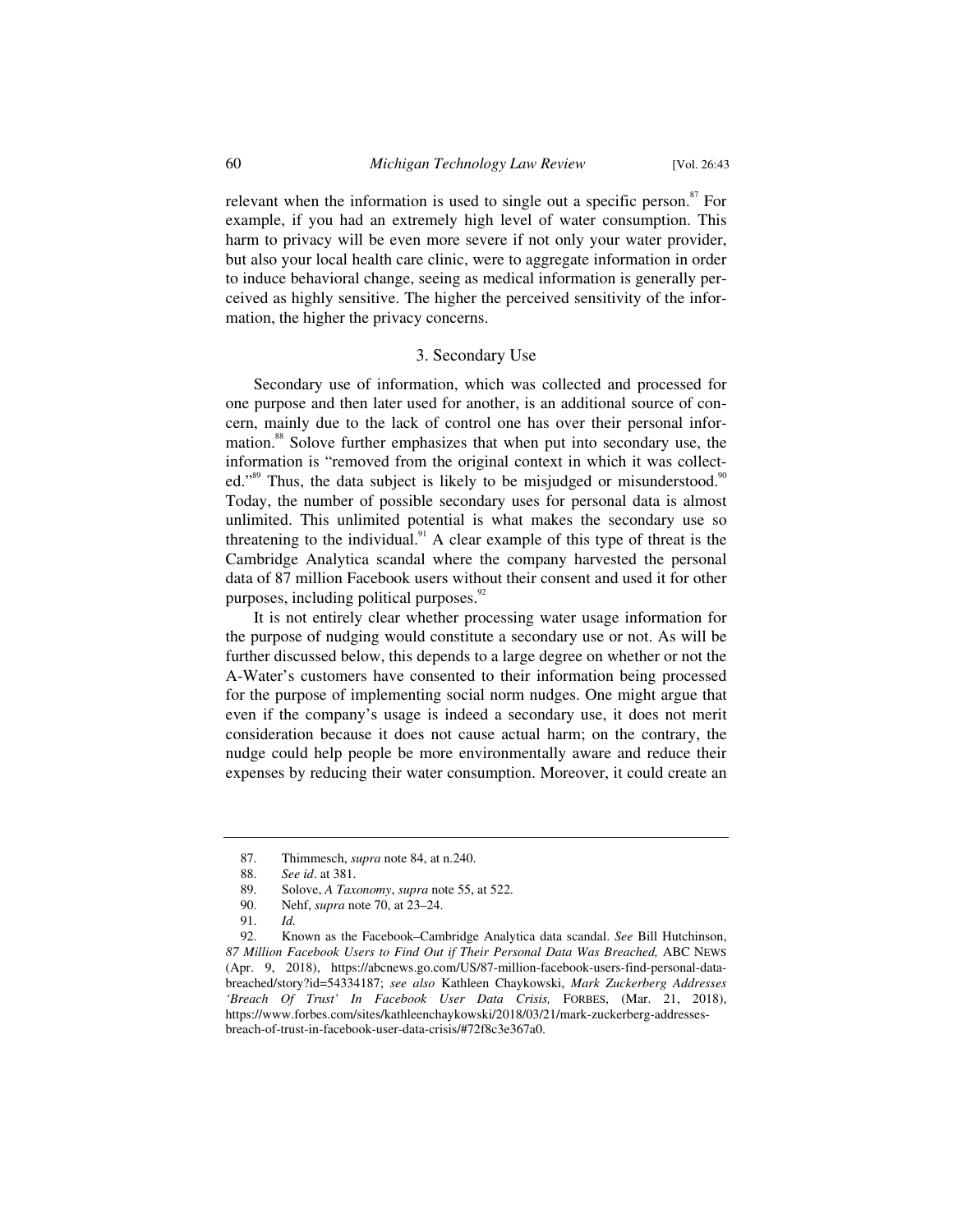inadequate impression of the individual. $93$  Thus, the potential harm to the individual posed by such secondary use, although not financial in nature, includes damages to dignity and reputation. This is particularly true given the limited efficacy of de-anonymization techniques, as will be further elaborated in the next chapter.<sup>94</sup> Further, although people might change their behavior in response to the company's secondary use of the information (i.e., nudge), it would increase their insecurity.

#### 4. Insecurity

Regardless of how much money is invested in data security protocols, there is always a possibility of a data breach.<sup>95</sup> Over the past few years, the number of successful data breaches has continued to rise.<sup>96</sup> In fact, data breaches have been documented even for very large and successful companies such as Facebook, Yahoo, and Home Depot.<sup>97</sup> Even if the information collected and processed is not targeted or abused by thieves, these breaches could still cause considerable harm to the data subjects.<sup>98</sup> Consider, for example, the case of PumpUp, a popular fitness app with over six million users, which left a server exposed without a password, allowing anyone to access users' health data and private messages.<sup>99</sup> This instance did not involve a malicious data breach, but it highlights the prevalence of security issues today. Insecurity is the name Solove uses to describe this group of privacy concerns,<sup>100</sup> namely identity theft, security lapses, abuses and other illicit uses of information.<sup>101</sup> "[I]nsecurity is the injury of being placed in a weak-

 <sup>93.</sup> Kelsey L. Zottnick, *Secondary Data: A Primary Concern*, 18 VAND. J. ENT. & TECH. L. 193, 209 (2015); *see also* Solove, *A Taxonomy*, *supra* note 55, at 520–21.

<sup>94.</sup> For further discussion, *see infra* Part IV(A).<br>95. Adam R. Pearlman & Erick S. Lee, *Nationa* 

 <sup>95.</sup> Adam R. Pearlman & Erick S. Lee, *National Security, Narcissism, Voyeurism, and Kyllo: How Intelligence Programs and Social Norms Are Affecting the Fourth Amendment*, 2 TEX. A&M L. REV. 719, 762 (2015).

 <sup>96.</sup> *See* Ponemon Institute, *2018 Cost of a Data Breach Study: Global Overview* 3 (July 2018), https://www-01.ibm.com/common/ssi/cgi-bin/ssialias?htmlfid=55017055USEN.

 <sup>97.</sup> *See* Daniel J. Marcus, *The Data Breach Dilemma: Proactive Solutions for Protecting Consumers' Personal Information*, 68 DUKE L.J. 555, 556 (2018).

 <sup>98.</sup> The Ponemon Institute defines a data breach as "an event in which an individual's name and a medical record and/or a financial record or debit card is potentially put at risk either in electronic or paper format. In our study, we identified three main causes of a data breach: malicious or criminal attack, system glitch, or human error. The costs of data breach vary according to the cause and the safeguards in place at the time of the data breach." *See*  Ponemon Institute, *supra* note 96, at 8.

 <sup>99.</sup> Zack Whittaker, *Fitness App PumpUp Leaked Health Data, Private Messages* (May 31, 2018), https://www.zdnet.com/article/fitness-app-pumpup-leaked-health-dataprivate-messages/.

 <sup>100.</sup> Solove, *A Taxonomy*, *supra* note 55, at 516–20.

 <sup>101.</sup> *Id*. at 517.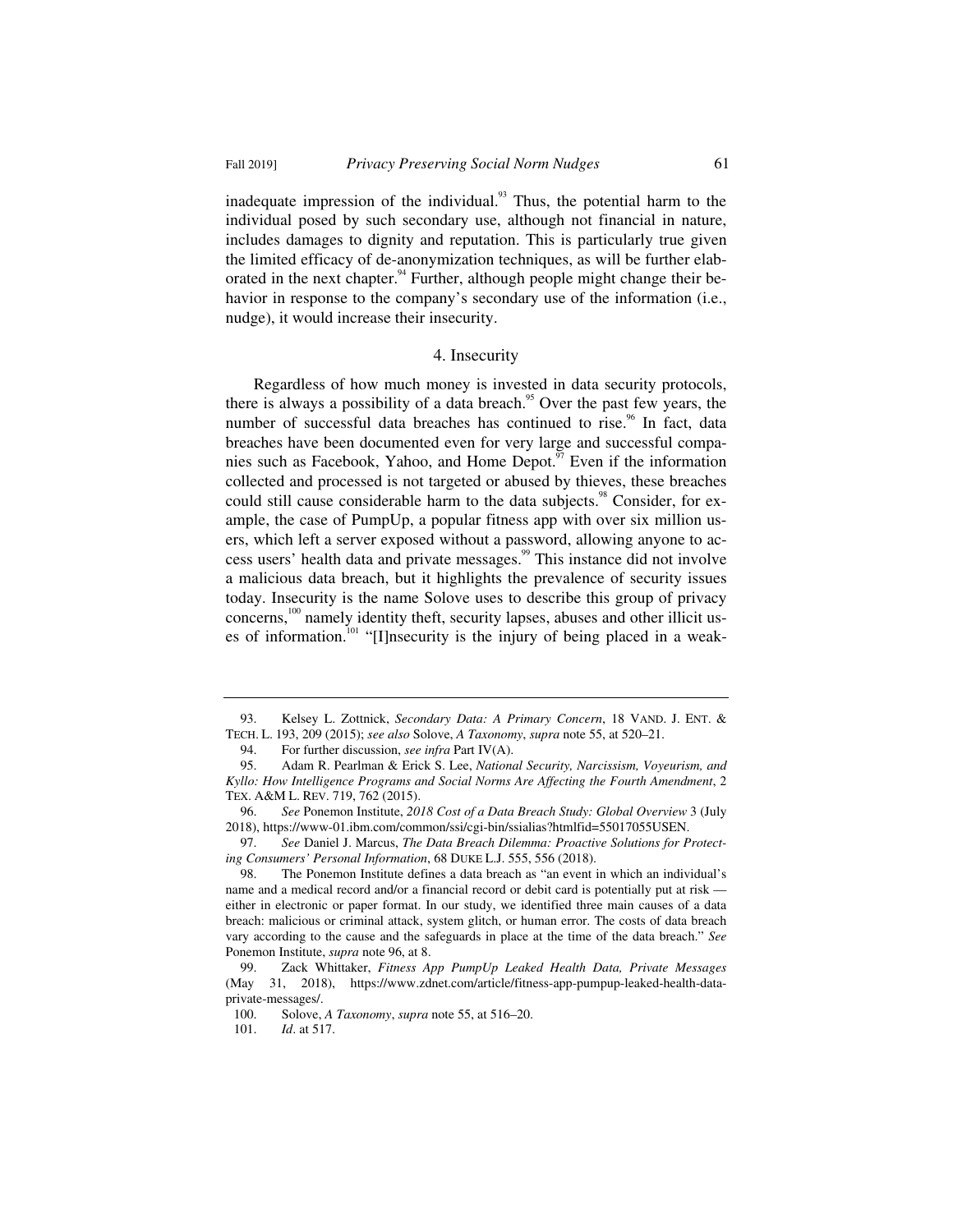ened state, of being made more vulnerable to a range of future harms."<sup>102</sup> In other words, the threat to privacy posed by insecurity is connected to future injury resulting from inadequate protection of collections of personal data.<sup>103</sup> In our context, insecurity may not be a problem when discussing the information held by the A-Water Corporation, as it hard to imagine thieves aiming to steal one's water consumption data. But if the corporation does not take the necessary steps to protect the collected data, in the case of a data breach, the overall information stored by the company can be accessed and read by third parties. Such information includes sensitive information such as customers' names, home addresses, social security numbers, marital status, and bank account information.<sup>104</sup>

#### 5. Exclusion

The last form of information processing discussed by Solove is exclusion. Exclusion is "the failure to provide individuals with notice and input about their records."105 Solove claims that exclusion distances the individual from the data collected about her, and therefore creates a sense of defenselessness, similar to secondary use of data and insecurity.<sup>106</sup> This is likely to pose a major problem in instances where the nudging party might not want the target of the nudge to be aware of the information collection and processing, as that knowledge might affect their behavior.

From a legal standpoint, processing personal information is generally prohibited, unless the law expressly allows it. In the EU for example, Article 6 of the General Data Protection Regulation ("GDPR") sets the six lawful bases for processing information.<sup>107</sup> If no lawful basis is applicable, the data controller should seek consent from the data subject. The basic conditions for a valid legal consent are defined in Article 7 and specified further in recital 32 of the GDPR. $^{108}$  In particular, any request for consent must be

108. *Id.* at 6.

 <sup>102.</sup> *Id*. at 519.

 <sup>103.</sup> *Id*. at 517–18.

 <sup>104.</sup> It could also be the reason for other harms identified by Solove, as will be discussed below (e.g., intrusion, breach of confidentiality, disclosure, exposure, identification, and blackmail). *See infra* Part III(C).

 <sup>105.</sup> Solove, *A Taxonomy*, *supra* note 55, at 523.

 <sup>106.</sup> *Id.* at 523–24.

 <sup>107.</sup> Among these are: if the processing is necessary to carry out the data controller's contractual or legal obligations, if the processing is necessary for the performance of a task which is in the public interest, and if the processing is necessary for the data controller's legitimate interests or the legitimate interests of a third party. *See* Commission Regulation 2016/679, art. 6, of the European Parliament and of the Council of 27 April 2016 on the Protection of Natural Persons with Regard to the Processing of Personal Data and on the Free Movement of Such Data, and Repealing Directive 95/46/EC (General Data Protection Regulation), 2016 O.J. (L 119) 1, 7–10 [hereinafter Commission Regulation 2016/679].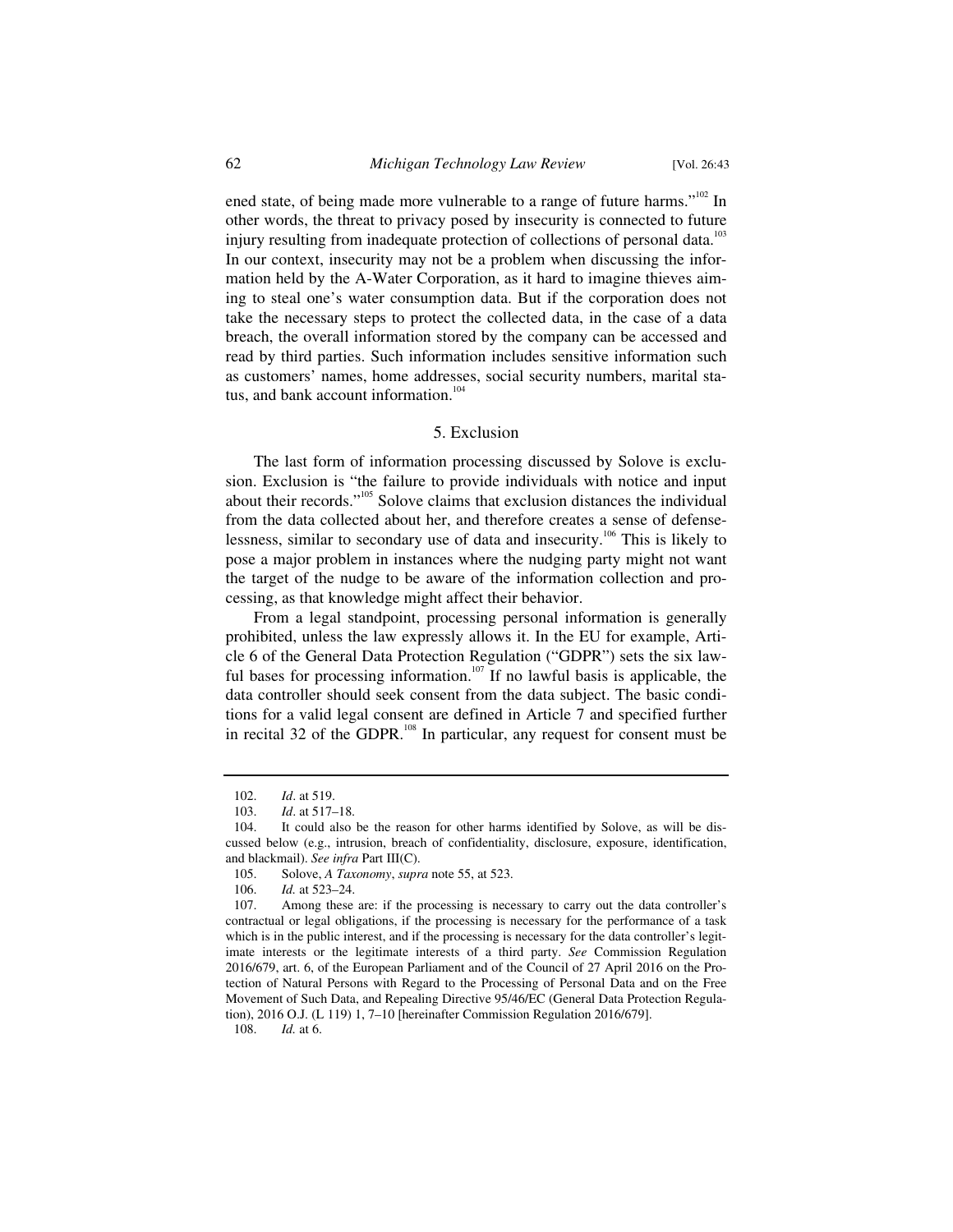clear and in plain language. One of the key requirements is that consent be informed and specific. Consequently, data subjects must, at least, be informed about the data controller's identity, what kind of data is being processed, the purpose of processing, and how the information will be used.<sup>11</sup>

In contrast, in the United States there is no comprehensive, allembracing regulation which deals with information privacy or data processing and sharing.110 Instead, there is a combination of federal and state laws, many of which are sector-specific, and therefore apply only to a particular category of data, such as health or financial information.<sup>111</sup> Other laws apply to a specific activity, such as telemarketing and commercial emails.<sup>112</sup> Given the wide diversity of data protection and privacy statutes, it is hard to argue that consent is always required in the United States. Nevertheless, it is a key factor in many of the statutes. $113$ 

Under these circumstances, a reasonable approach is to require the nudging entity to get the consent of its target population for the data processing. While a thorough review of the literature addressing this issue is well beyond the scope of this article, it is worth mentioning that regardless of the standard used, the idea of informed consent as a way to circumvent

 <sup>109.</sup> *Id.* at 8. In addition, they need to be informed of their right of withdrawal. Therefore, silence or inactivity would not be considered sufficient to indicate consent for information processing. *Id.* at 37.

 <sup>110.</sup> *See* Paul Ohm, *Sensitive Information*, 88 S. CAL. L. REV. 1125, 1129–30 (2015).

 <sup>111.</sup> *See, e.g.*, Health Insurance Portability and Accountability Act of 1996, Pub. L. No. 104-191, 110 Stat. 1936 (1996); Fair Credit Reporting Act, Pub. L. No. 91-508, 84 Stat. 1114 (1970) (codified at 15 U.S.C. § 1681); Fair and Accurate Credit Transactions Act of 2003, Pub. L. No. 108-159, 117 Stat. 1952 (2003); Children's Online Privacy Protection Act of 1998, Pub. L. No. 105-277, 112 Stat. 2681-728 (1998); Gramm-Leach-Bliley Act, Pub. L. No. 106-102, 113 Stat. 1338 (1999); *see also* Julia Palermo, *You Say "Tomato," I Say "Tomahto": Getting Past the Opt-in v. Opt-out Consent Debate between the European Union and United States*, 9 GEO. MASON J. INT'L COM. L. 121, 133 (2017). In addition, there are two federal informational privacy law that have a more general scope, "[t]he Privacy Act of 1974, 5 U.S.C. §552a (2006), and the Children's Online Privacy Protection Act of 1998 (COPPA), Pub. L. No. 105-277, 112 Stat. 2581 (1998). The scope of the former is determined according to the context and the identity of the parties: the government and citizens. The scope of the latter is determined according to the age (under 13) of the data subjects." Michael Birnhack, *Reverse Engineering Informational Privacy Law*, 15 YALE J.L. & TECH. 24, 56 (2012).

 <sup>112.</sup> *See* Paul M. Schwartz & Daniel J. Solove, *The PII Problem: Privacy and a New Concept of Personally Identifiable Information*, 86 N.Y.U. L. REV. 1814, 1831–36 (2011) [hereinafter Schwartz & Solove (2011)]; Paul M. Schwartz & Daniel J. Solove, *Reconciling Personal Information in the United States and European Union*, 102 CAL. L. REV. 877, 889 (2014) [hereinafter Schwartz & Solove (2014)].

 <sup>113.</sup> *See* FED. TRADE COMM'N, PROTECTING CONSUMER PRIVACY IN AN ERA OF RAPID CHANGE 55–60 (2012); Daniel L. Macioce, Jr., *PII in Context: Video Privacy and a Factor-Based Test for Assessing Personal Information*, 45 PEPP. L. REV. 331, 341 (2018); Schwartz & Solove (2011), *supra* note 112, at 1825, 1829.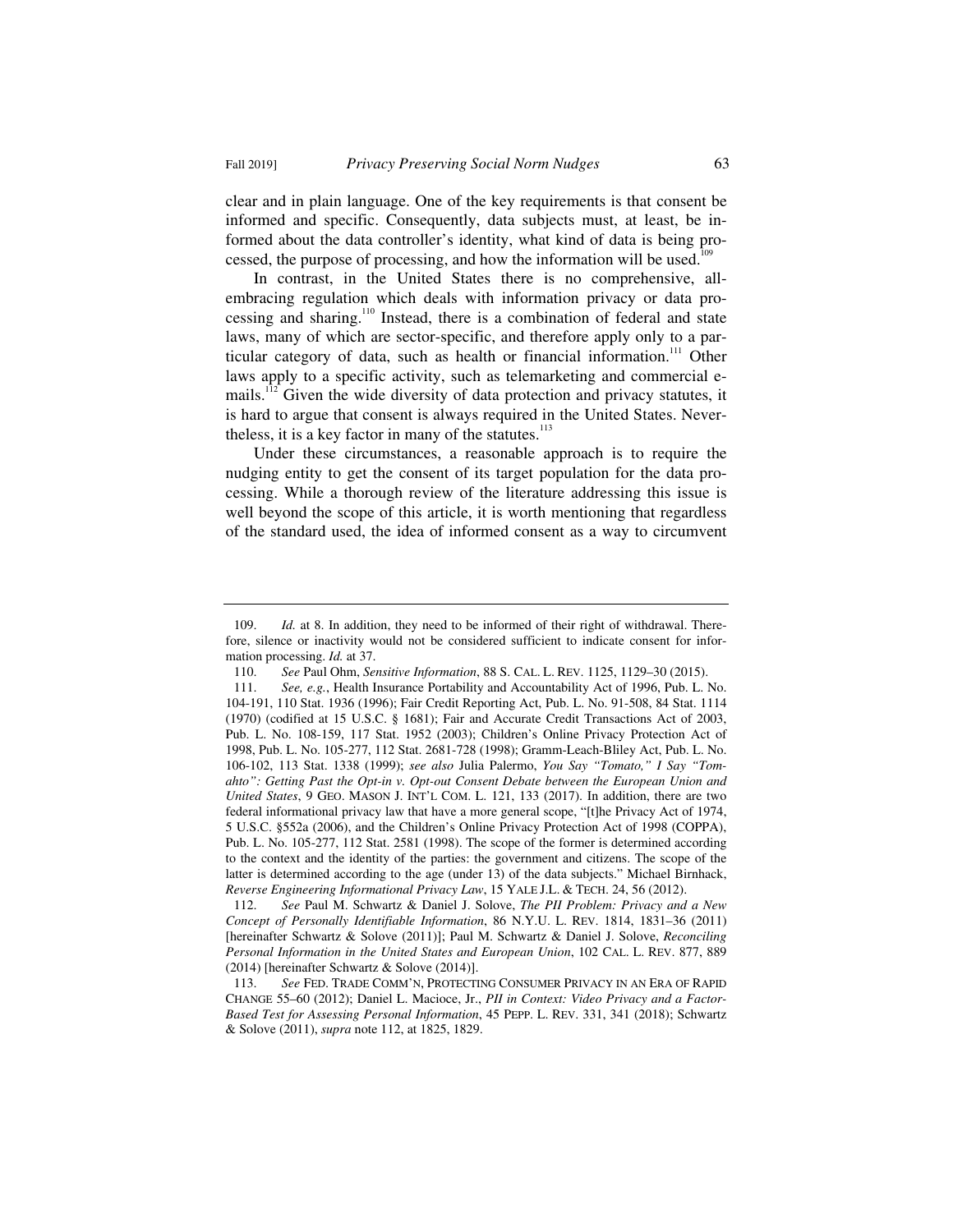the protection of information is not without criticism.<sup>114</sup> In fact, in certain circumstances, such as when an individual is seeking medical care, the socalled informed consent is virtually meaningless because of the underlying power disparities.<sup>115</sup> Furthermore, most people rarely read standard data contracts.<sup>116</sup>

Suppose that in our previous example, the A-Water's customers have consented to its information processing practices when signing the company's service contract. However, if a customer did not negotiate the terms of service and, in effect, has no other choice but to accept the terms if she wants to be connected to the city's water-supply system, it is questionable whether her consent was indeed "informed consent." Moreover, although consent is an important feature of privacy and data protection laws, it is unclear whether the fact that the customer consented to the collection of information for the purposes of water supply, or other services granted by a corporation, means that she consents to the processing and communicating of this information for the purpose of nudging.

In sum, the processing of information required for the implementation of the social norm nudge could pose a threat to privacy, particularly if A-Water Corporation does not take adequate steps to protect the data. Privacy failures have happened in the past and, in all probability, will happen again in the future. Personal information has been commodified into a tradable asset in the last few decades. Even though the data collection and processing in our example was intended to help customers by inducing greater awareness of their water consumption, the information collected, aggregated, and created by our hypothetical water company could have unintended negative consequences. For example, the information could end up in the hands of hackers or thieves. Further, the compilation of information could be used in other settings, not all of which are related to the one for which the data subject agreed to share his or her information. Hence, information processing can become what Solove describes as an "architecture[] of vulnerability," which places the individual in a position of weakness.<sup>117</sup> Overall, because the data subjects have no means to check or validate the accuracy of the information, they are likely to feel vulnerable. This vulnerability would be in-

 <sup>114.</sup> *See* Mark MacCarthy, *New Directions In Privacy: Disclosure, Unfairness and Externalities*, 6 I/S: J.L. & POL'Y FOR INFO. SOC'Y 425, 427 (2011); Aleecia McDonald & Laurie Faith Cranor, *The Cost of Reading Privacy Policies*, 4 I/S: J.L. & POL'Y FOR INFO. SOC'Y 543, 544 (2008); Joel R. Reidenberg, *Privacy in the Information Economy: A Fortress or Frontier for Individual Rights?*, 44 FED. COMM. L.J. 195, 212 n.87 (1992); Solove, *Privacy and Power*, *supra* note 71, at 1454.

 <sup>115. &</sup>quot;When people seek medical care, among the forms they sign are general consent forms which permit the disclosure of one's medical records to anyone with a need to see them." Solove, *Privacy and Power*, *supra* note 71, at 1454.

 <sup>116.</sup> Solove, *A Taxonomy*, *supra* note 55, at 520.

 <sup>117.</sup> SOLOVE, UNDERSTANDING PRIVACY, *supra* note 60, at 178.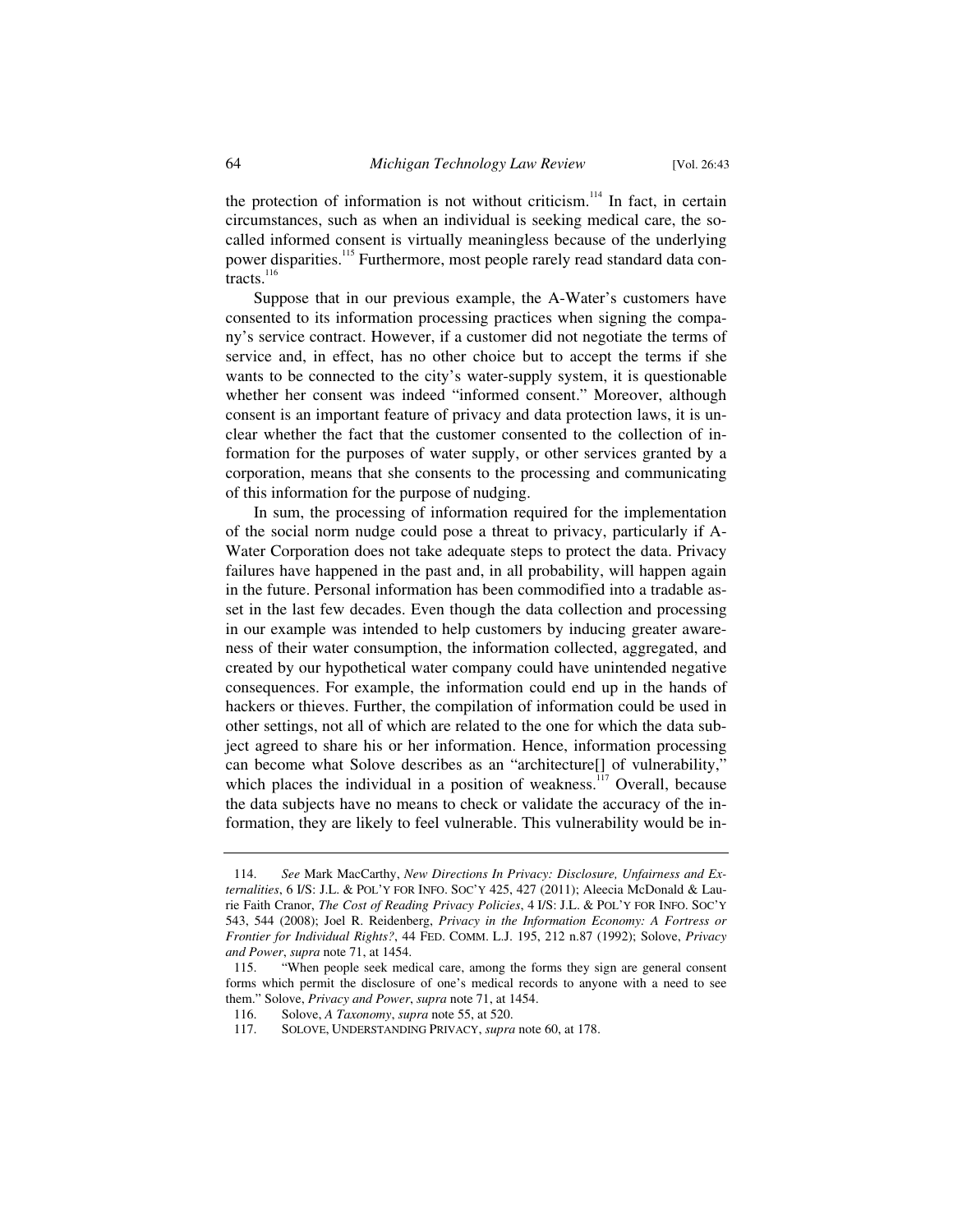creased, and even more evident, if our social norm nudge was to be implemented by an entity operating in areas such as education, health or financial markets.

However, collecting and processing information alone will not, and cannot, help A-Water "push" its customers to consume less water. For the company to induce a change in behavior it must influence what the customers perceive to be the prevailing social norm or social custom. In other words, the company ought to communicate information concerning the particular household's individual water consumption and the median water consumption of the neighborhood. This comparison is a major element in any social norm nudge, and one that is at the heart of our discussion.

## C*. Information Dissemination*

The third group of harmful activities refers to activities which "involve the spreading or transfer of personal data or the threat to do so."<sup>118</sup> These activities include breach of confidentiality, disclosure, exposure, increased accessibility, blackmail, appropriation, and distortion. This is where a rather interesting dynamic that is not often talked about can amplify the threat to privacy posed by social norms nudges.

### 1. Disclosure and Breach of Confidentiality

A disclosure consists of two elements: (1) the release of true information about the individual to third parties and (2) the influence of such disclosure on people's evaluation of the targeted individual.<sup>119</sup> When information about an individual is made public and she is no longer able to keep it secret, there is a chance it will humiliate her, damage the trust she has for authority, harm her reputation, or deter others from associating with her.<sup>120</sup> Breach of confidentiality involves not only dissemination of information, but betrayal. When individuals entrust their information with a specific entity, be it the government, the city's water corporation or the bank, they are doing so with an understanding (either explicit or implicit) that their information will be kept confidential.<sup>121</sup> When there is a breach of confidentiality, this promise is broken, and the individual may consequently feel deceived.<sup>122</sup>

When implementing a social norm nudge with the aim to increase or decrease the likelihood of engaging (or not) in a particular behavior, the nudging entity could place the individual under scrutiny by her peers for

 <sup>118.</sup> Solove, *The Meaning and Value of Privacy*, *supra* note 56, at 78.

 <sup>119.</sup> *Id.* at 78–79.

Solove, *A Taxonomy*, *supra* note 55, at 546.

 <sup>121.</sup> *Id.* at 527.

 <sup>122.</sup> *See* Solove, *The Meaning and Value of Privacy*, *supra* note 56, at 78–79.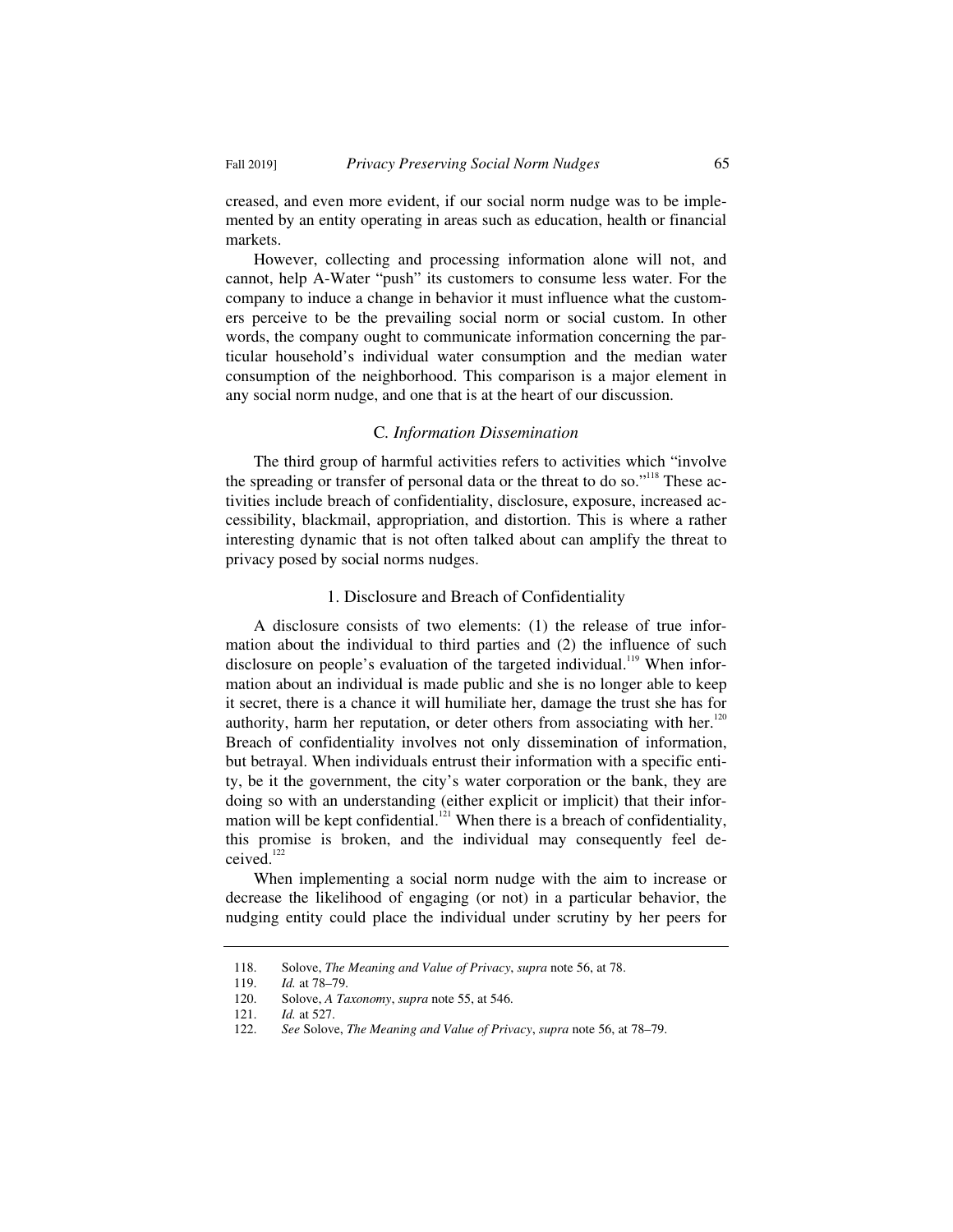noncompliance with the social norm. Thus, the nudging entity may be indirectly responsible for those negative social consequences that might follow the communication of information about the individual.<sup>123</sup> This article argues that these harms are particularly prevalent when it comes to social norm nudges. This is because the nudging entity, in the process of designing the nudge, not only disseminates information but also redraws the line between a normal, or acceptable, social behavior and an abnormal behavior.

To illustrate, take David and Rose. They are clients of the city water corporation and have been living in the same house for the last five years with their daughter. The couple has always considered themselves to be an environmentally-conscious household. They recycle, purchase energysaving appliances and use environmentally-friendly household and personal hygiene products. David and Rose also publicly advocate for more environmentally-aware consumption and are actively involved in protests and demonstrations to raise awareness of the environment. Last month, they received the first monthly bill following the implementation of the social norm nudge by A-Water Corporation. According to the information presented in the monthly bill, the couple learned that their household is consuming a substantially higher level of water in comparison to what is considered to be the social norm (i.e., median consumption).

Revealing the couple's water consumption in comparison to the median water consumption – what is considered to be socially acceptable – especially in times of drought, could have a negative impact on their reputation and the way they are perceived by their community.<sup>124</sup> In other words, A-Water's dissemination of information could place the couple under scrutiny by their peers for noncompliance with the social norm. As a consequence, it could profoundly affect their self-image and self-esteem. Even the disclosure of the median consumption level, without revealing individual water consumption, could pose a threat to David and Rose's privacy. Suppose that following the implementation of A-Water's nudging program, it emerged that the water consumption of the residents of David and Rose's neighborhood was significantly higher than other neighborhoods. People who be-

 <sup>123. &</sup>quot;The more difficult issues arise not with informational nudges designed to engage the audience on a conscious, cognitive level, but with nudges that work on a sub-conscious or emotional level." Mark Schweizer, *Nudging and the Principle of Proportionality*, *in* NUDGING-POSSIBILITIES, LIMITATIONS AND APPLICATIONS IN EUROPEAN LAW AND ECONOMICS 93, 99 (2016). Further, as Solove's taxonomy demonstrates, there are other dignitary harms beyond reputational injury, namely lack of respect and emotional anxiety. Solove, *A Taxonomy*, *supra* note 55, at 486.

 <sup>124.</sup> Commonly, social shaming and ostracism are not directly attributable to the state. However, when implementing a social norm nudge with the aim to induce a certain behavior, the state could be indirectly responsible for those negative social consequences. Mark Schweizer, *Nudging and the Principle of Proportionality*, *in* NUDGING-POSSIBILITIES, LIMITATIONS AND APPLICATIONS IN EUROPEAN LAW AND ECONOMICS 93, 99 (2016).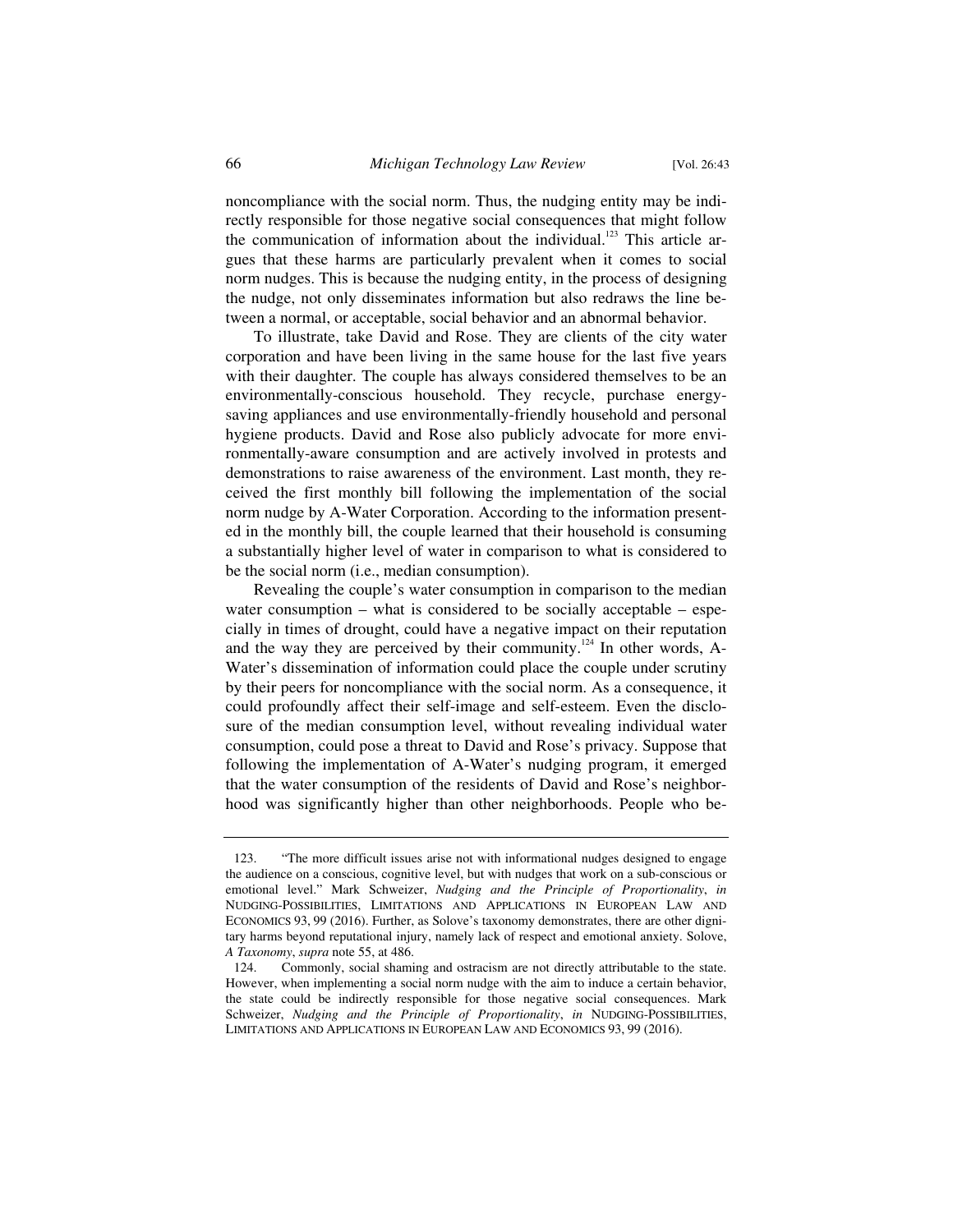come aware of this comparison may – rightfully or wrongfully – use this information to draw conclusions about the couple. As explained by James Nehf, "[t]he resulting judgments might be proved correct in the aggregate  $\dots$  but they can be unfair in individual cases."<sup>125</sup>

Implementing this type of nudge, without proper consent, could be considered a breach of confidence. To demonstrate this, let us return to Rose and David. At first, Rose and David decline to believe this information. They even called the water company's customer service to check whether there were leaks or any other technical problems. When no issues were found, they realized that they were not as environmentally aware as they thought themselves to be, which consequently affected their self-image. At the same time, they began wondering what else the company might be using their information for and who else might have access to it. When initially contracting with A-Water Corporation, they were under the impression that the company would utilize the information they provided primarily to monitor their monthly water consumption and generate a monthly bill. But more than that, they implicitly (or explicitly) trusted the company to protect their information. Now that the company has begun to send personalized messages, they feel that the company has breached their confidentiality. Not only that, but they started dreading the possibility that one of their neighbors, or members of their activist group, would find out about their high-water consumption levels.<sup>126</sup>

In marketing, the use of personalized or targeted advertising has been found to raise consumers' privacy concerns; however, firms that were able to provide consumers with some control over their personally identifiable information were more likely to attract consumers through targeted ads.<sup>127</sup> This suggests that if people realize that their personal usage information is being used for creating the social-norm nudge, they might react against the firm in a way which could jeopardize the effects of social-norm nudge.<sup>128</sup> If individuals were to lose trust in governments or other public institutions which deploy social norm nudges, this would have a negative impact on the efficacy of social norm nudges, especially in times where the proliferation of "fake news" and misinformation lead to increasingly public skepticism.<sup>129</sup>

 <sup>125.</sup> Nehf, *supra* note 70, at 25.

 <sup>126.</sup> Solove classifies wrongful disclosure as "spreading information beyond expected boundaries" that can potentially risk the reputation of a person. *See* Solove, *A Taxonomy*, *supra* note 55, at 532.

 <sup>127.</sup> *See* Catherine E. Tucker *Social Networks, Personalized Advertising, and Privacy Controls*, 51 5 J. MARKETING RES. 546, 546 (2014).

 <sup>128.</sup> *But see infra* Part V, where we suggest using differential privacy as a way to mitigate some of these concerns.

 <sup>129.</sup> *See* Nabiha Syed, *Real Talk About Fake News: Towards a Better Theory for Platform Governance*, 127 YALE L.J.F. 337, 343 (2017).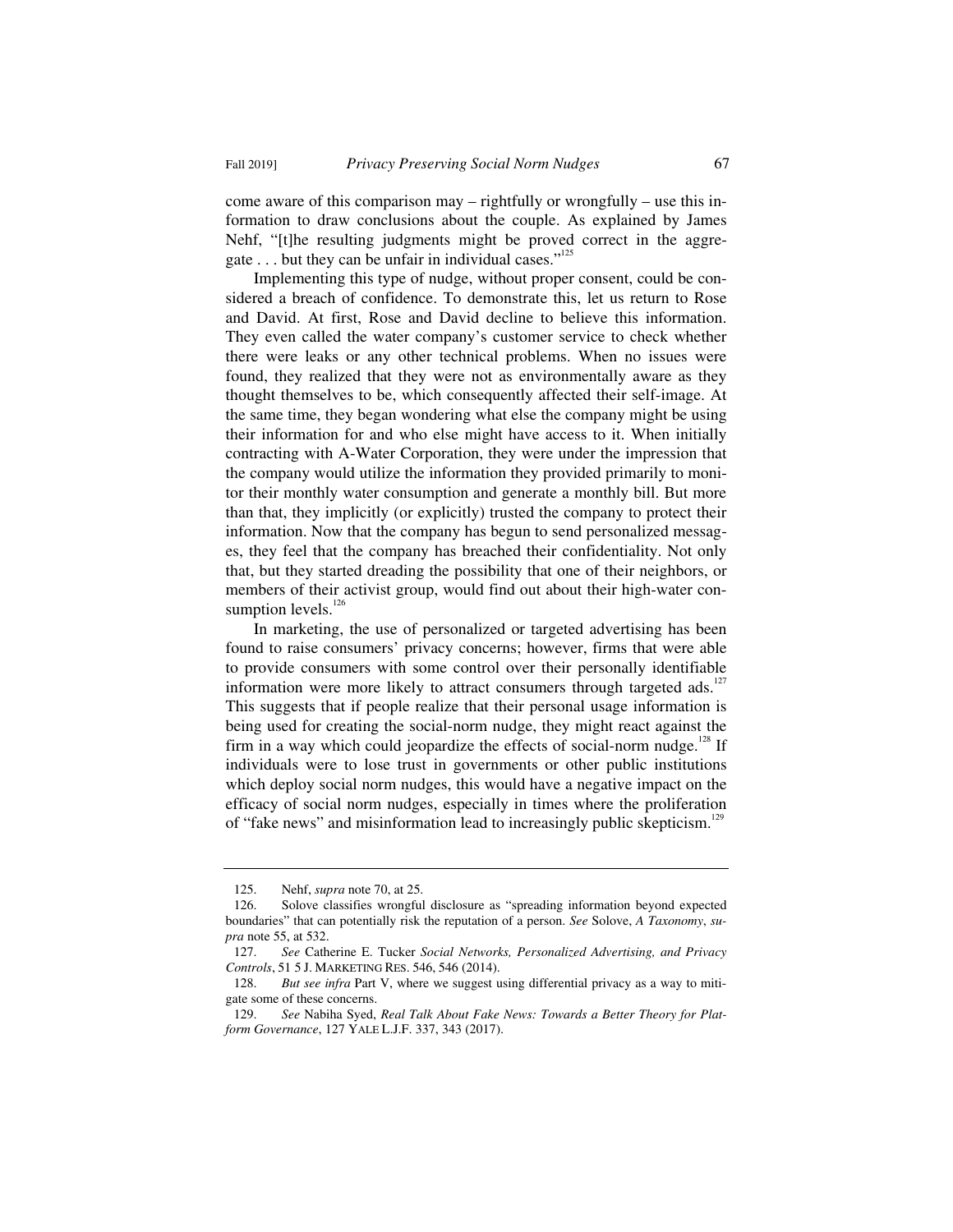The idea that David and Rose will feel ashamed and humiliated if their neighbors will learn about their excessive water usage might be dismissed by some. However, to the extent to which this hypothetical couple includes being environmentally-conscious in their self-identity, it is easy to imagine how such information will negatively affect their public and self-image, particularly in the context of online shaming.<sup>130</sup> Even further, suppose David or Rose decide to run for some governmental office in their city, like city mayor. Then, this idea about shaming tactics in the age of social media would be even more pertinent.

## 2. Exposure, Increased Accessibility, Blackmail, Appropriation, and Distortion

The remaining subcategories of dissemination of information identified by Solove are exposure, increased accessibility, blackmail, appropriation, and distortion.<sup>131</sup> These activities, however, are less applicable to the context of social norm nudges and so they will not be discussed further.

 <sup>130.</sup> *See, e.g*., Emily Laidlaw*, Online Shaming and the Right to Privacy*, 6 LAWS 3, 3 (2017).

 <sup>131.</sup> Exposure is somewhat similar to disclosure, as it involves revealing information about an individual; but, the two subcategories diverge in that exposure does not require revealing information that others will typically use to judge the data subject's character. Instead, it involves the revealing of physical or mental situations that people tend to consider highly private (e.g., grief, suffering, trauma, injury, nudity, sex, urination, defecation). Because human beings have developed social norms concerning these situations, revealing them to others often results in embarrassment, humiliation, and a loss of self-esteem. The next subcategory, increased accessibility, does not necessary entail direct disclosure of secret information; rather, it refers to the increased ease in which information already available to the public can be accessed by others. Thus, the possible harm is not the result of revealing the information, but a matter of it increasing the chances of experiencing other threats to privacy, such as disclosure, and the corresponding repercussions. Blackmail refers to the threat of disclosure of personal information. It allows the person or persons controlling the information to have power over the individual who is the subject of information. Thus, the actual harm is a loss of power and is a result of the control held by the person making the threat and does not require the actual disclosure or exposure of information. Appropriation involves the use of an individual's – the data subject's – identity to promote the interests of another person. Like other activities discussed previously, it raises privacy concerns because it affects the way the individual is able to present herself to others. Thus far, we have discussed instances in which privacy concerns result from the dissemination and communication of truthful information about individuals. Distortion, however, pertains to the dissemination of false or misleading information. It involves purposeful manipulation of the way an individual is presented and perceived by others. Solove emphasizes that distortion, like disclosure, involves activities that affect the way the individual is perceived by society, and therefore could result in embarrassment, humiliation, and reputational harm. Solove, *A Taxonomy*, *supra* note 55, at 533–52.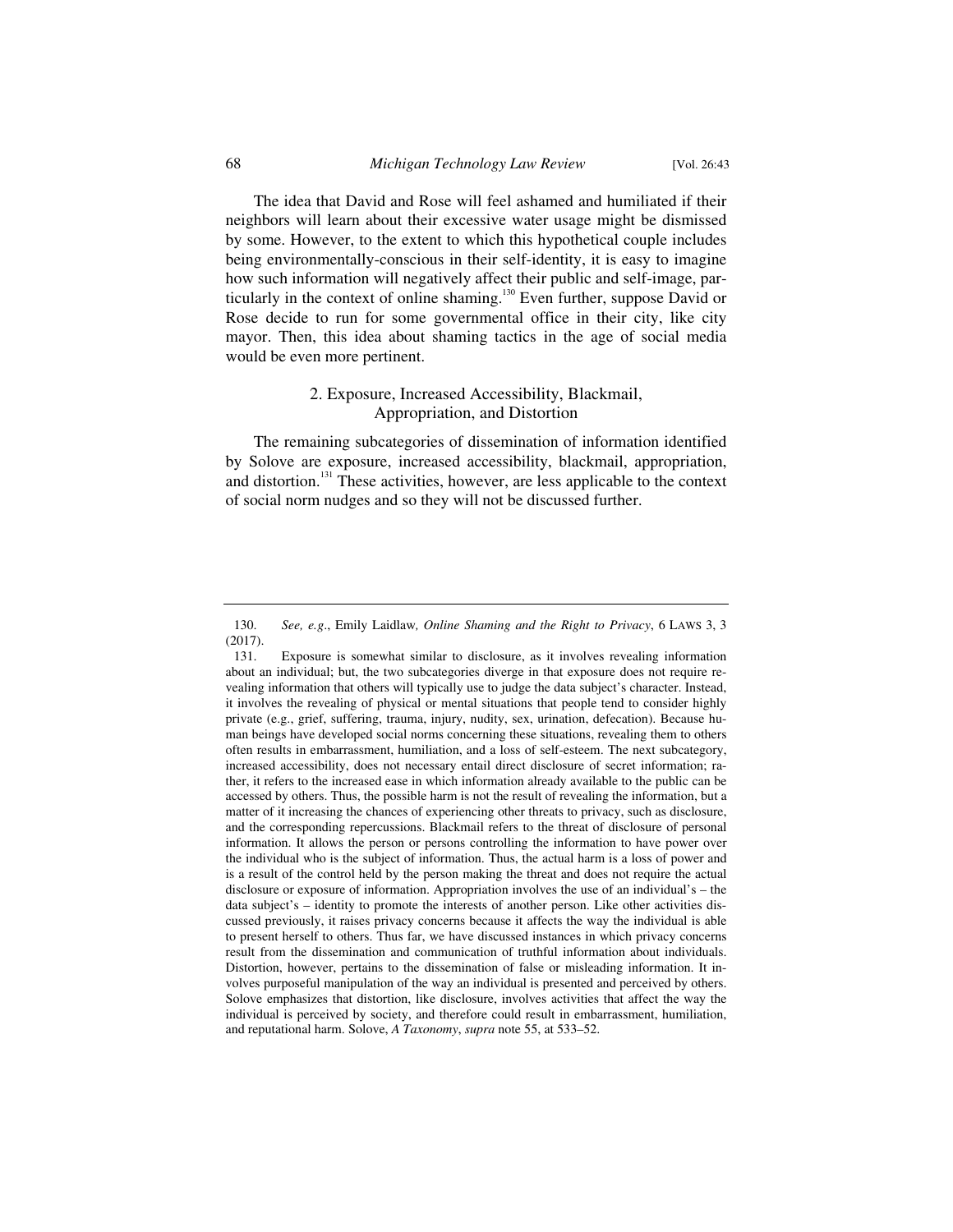#### D*. Invasion*

Solove's fourth and final group of activities involves invasions into one's private affairs. Solove refers to two forms of invasion: (1) intrusion and  $(2)$  decision interference.<sup>132</sup> Intrusion is an invasion of an individual's private life, whereas decision interference pertains to instances in which the state or a third party interferes with an individual's decisions.<sup>133</sup> Under Solove's definition, the utilization of nudging techniques would be categorized as an invasion activity. Although interferences with an individual's decision-making process are commonly criticized as posing a risk to autonomy and liberty (not privacy), Solove claims that such interference is deeply connected to privacy, emphasizing that the individual's protected "zone of privacy" spreads to the "interest in independence in making certain kinds of important decisions."<sup>134</sup>

Referring back to our water consumption example, the corporation's collection and dissemination of household and neighborhood water consumption levels, although not coercive in nature, represents both direct and indirect attempts to interfere with individuals' activities (i.e., water usage) and decision-making processes (e.g., how often to use water).

In sum, although social norm nudges would not directly make private information public, there could be an unexpected and undesirable impact on privacy. Whereas the prevailing analysis in this article focuses mainly on pro-environmental behaviors, the principles discussed throughout this article are applicable to other social norm nudges that share similar characteristics to the ones identified in this article. However, it is important to emphasize that the level and type of privacy harm may vary depending on the specific nudge employed. It is useful to distinguish in this context between two scenarios.

In the first scenario, the social-norm nudge employed is broad, "nontailored," and descriptive. It includes a general account of the relevant social norm and refers to a very large population. For instance, an online advertisement informing the public of the percentage of youth smoking in Texas, $135$  the maximum number of drinks most college students drink at a party,<sup>136</sup> or the percentage of London youth involved in violent incidents.<sup>137</sup>

 <sup>132.</sup> *Id.* at 552.

 <sup>133.</sup> Solove, *The Meaning and Value of Privacy*, *supra* note 56, at 78 (claiming that invasion, "unlike the other groupings, need not involve personal information (although in numerous instances, it does)").

 <sup>134.</sup> Solove, *A Taxonomy*, *supra* note 55, at 558 (quoting Whalen v. Roe, 429 U.S. 589, 599–600 (1977)).

 <sup>135.</sup> The nudge used was: "8 out of 10 Texas teens don't smoke."

*Social Norms + Foot Humor = Fewer Teen Smokers in Texas?* NUDGE (June 14, 2011), http://nudges.org/2011/06/14/new-social-norm-campaign-on-teen-smoking-in-texas/.

 <sup>136.</sup> The nudge used was: "most hoyas have 0-4 drinks when they party."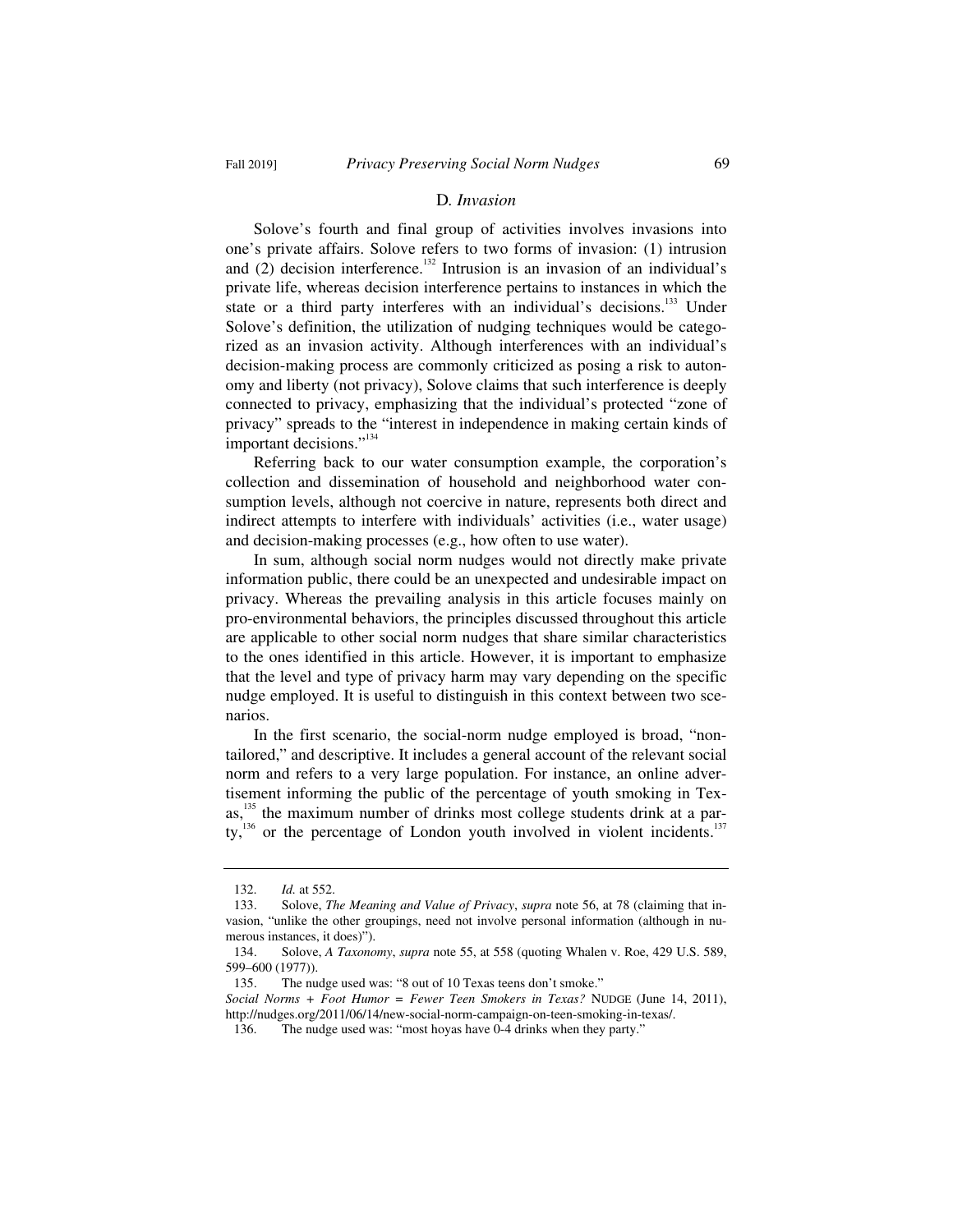These nudges, although drawing on social norms, will generally pose a relatively small threat to privacy, if any at all, because it would be almost impossible to attribute the information to a specific individual.

On the other side of the spectrum, there are individually tailored nudges, similar to the one used in the example of A-Water Corporation. As demonstrated throughout this chapter, these nudges pose a threat to privacy at each and every step of the nudging process. Nevertheless, to date, scholars and policymakers have praised the value of social norm nudges without giving the necessary attention to the privacy threats that they pose nor to the task of balancing privacy protection with facilitating social norm nudges.<sup>138</sup>

Although privacy concerns may arise at any stage of the nudging process, the next two chapters center mainly on privacy threats raised during, and as a result of, the communication of information. Of course, privacy concerns that are raised in other stages of the process should not be dismissed. Social norm nudges derive the majority of their power from individuals' need to belong, their desire to fit in with others, and their fear of peers' negative reactions.<sup>139</sup> It is the stage in which the information is no longer under the control of the state or a particular authority, rather it is publicly available. Focusing on this stage allows us to examine the use of differential privacy to address privacy concerns that arise from the use of social norm nudges. In particular, it shows how using algorithms can allow a regulatory agency to utilize social norm nudges while maintaining individual privacy.<sup>14</sup>

## 1. Using Social Norm Nudges – the Perspective of Privacy-Regulation

Part III argued that there are certain risks to privacy that are inherent in the use of social norm nudges. The degree and scope of these privacy threats may vary depending on the type of the nudge implemented, the scope, form, and type of information communicated, as well as the number of people in-

*We'll Say It Again. If You're Trying to Curb Binge Drinking, Use Social Norms* NUDGE (Mar. 4, 2010), http://nudges.org/2010/03/04/well-say-it-again-if-youre-trying-to-curb-bingedrinking-use-social-norms/.

 <sup>137.</sup> The nudge used was: "99% of young Londoners do not commit serious youth violence." *U.K. Social Norms Campaign to Reduce Youth Violence*, NUDGE (Oct. 24, 2010), http://nudges.org/2010/10/24/social-norms-campaign-to-reduce-youth-violence-in-london.

 <sup>138.</sup> *See, e.g.*, Magali A. Delmas & Neil Lessem, *Saving Power to Conserve Your Reputation? The Effectiveness of Private Versus Public Information,* 67 J. ENVTL. ECON.&MGMT. 353 (2014).

 <sup>139.</sup> Some of these concerns have been covered extensively in the literature addressing information and data security.

 <sup>140.</sup> It is important to note that although this paper focuses on potential harms to privacy that are entangled in water consumption-related nudging, the presented ideas are relevant to broader areas of policy interventions.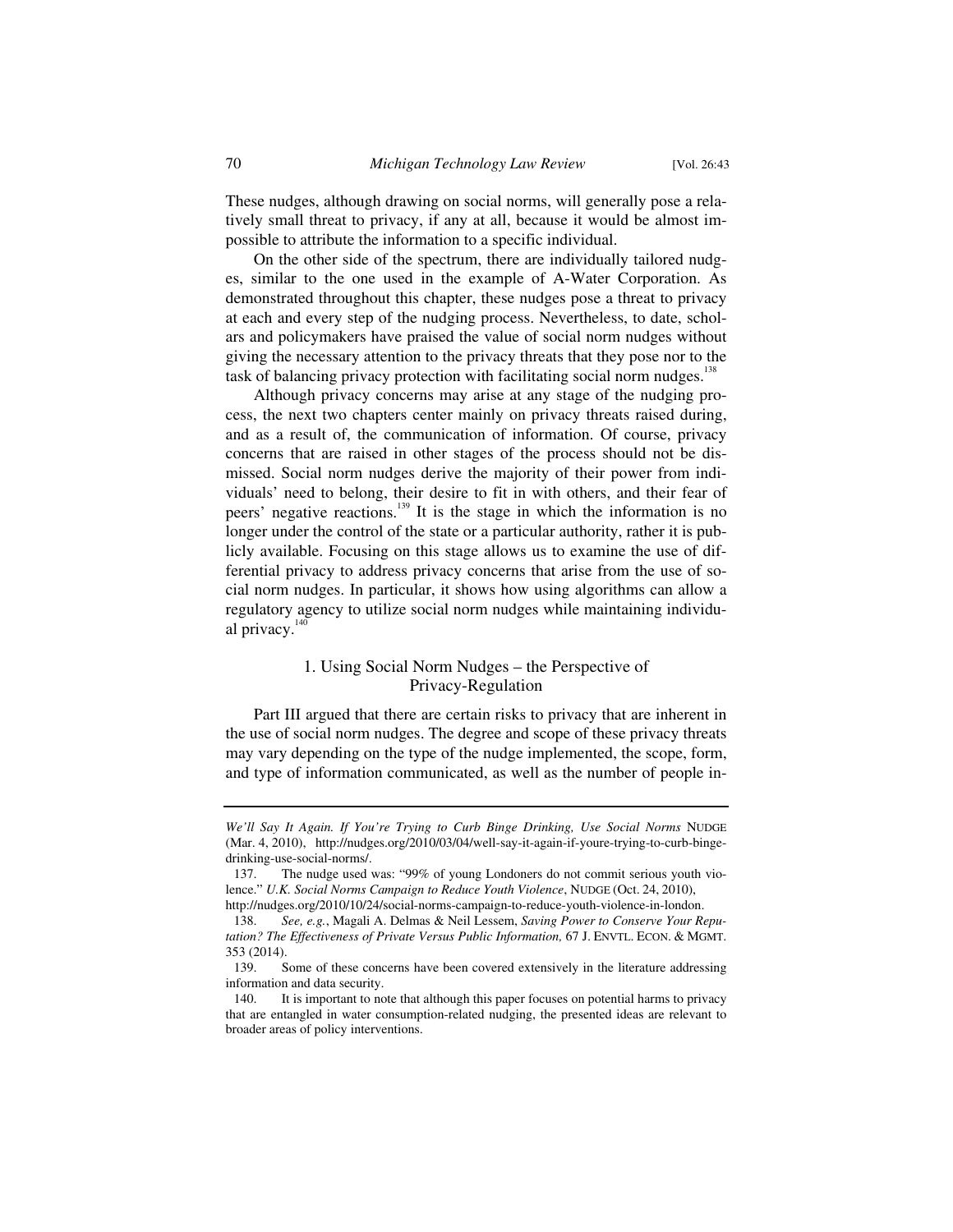cluded in the relevant group. These risks are likely to have far-reaching implications in the big-data era.<sup>141</sup> In particular, this is so because once information is disseminated, it is almost impossible to take it back. However, given the many advantages of social norm nudges, the challenge is to develop a framework which could allow regulators to use this instrument while providing a reasonable level of privacy protection.<sup>142</sup>

Currently, the prominent approach for protecting people's privacy has been based on the notion of *de-identification*. De-identification focuses on reducing identifiability: de-identification policies consider information as "anonymous" once certain types of personally indefinable information ("PII") has been removed from it. The term "anonymous" suggests that this information cannot then be traced back to concrete individuals ("reidentification"). However, in recent years, scholars have demonstrated that de-identification does not guarantee anonymity in various scenarios.<sup>143</sup> These limitations of de-identification techniques are particularly relevant to social norm nudges, which are inherently based on sharing and communicating information.

In this context, our main argument is that regulators should adopt a *differential privacy* framework that should serve as the basis for *privacypreserving social norm nudges*. The appeal of this framework is that it should enable the regulator to minimize privacy risks and at the same time continue using social norm nudges, estimating, ex-ante, the tradeoff between privacy protection and the efficacy or accuracy of the nudge.

The remainder of this part identifies the challenges that are involved in implementing and relying on de-identification techniques as a means of balancing the utility of data usage with individual privacy interests. The chapter concludes with demonstration of the advantages of differential privacy strategy.

#### A*. De-Identification Techniques*

Privacy laws and policies are driven by the desire to protect individuals from harm related to collecting, processing, and disseminating information about them. Yet, in various instances policymakers seek to design a way to balance the social benefit associated with using private data against the potential harm to the individual's privacy interests. De-identification is one

 <sup>141.</sup> *See* Micah Altman et al., *Practical Approaches to Big Data Privacy Over Time*, 8 INT'L DATA PRIVACY L. 29, 31 (2018).

 <sup>142.</sup> *See* Nehf, *supra* note 70, at 7 (arguing that "in the modern digital world, information privacy should be viewed as a societal value justifying a resolution in the public interest, much like environmental policy and other societal concerns, with less emphasis on individual self-policing and market-based mechanisms").

 <sup>143.</sup> *See, e.g.*, Andrew G. Ferguson, *Big Data Distortions: Exploring the Limits of the ABA LEATPR Standards,* 66 OKLA. L. REV. 831, 871 (2014).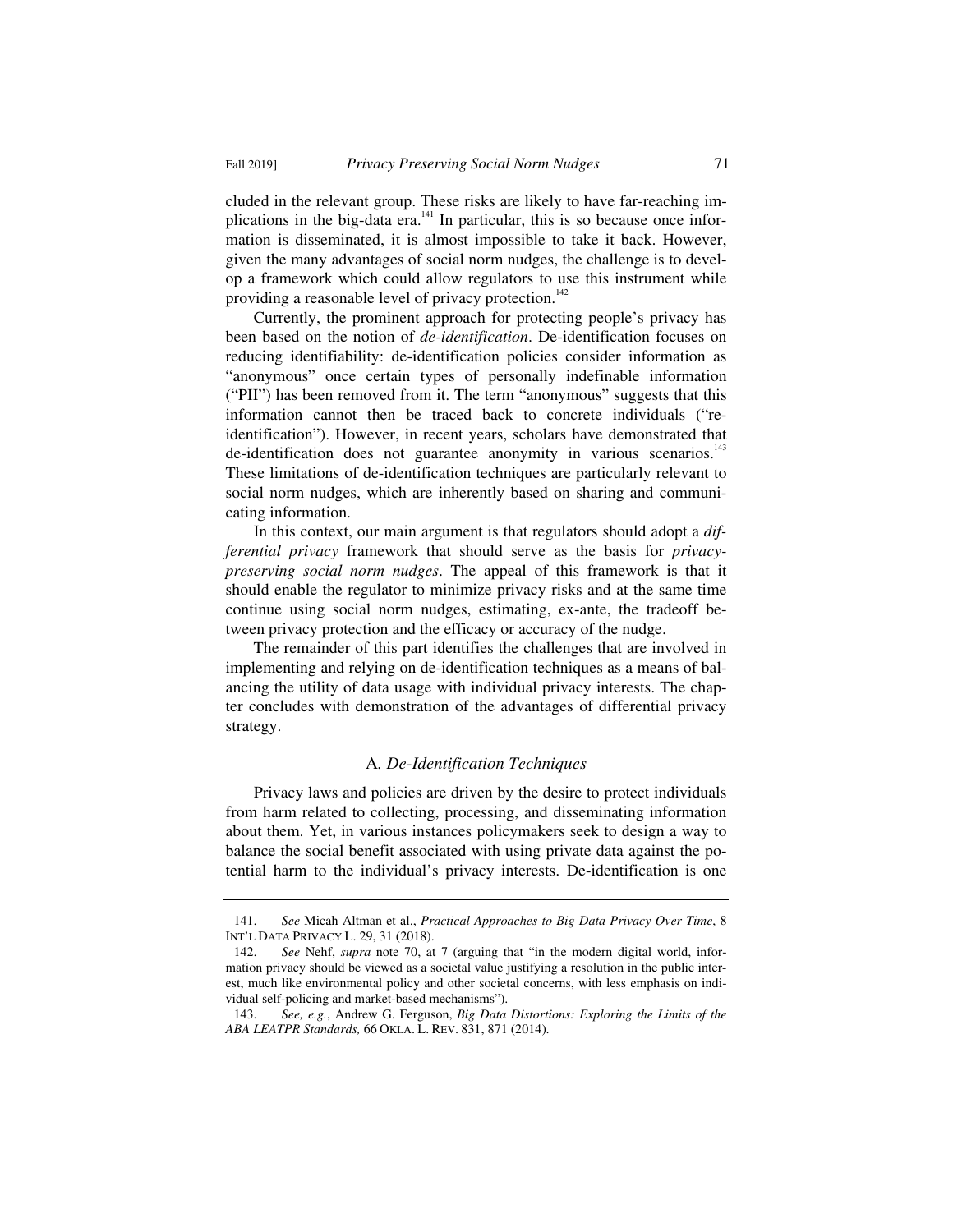way to strike such a balance.<sup>144</sup> De-identification is a term used to describe a number of techniques "that organizations can use to remove personal information from data that they collect, use, archive and share with other organizations."<sup>145</sup> The aim of these techniques is to maintain the benefits of utilizing the information while reducing the privacy risks associated with its dissemination.

Privacy and data protection laws around the world vary significantly both in scope and in the means of protection that they render. Despite these differences, most privacy laws converge around the principle of deidentification. De-identification is based on one basic assumption: that, in the absence of personally identifiable information, there will be no privacy harm. In other words, the vast majority of data protection and privacy laws determine that private information that has been de-identified falls outside the scope of the law, thereby allowing it to be used or disseminated in ways that would otherwise be considered a violation of the individual's right to privacy. De-identified information can therefore be circulated legally. Consequently, data controllers, such as our A-Water Corporation example, typically take measures to modify their datasets and remove or encrypt PII. By implementing such de-identification techniques, the data controller supposedly protects the data subjects' privacy and, at the same time, maintains the utility of the data. $146$ 

The initial step in any de-identification technique is to delete or replace (with pseudonyms or arbitrary data) certain personal identifiers such as

 <sup>144.</sup> *See* Chris Achatz & Susan Hubbard, *US vs. EU Guidelines for De-Identification, Anonymization, and Pseudonymization*, 20 J. INTERNET L. 11 (2017); Nissim et al., *supra* note 20, at 699–700; Ira S. Rubinstein et al., *Data Mining and Internet Profiling: Emerging Regulatory and Technological Approaches*, 75 U. CHI. L. REV. 261, 266, 268 (2008).

 <sup>145.</sup> Ira S. Rubinstein & Woodrow Hartzog, *Anonymization and Risk*, 91 WASH. L. REV. 703, 710 (2016) (quoting Simson L. Garfinkel, *De-Identification of Personal Information* 1 (2015), http://nvlpubs.nist.gov/nistpubs/ir/2015/NIST.IR.8053.pdf).

 <sup>146.</sup> It is important to note that what constitutes personally identifiable information will depend on the definition adopted by the statute governing the data at issue. For example, the FTC defines personally identifiable information as data which is "reasonably linked to a specific consumer, computer, or other device." *See* FED. TRADE COMM'N, PROTECTING CONSUMER PRIVACY IN AN ERA OF RAPID CHANGE: RECOMMENDATIONS FOR BUSINESSES AND POLICYMAKERS vii (2012). In contrast, the Health Insurance Portability and Accountability Act of 1996 (HIPAA) defines individually identifiable health information as "information that is a subset of health information, including demographic information collected from an individual." 45 C.F.R. § 160.103 (2017). However, it allows health care providers to share the information if it satisfies the Privacy Rule's de-identification standard by removing eighteen specified individual identifiers. *See* 45 C.F.R. § 164.502(d)(2) (2017); DEP'T OF HEALTH & HUM. SERVS., GUIDANCE REGARDING METHODS FOR DE-IDENTIFICATION OF PROTECTED HEALTH INFORMATION IN ACCORDANCE WITH THE HEALTH INSURANCE PORTABILITY AND ACCOUNTABILITY ACT (HIPAA) PRIVACY RULE 7–8 (2012) .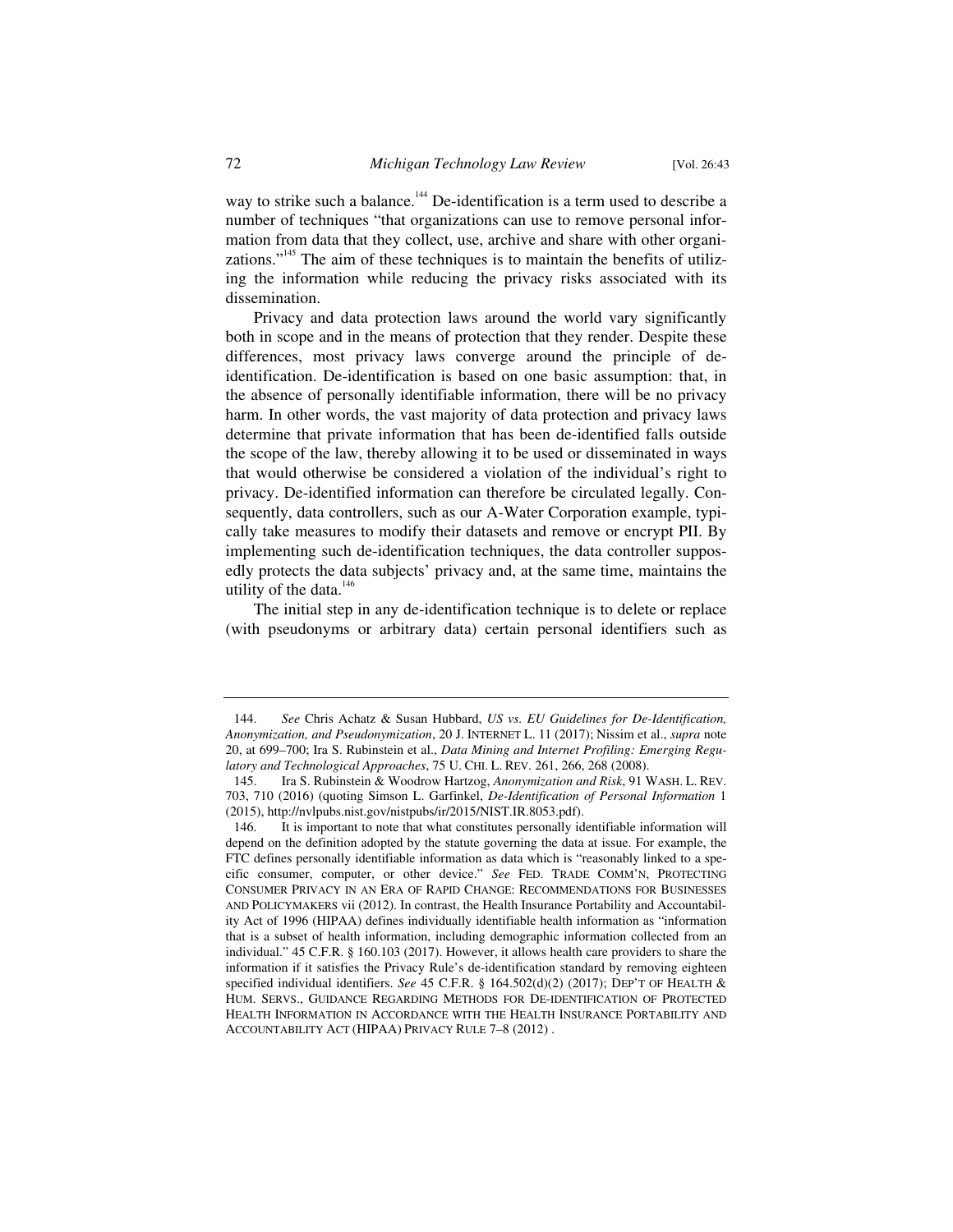names, addresses, and social security numbers from the dataset.<sup>147</sup> Hence, a key aspect of every de-identification process is to denote personally identifiable information (PII).<sup>148</sup> Put simply, if a certain piece of information is considered to be personally identifiable information by a specific statute, then it is protected by law and generally cannot be revealed, shared, or disseminated. However, if it is not personally identifiable, then it is not protected by law and can be disseminated without restrictions.<sup>149</sup>

In the United States, for example, the legislative framework for protection of PII is comprised of an amalgam of sectorial or context-specific statutes at the federal and state levels.<sup>150</sup> These laws and regulations are not based on a uniform definition of PII or on a general rule for classifying PII.<sup>151</sup> Thus, the definition of PII varies depending on the underlying law or regulation. For instance, the Health Insurance Portability and Accountability Act ("HIPAA") protects a person's health information. The Act allows health care provider to satisfy the Privacy Rule's de-identification standard by removing eighteen specified individual identifiers.<sup>152</sup> The Family Educational Rights and Privacy Act ("FERPA"), on the other hand, protects personally identifiable information in educational records.<sup>153</sup> However, FERPA

 <sup>147.</sup> *See* Mike Hintze & Khaled El-Emam, *Comparing the Benefits of Pseudonymization and Anonymization under the GDPR*, 2 J. DATA PROTECTION & PRIVACY 146, 146 (2018).

 <sup>148.</sup> Schwartz & Solove (2011), *supra* note 112, at 1814.

 <sup>149.</sup> *Id.* at 1816, 1819–26.

 <sup>150.</sup> *See, e.g.*, Health Insurance Portability and Accountability Act of 1996, Pub. L. No. 104-191, 110 Stat. 1936 (1996); Fair Credit Reporting Act, Pub. L. No. 91-508, 84 Stat. 1114 (1970) (codified at 15 U.S.C. § 1681); Fair and Accurate Credit Transactions Act of 2003, Pub. L. No. 108-159, 117 Stat. 1952 (2003); Children's Online Privacy Protection Act of 1998, Pub. L. No. 105-277, 112 Stat. 2681-728 (1998); Gramm-Leach-Bliley Act, Pub. L. No. 106-102, 113 Stat. 1338 (1999). *See also* Palermo, *supra* note 111, at 133. In addition, there are two federal informational privacy law that have a more general scope. "[T]he Privacy Act of 1974, 5 U.S.C. §552a (2006), and the Children's Online Privacy Protection Act of 1998 (COPPA), Pub. L. No. 105-277, 112 Stat. 2581 (1998). The scope of the former is determined according to the context and the identity of the parties: the government and citizens. The scope of the latter is determined according to the age (under 13) of the data subjects." Birnhack, *supra* note 111, at 56.

 <sup>151.</sup> *See* Yuen Yi Chung, *Goodbye PII: Contextual Regulations for Online Behavioral Targeting,* 14 J. HIGH TECH. L. 413, 420–21 (2014); Paul Ohm, *Broken Promises of Privacy: Responding to the Surprising Failure of Anonymization*, 57 UCLA L. REV. 1701, 1733–34 (2010) [hereinafter Ohm, *Broken Promises of Privacy*]; Schwartz & Solove (2011), *supra* note 112, at 1836; Omer Tene, *Privacy Law's Midlife Crisis: A Critical Assessment of the Second Wave of Global Privacy Laws*, 74 OHIO ST. L.J. 1217, 1219 (2013).

 <sup>152.</sup> *See* 45 C.F.R § 164.514(b)(2)(i) (2010). It is important to note that the Privacy Rule Safe Harbor provides two de-identification methods: (1) formal determination by a qualified expert; or (2) removal of eighteen types of identifiers as well as no actual knowledge by the covered entity that the remaining data could be used to identify individuals. *See* DEP'T OF HEALTH & HUM. SERVS., *supra* note 146, at 6.

 <sup>153. 34</sup> C.F.R. § 99.30 (2019).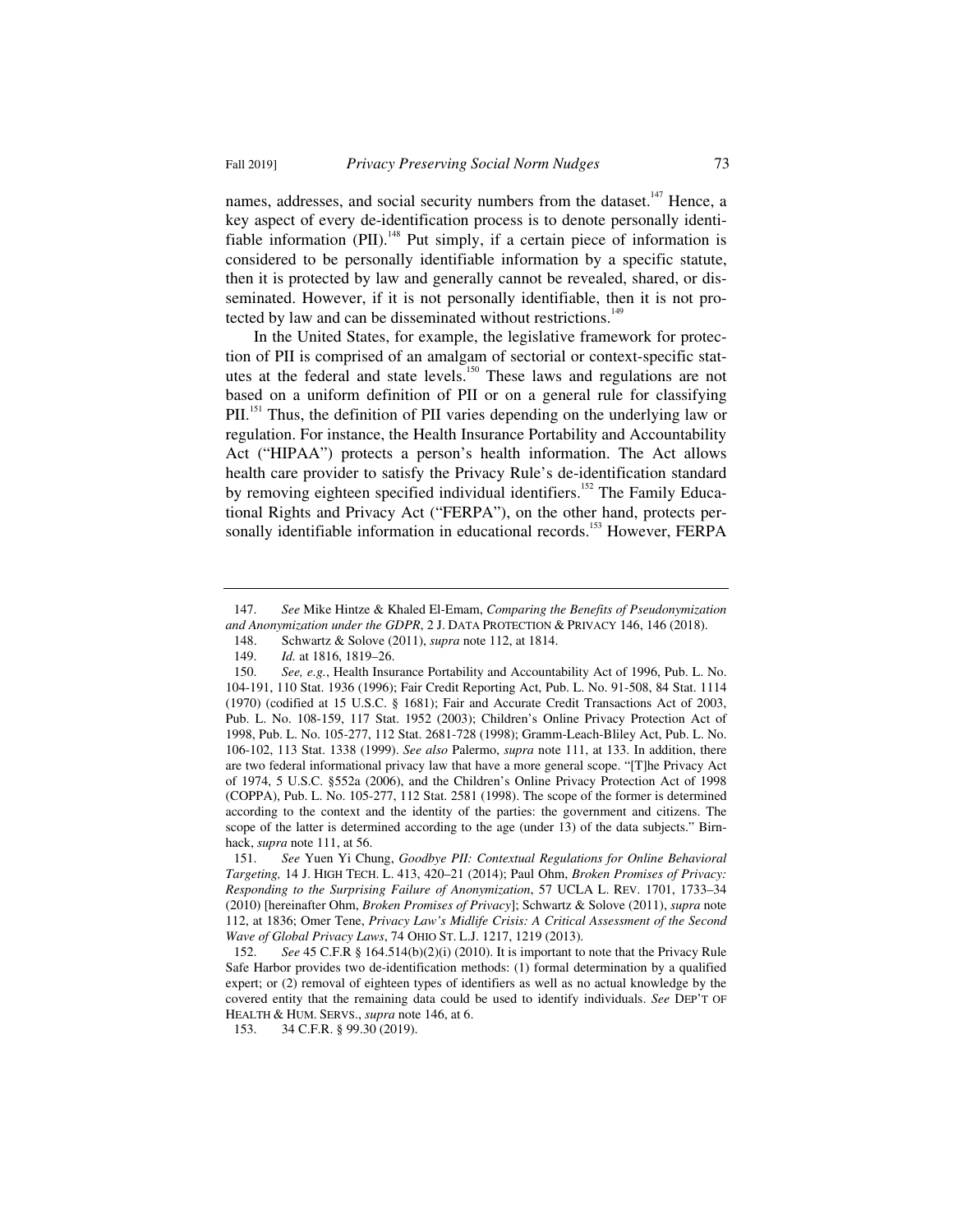authorizes the release of information "after the removal of all personally identifiable information."<sup>154</sup>

Schwartz and Solove have identified three approaches for defining PII in existing statutes: (1) the tautological approach, (2) the non-public approach, and (3) the specific-types approach.<sup>155</sup> Under the tautological approach, PII is generally defined as any information that identifies a person.<sup>156</sup> The advantage of the tautological approach lies in its high flexibility, which allows it to be applied to new technological advancements; $157$  however, its tautological structure means that it provides no guidance as to the meaning of PII because it merely states that "PII is PII".<sup>158</sup> The second approach, the non-public approach, attempts to define PII by focusing on what it is not. Schwartz and Solove argue that it is merely a variant of the tautological approach.<sup>159</sup> They emphasize that the non-public approach is problematic since it focuses on whether information is public or not, and thus fails to take into account whether the information in question is in fact identifiable.<sup>160</sup> The third and last approach is based on a list of specific types of information. If the information in question falls into a specified category, then it automatically is considered PII and triggers the statute.<sup>161</sup> Though this approach establishes a clear line with regards to PII, Schwartz and Solove emphasize that it can be rather vague and under-inclusive.<sup>162</sup> In summary, all three approaches are flawed and are likely to lead to ambiguity, uncertainty and/or over- or under-protection of information. This lack of clarity may make it very difficult for policymakers to devise a credible, effective, and practical set of principles for designing privacy-preserving social norm nudges.

Under the European Union's GDPR, on the other hand, information is considered "personal" when it is "relating to an identified or identifiable natural person ('data subject')."<sup>163</sup> Specifically, an identifiable natural person is defined as "one who can be identified, directly or indirectly, in par-

 <sup>154. 34</sup> C.F.R. § 99.31(b)(1) (2019).

 <sup>155.</sup> *See* Schwartz & Solove (2011), *supra* note 112, at 1828.

 <sup>156.</sup> *Id*. at 1829 (using The Video Privacy Protection Act (VPPA) as an example for this model).

 <sup>157.</sup> *Id*.

 <sup>158.</sup> *Id*.

 <sup>159.</sup> *Id*. at 1830 (arguing that "[t]he Gramm-Leach-Bliley Act (GLBA) epitomizes one aspect of this approach by defining 'personally identifiable financial information' as 'nonpublic personal information').

 <sup>160.</sup> *Id*.

 <sup>161.</sup> *Id*. at 1831 (illustrating different variations of this approach by discussing Massachusetts's breach notification statute of 2007, California's Song-Beverly Credit Card Act of 1971 and the federal Children's Online Privacy Protection Act (COPPA) of 1998).

 <sup>162.</sup> *Id.* at 1832. *See also* Ohm, *Broken Promises of Privacy*, *supra* note 151, at 1742.

 <sup>163.</sup> Commission Regulation 2016/679, *supra* note 107, at art. 4(1).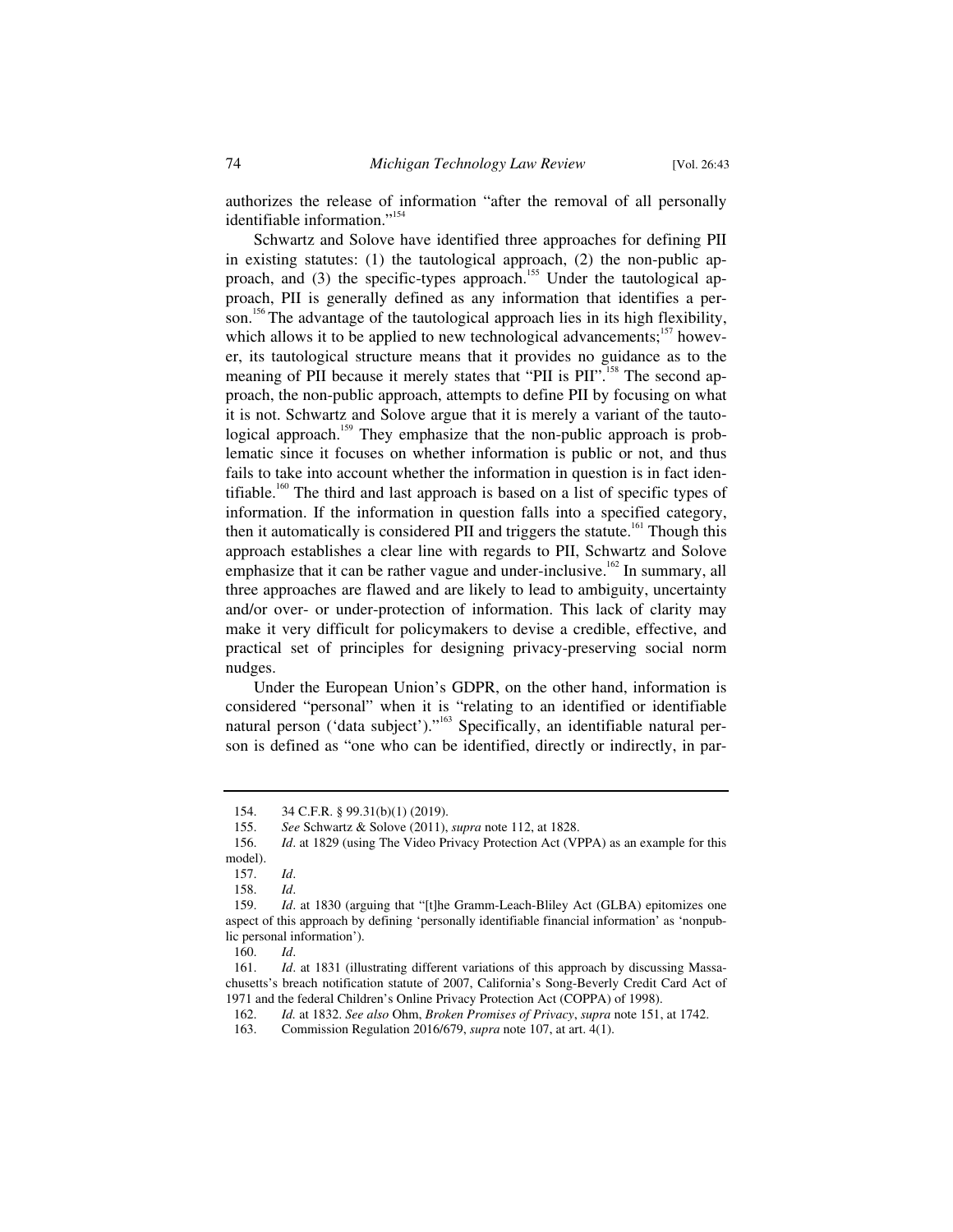ticular by reference to an identifier such as a name, an identification number, location data, an online identifier or to one or more factors specific to the physical, physiological, genetic, mental, economic, cultural or social identity of that natural person."164 Recognizing both direct and indirect means of identification enables the GDPR to accommodate technological advancements and takes into account the expanding abilities of reidentification techniques.<sup>165</sup> This is something that the earlier approaches are not quite equipped to do. Another interesting feature of the GDPR is its continuum of de-identification paradigms. On the one hand, truly anonymized information is considered non-identifiable, and therefore falls outside the scope of the GDPR.<sup>166</sup> Pseudonymized information, on the other hand, may be re-linked to an individual using additional information or a key (e.g., code or algorithm).<sup>167</sup> Therefore, it remains personal data and thus, is subject to the GDPR.<sup>168</sup>

However, in accordance with the GDPR, the obligations to which the data controller must adhere are relaxed when it comes to the use of "pseu-

 <sup>164.</sup> *Id.*

 <sup>165.</sup> In that respect, Recital 26 clearly states that "[t]o determine whether a natural person is identifiable, account should be taken of all the means reasonably likely to be used, such as singling out, either by the controller or by another person to identify the natural person directly or indirectly. To ascertain whether means are reasonably likely to be used to identify the natural person, account should be taken of all objective factors, such as the costs of and the amount of time required for identification, taking into consideration the available technology at the time of the processing and technological developments." *Id.* at recital 26.

 <sup>166. &</sup>quot;The principles of data protection should therefore not apply to anonymous information, namely information which does not relate to an identified or identifiable natural person or to personal data rendered anonymous in such a manner that the data subject is not or no longer identifiable. This Regulation does not therefore concern the processing of such anonymous information, including for statistical or research purposes." *Id.*; *see also* Data Protection Working Party, *Opinion 05/2014 on Anonymisation Techniques*, at 5 (Apr. 10, 2014), https://www.pdpjournals.com/docs/88197.pdf. Although, as will be further discussed, numerous scholars have argued that re-identification of anonymized information is possible.

 <sup>167.</sup> The GDPR defines pseudonymization as "the processing of personal data in such a way that the data can no longer be attributed to a specific data subject without the use of additional information, provided that such additional information is kept separately and is subject to technical and organizational measures to ensure that the personal data are not attributed to an identified or identifiable natural person." Commission Regulation 2016/679, *supra* note 107, at art. 4(5); *see also* Hintze & El-Emam, *supra* note 147, at 146.

 <sup>168.</sup> Commission Regulation 2016/679, *supra* note 107, at recital 26; *see also* Hintze & El-Emam, supra note 147, at 146; Kimberly A. Houser & W. Gregory Voss, *GDPR: The End of Google and Facebook or a New Paradigm in Data Privacy?*, 25 RICH. J.L. & TECH. 1, 62– 63 (2018); Sophie Stalla-Bourdillon & Alison Knight, *Anonymous Data v. Personal Data – A False Debate: An EU Perspective on Anonymization, Pseudonymization and Personal Data*, 34 WIS. INT'L L.J. 284, 287 (2016); Laura Tarhonen, *Pseudonymisation of Personal Data According to the General Data Protection Regulation*, REFEREE-ARTIKKELI 10, 11–16, https://www.edilex.fi/artikkelit/18073.pdf (last visited Oct. 10, 2019).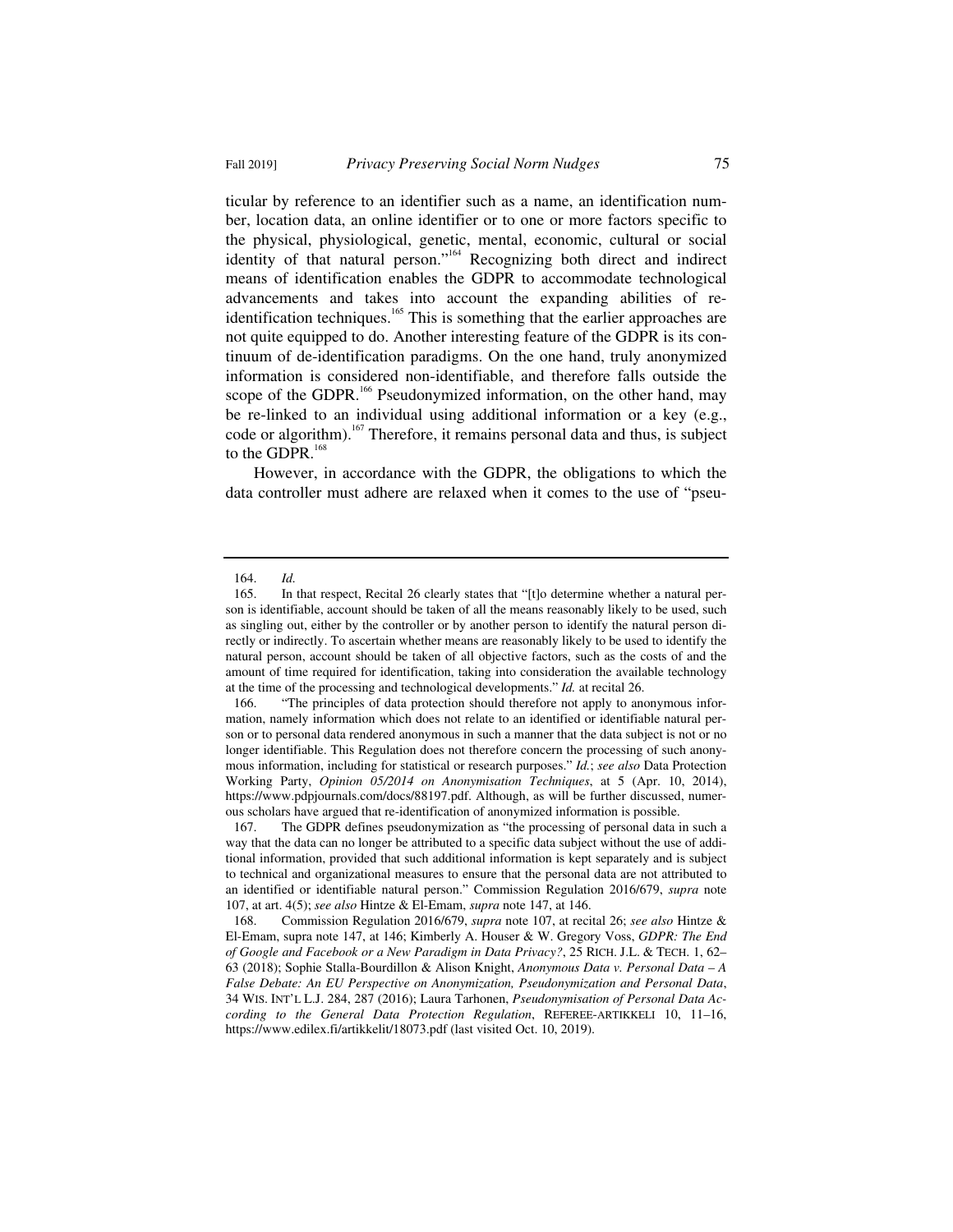donymization of personal data."<sup>169</sup> In sum, under the GDPR the term "personal information" encompasses a broad range of information types. Consequently, some types of information could constitute personal data under European law but not under the United States statutes. Still, it is not possible to draw a firm line between personally identifiable information and nonidentifiable information, particularly because the distinction between personally identifiable information and non-identifiable information is, in fact, highly context-dependent. <sup>170</sup> The same is true for information that has gone through a de-identification process.

For many years, de-identification techniques were considered the "silver bullet," which allowed organizations to collect, process, reuse, and disseminate information while, at the same time, preserving the individual's privacy.<sup>171</sup> There is however, ample evidence showing that de-identification via anonymization or pseudonymization of personal data is not always able to prevent the exposure of individualized data. Consider, for example, Netflix's failed attempt to use anonymization or de-identification techniques as a means to protect subscribers' data, which eventually led to a lawsuit against the company for violation of the Federal Video Privacy Protection Act along with several other California laws.<sup>172</sup> Netflix launched a contest that invited the public to compete in developing a better movierecommendation algorithm than the one the company was using. $173$  In order to support the developers' and researchers' efforts, the company released 10 million movie rankings by 500,000 customers. The data was anonymized by removing personal details and replacing names with random numbers to protect the privacy of the recommenders. Just a few weeks after the contest had begun, two researchers from the University of Texas announced that they were able to identify several Netflix users by comparing their so-called "anonymous" reviews in the Netflix dataset to reviews posted on the Internet Movie Database website.<sup>174</sup>

 <sup>169.</sup> Elizabeth A. Brasher, *Addressing the Failure of Anonymization: Guidance from the European Union's General Data Protection Regulation*, 2018 COLUM. BUS. L. REV. 209, 214 (2018).

 <sup>170.</sup> *See* supra note 151.

 <sup>171.</sup> Ohm, *Broken Promises of Privacy*, *supra* note 151, at 1736 ("Legislatures have deployed a perfect, silver bullet solution—anonymization—that has absolved them of the need to engage in overt balancing. Anonymization liberated lawmakers by letting them gloss over the measuring and weighing of countervailing values like security, innovation, and the free flow of information"); *see also* OMER TENE & CHRISTOPHER WOLF, THE DEFINITION OF PERSONA DATA: SEEING THE COMPLETE SPECTRUM 4 (2013).

 <sup>172.</sup> Complaint at 1, Doe v. Netflix, Inc., No. 5:09-cv-05903 (N.D. Cal. Filed Dec. 17, 2009); *see also* Nissim et al., *supra* note 20, at 700–02 (discussing several other examples, exposing the vulnerabilities of anonymization techniques across many types of data).

 <sup>173.</sup> NETFLIX PRIZE, https://www.netflixprize.com/ (last visited Feb. 5, 2019).

 <sup>174.</sup> Bruce Schneier, *Why 'Anonymous' Data Sometimes Isn't*, WIRED (Dec. 12, 2007, 09:00 PM), https://www.wired.com/2007/12/why-anonymous-data-sometimes-isnt/; Ryan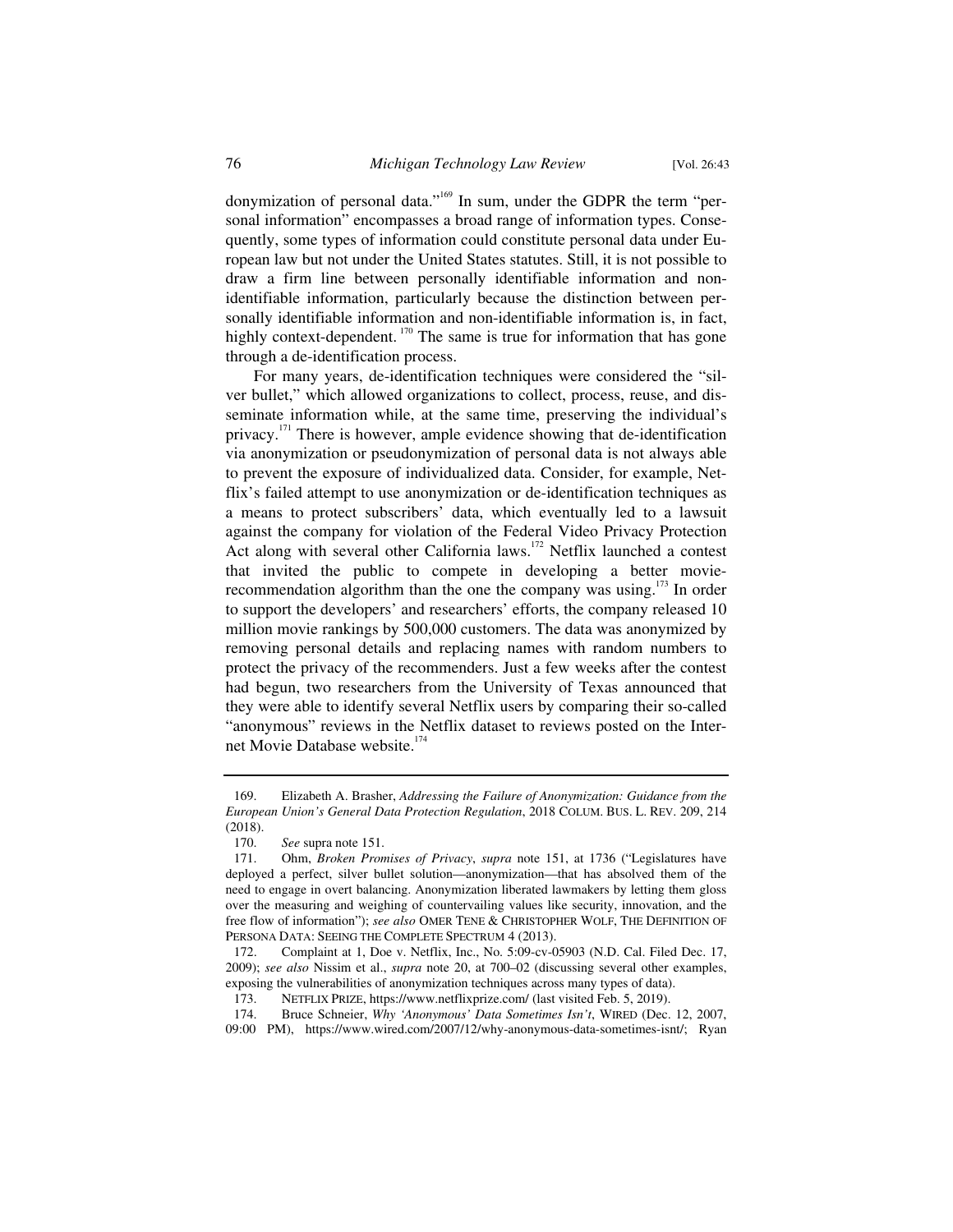This Netflix example is by no means an isolated incident. A recent study conducted by a group of researchers at Carnegie Mellon University demonstrated that an individual's social security number can be predicted based on various datasets, including public datasets and social networks.<sup>175</sup> Others have argued that one could re-identify 90% of consumers based on the credit transactions of 1.1 million users.<sup>176</sup> Several studies published in the past decade have pointed out the inherent difficulties of relying on anonymization techniques as a way to protect people's privacy.<sup>177</sup> Paul Ohm argues that anonymization techniques have become ineffective in balancing the protection of individuals' privacy with the utility of data.<sup>178</sup> According to Ohm, policymakers and technologists adopted the idea that de-identification techniques "could robustly protect people's privacy by making small changes to their data"; Ohm argues that this assumption is flawed.<sup>179</sup> Ohm contends that existing technology facilitates the association of anonymized data with identifiable information to the point that it is possible to override traditional anonymization methods.<sup>180</sup> He further argues that due to the increased accessibility of public, commercial, and other datasets, re-identification has become highly feasible. <sup>181</sup> Others have noted that, as the technological capabilities for inferring information about individuals from aggregated datasets is advancing, the risk to privacy is expected to rise.<sup>182</sup>

In conclusion, re-anonymization techniques enable third parties to link data from other sources to identity the data subject, even when the underly-

Single, *Netflix Spilled Your Brokeback Mountain Secret, Lawsuit Claims*, WIRED (Dec. 17, 2009, 04:29 PM), https://www.wired.com/2009/12/netflix-privacy-lawsuit/.

 <sup>175.</sup> Alessandro Acquisti & Ralph Gross, *Predicting Social Security Numbers from Public Data*, 106 PROC. NAT'L ACAD. SCI. 10975, 10975 (2009).

 <sup>176.</sup> Yves-Alexandre de Montjoye et al., *Unique in the Shopping Mall: On the Reidentifiability of Credit Card Metadata*, 347 SCIENCE 536, 537 (2015); *see also* Yves-Alexandre de Montjoye & Alex "Sandy" Petland*, Response to Comment on "Unique in the Shopping Mall: On the Reidentifiability of Credit Card Data"*, 351 SCIENCE 1274-b (2016). *But see* David Sanchez et al., *Comment on "Unique in the Shopping Mall: On the Reidentifiability of Credit Card Metadata"*, 351 SCIENCE 1274-a (2016) (claiming that "data owners and subjects can be reassured that sound anonymization methodologies exist to produce useful anonymized data that can be safely shared for research").

 <sup>177.</sup> *See, e.g.,* Kenneth A. Bamberger, *Technologies of Compliance: Risk and Regulation in a Digital Age*, 88 TEX. L. REV. 669, 716 (2010); Chin & Klinefelter, *supra* note 20, at 1426–27; Khaled El Emam et al., *A Systematic Review of Re-Identification Attacks on Health Data*, PLOS ONE (Dec. 2011). *But see* Jane Yakowitz, *Tragedy of the Data Commons*, 25 HARV. J.L. & TECH. 1, 8–10, 36–42, 48–50 (2011) (arguing that the re-identification risk has been extremely overstated by legal scholars and that imposing "k-anonymity" will sufficiently protect the privacy interest in datasets).

 <sup>178.</sup> Ohm, *Broken Promises of Privacy*, *supra* note 151, at 1704–44.

<sup>179.</sup> *Id.* at 1706–07.<br>180. *Id.* at 1716–30.

*Id.* at 1716–30.

 <sup>181.</sup> *Id*. at 1723–30.

 <sup>182.</sup> Nissim and el., *supra* note 20, at 722–23.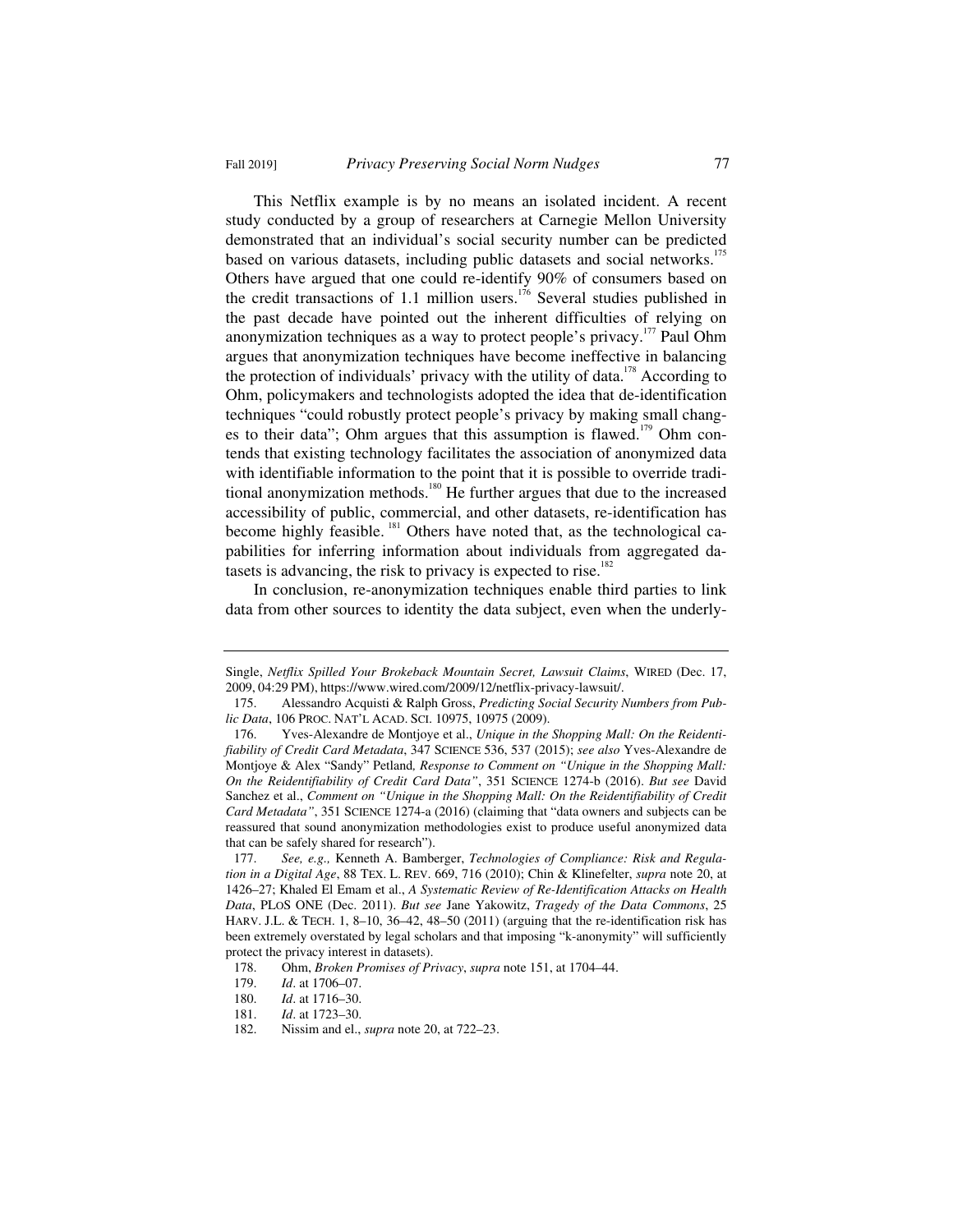ing data would not be classified as "personally identifiable" under existing privacy laws.<sup>183</sup> Furthermore, even if the underlying information cannot, theoretically, directly identify the individual, when multiple data sources are combined, re-identification may be possible. These limitations of deidentification techniques are particularly relevant to social norm nudges, which are inherently based on sharing and communicating information.<sup>184</sup> Even in situations where the information has supposedly been anonymized, it would be nearly impossible for the nudging entity to guarantee that reidentification is not possible.

To illustrate the problematic nature of re-identification, suppose that recently, due to reports demonstrating that the level of measles vaccination for children has declined for the third successive year,<sup>185</sup> the government decided to use social norm nudges in order to increase vaccination rates. For example, suppose that every month parents would be given the latest data on vaccination rates, both at the country level (80-90% of US children are fully vaccinated by age five) and at the level of their own local community (which could be further reduced to school level).<sup>186</sup> At first, the disclosure of such aggregated information may seem harmless in terms of the risk it poses to individuals' privacy. But suppose that a few months before the last disclosure, David and Rose decide to move from one neighborhood to another. Imagine that following their move into the new neighborhood, there is a decline in the vaccination rates at the local school. The parents who are informed of this decline may start to worry about the way it could affect their children and try to identify the culprit. One way to do so would be to investigate who, in the community, has recently enrolled their children in the lo-

 <sup>183.</sup> *See* Arvind Narayanan & Vitaly Shmatikov, *Robust De-Anonymization of Large Sparse Datasets*, 2008 IEEE SYMP. ON SECURITY & PRIVACY 111, 119, 121.

 <sup>184.</sup> Nevertheless, it is interesting to note that up until a few years ago, the California Public Record Act ("CPRA"), which generally mandates that public records be open to inspection by any person, recognizes that the government possesses various types of sensitive information about people. And so, this act specifically exempts numerous records from disclosure, including "the names, home addresses, telephone numbers, credit histories, and usage data of local utility agency customers are also exempt from general disclosure under the CPRA." Scott A. Baxter, *Informational Privacy and the California Public Records Act*, 30 MCGEORGE L. REV. 778, 787 (1999); *see also* CAL. GOV'T CODE § 6254 (West 1998); Rubinstein & Hartzog, *supra* note 145, at 754.

 <sup>185.</sup> For general discussion and reports regarding measles vaccine rates, *see* Einav Keet, *Several US Cities Vulnerable to Measles Outbreaks Due to Declining Vaccination Rates*, CONTAGION LIVE (June 19, 2018), https://www.contagionlive.com/news/several-us-citiesvulnerable-to-measles-outbreaks-due-to-declining-vaccination-rates; Jacqui Wise, *Child Vaccination Rates Drop in England as MMR Uptake Falls for Fourth Year*, BMJ (Sept. 18, 2018), https://www.bmj.com/content/362/bmj.k3967;.

 <sup>186.</sup> *See generally* Meng Li & Gretchen Chapman, *Nudge to Health: Harnessing Decision Research to Promote Health Behaviour*, 7 SOC.&PERSONALITY PSYCHOL. COMPASS 187 (2013); Mark C. Navin, *The Ethics of Vaccination Nudges in Pediatric Practice*, 29 HEC F. 43, 45 (2017).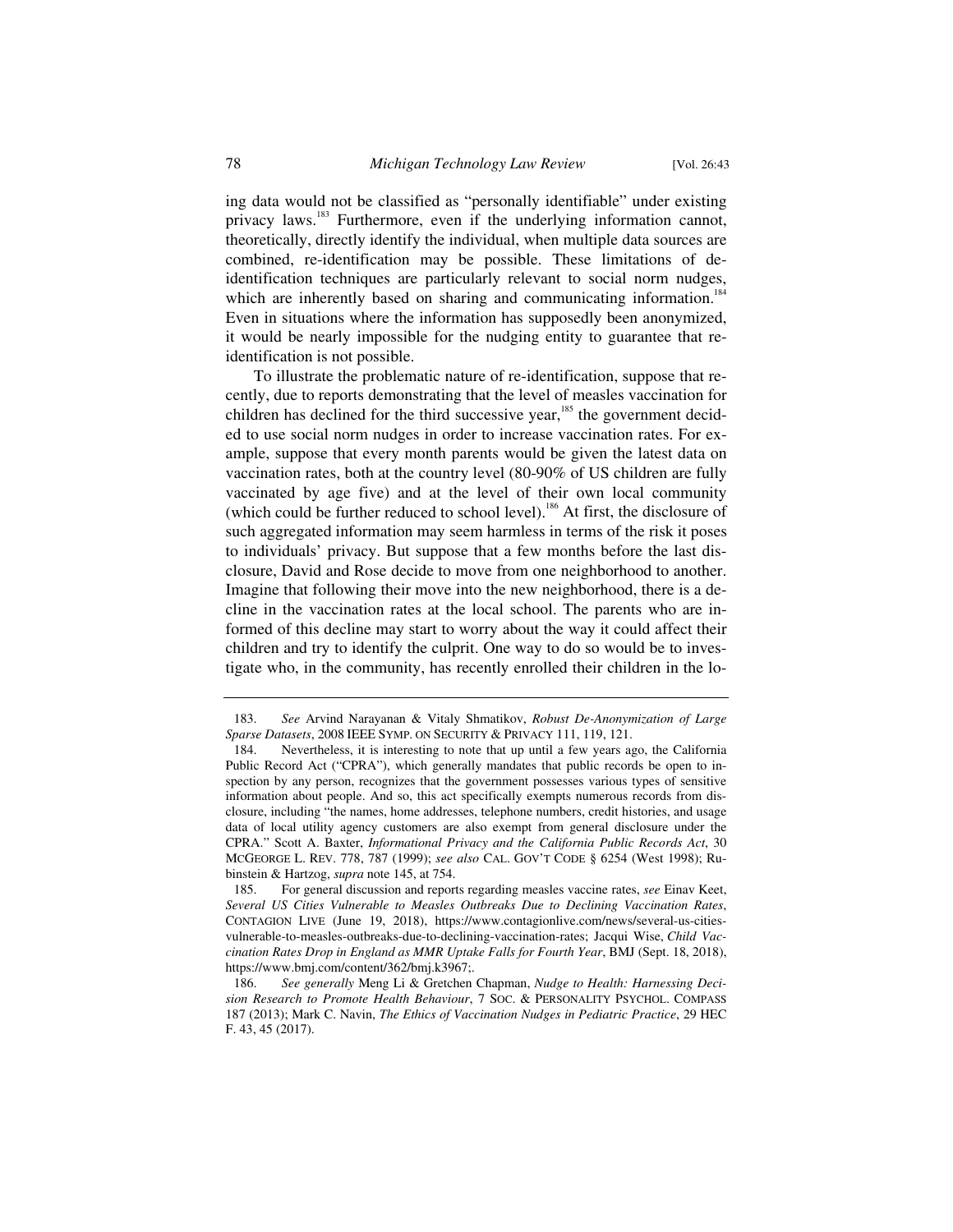cal school. More than that, assuming that the majority of parents in the relevant neighborhood know each other, it would be fairly simple for any interested neighbor to deduce who, among her neighbors, did not vaccinate their children. The social ramifications of such identification could be severe, subjecting the family who has not adhered to the "social norm" to various social sanctions.<sup>187</sup> As this hypothetical example illustrates, the anonymization of data does not necessarily preclude a third party from combining external sources of information to infer a particular data subject's identity.<sup>18</sup>

The key point is that beyond obtaining explicit consent, policymakers should adopt a more effective framework to balance the utility of social norm nudges against the potential threat to privacy. This article suggests a framework which is not as dependent upon the idea of identifiable information and is also less vulnerable to privacy risks emanating from combining varied external resources. Particularly, the use of "differential privacy" algorithms is an effective method for mitigating the risks to privacy via reidentification.<sup>189</sup>

## B*. Differential Privacy as a Tool for Social Norm Nudges Design*

Differential privacy is a mathematical framework for guaranteeing privacy protection when analyzing data. To illustrate the concept of differential privacy, consider again the A-Water Corporation example. Assume that the corporation would like to develop a social-norm nudge based on data on household water consumption for a specific community consisting of sixteen households during the month of March 2018. The company first collects the following data:

 <sup>187.</sup> For a discussion of vaccinations as a social dilemma and the effect of social nudge interventions that aim to increase individuals' motivation to act in the group's interest, *see* Lars Korn et al., *Social Nudging: The Effect of Social Feedback Interventions on Vaccine Uptake*, 37 HEALTH PSYCHOL. 1045 (2018).

 <sup>188.</sup> The vulnerability of de-identification techniques has been subject to discussion for the past few years. And so, a growing number of legal scholars have called to amend privacy and data protection regulations and relax our dependence on de-identification techniques such as anonymization and pseudonymization. For example, Ohm, who is one of the biggest critics of current de-identification techniques, has recommended several approaches to mitigate privacy concerns, including disclosing de-identified data only to trusted researchers while, at the same time, establishing contractual and/or regulatory restrictions on the uses of such data. *See*  Ohm *Broken Promises of Privacy*, *supra* note 151, at 1764–69. Paul Schwartz and Daniel Solove oppose suggestions that would require reforming the law and the practice. They do, however, advocate for modifying and refining the concept of personally identifying information. *See* Schwartz & Solove (2011), *supra* note 112, at 1883–86; Schwartz & Solove (2014), *supra* note 112, at 877. Others have recently proposed harnessing the advantages of differential privacy as a means to lessen the threat of re-identification. *See, e.g*., Chin & Klinefelter, *supra* note 20, at 1427–28.

 <sup>189.</sup> Arvind Narayanan, Joanna Huey & Edward W. Felten, *A Precautionary Approach to Big Data Privacy* 11–12 (2015), http://randomwalker.info/publications/precautionary.pdf.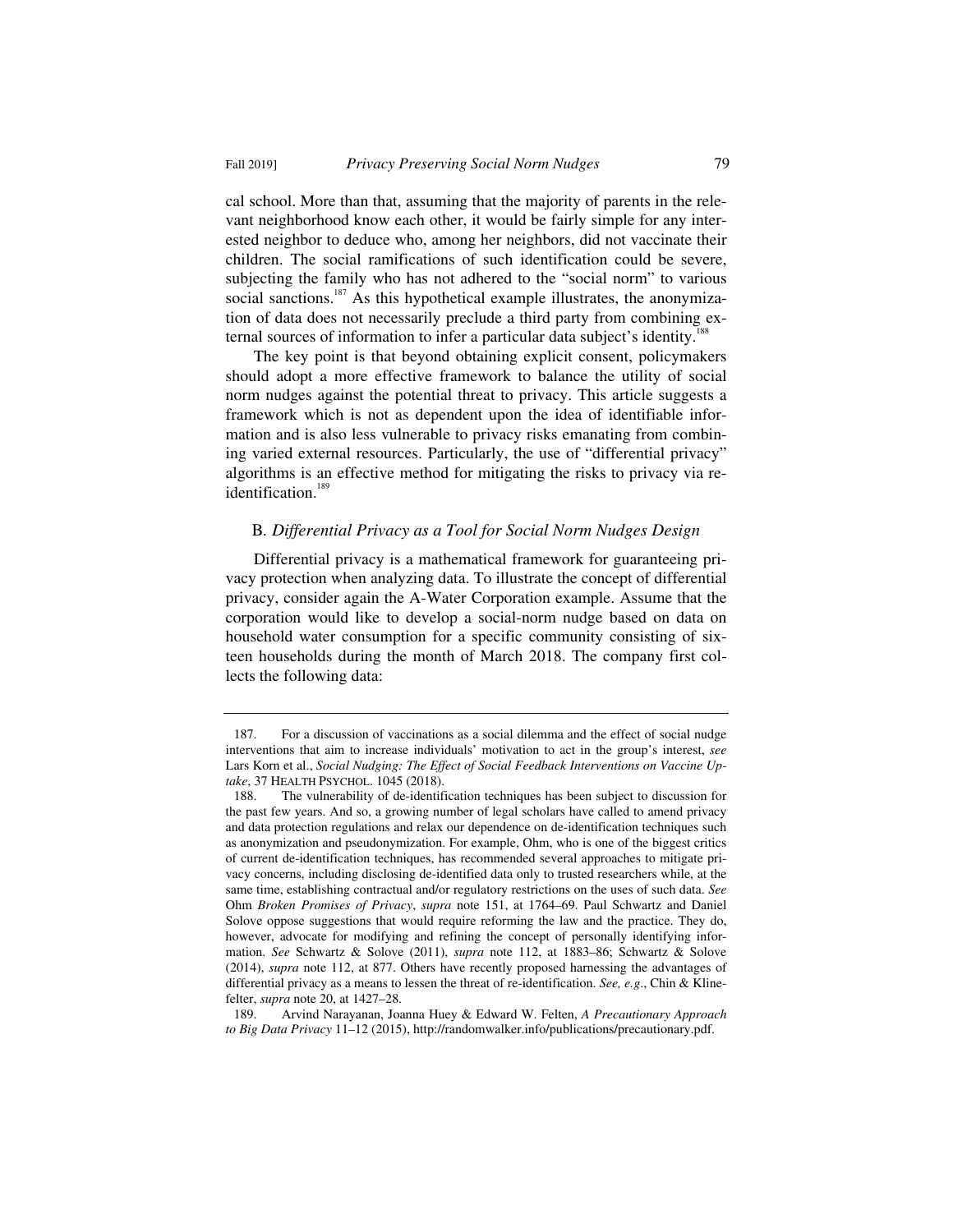| Household No.  | <b>Water Consumption</b> |
|----------------|--------------------------|
| 1              | 1                        |
| $\overline{2}$ | 3.4                      |
| 3              | 5.3                      |
| $\overline{4}$ | 6.1                      |
| 5              | 6.1                      |
| 6              | 6.3                      |
| 7              | 6.6                      |
| 8              | 7                        |
| 9              | 7.2                      |
| 10             | 7.3                      |
| 11             | 7.8                      |
| 12             | 8                        |
| 13             | 8                        |
| 14             | 8.9                      |
| 15             | 9.1                      |
| 16             | 11                       |

Table 1: Water consumption in March 2018 (hypothetical)

As summarized in Table 1, household number one has consumed 1 cubic meter of water in March 2018, household two consumed 3.4 cubic meters, and so on. After gathering the data, the company is able to process it and determine, e.g., that the social norm is the median consumption (which equals 7.1 [(7+7.2)/2]). Suppose that customers receive information about their own household water consumption, as well as the value of the "*social norm*." The danger here is that this information (possibly when combined with external data sources) might leak information about other consumers. For example, suppose that all members of the community, except for the residents of household number 9, decide to combine the information they received from A-Water Corporation in order to learn about the water consumption of household number 9. By combining their own water consumption data with the median consumption, the community easily learns that household number 9 consumed 7.2 cubic meters of water, because this is the only possible value that would be consistent with a median of 7.1.

The idea of differential privacy is to add uncertainty to the computation of the social norm, so that even when combining it with the data of all other households, every value for the consumption of household number 9 is still possible. To achieve this goal, instead of computing the social norm as the exact median, the A-Water Corporation computes the social norm by *randomly picking an "approximate median*." The requirement of differential privacy is that any value of the approximate median (say 6.9) is roughly as equally likely to result from the original data (specified in Table 1) or from an alternative data set in which the information of household number 9 is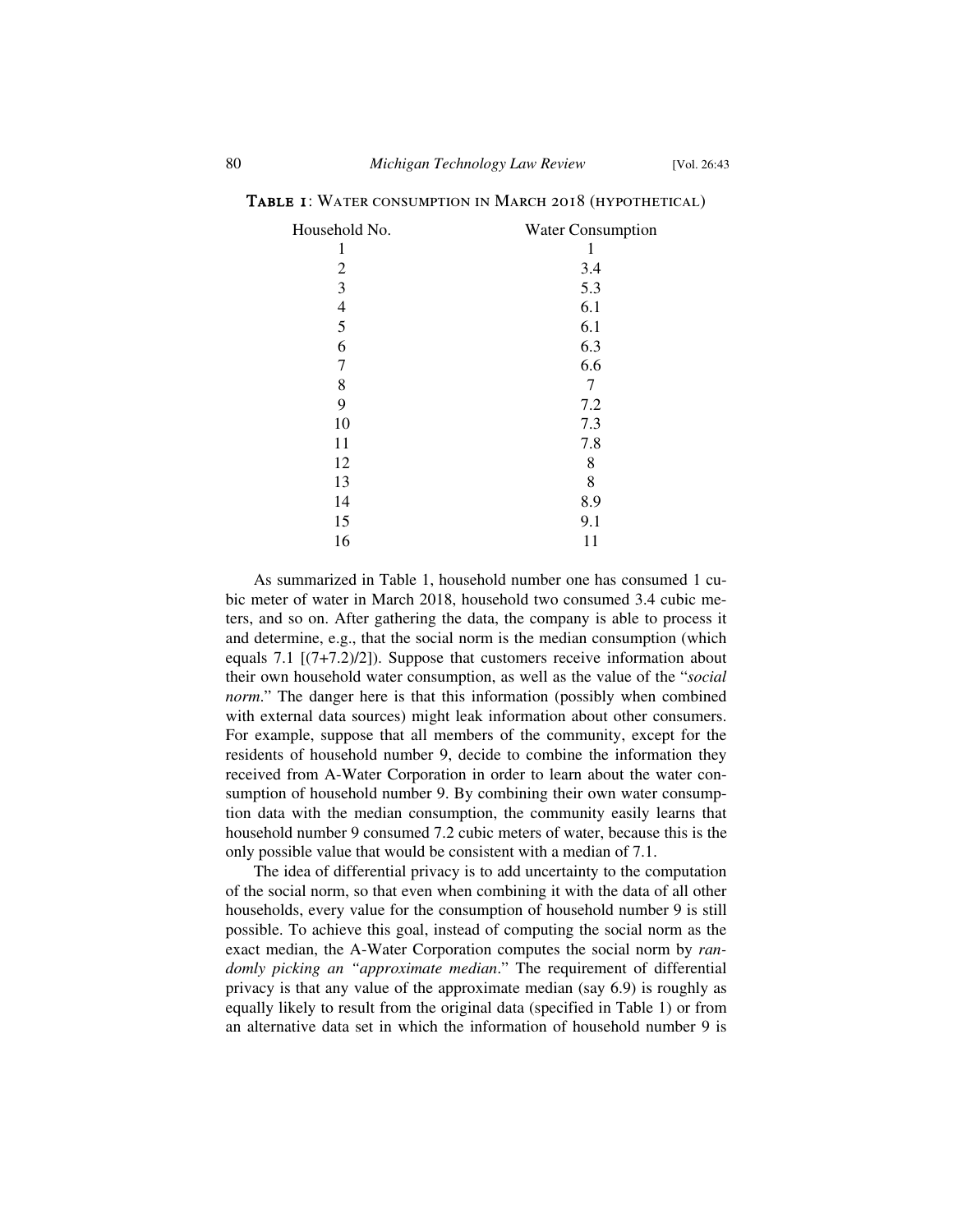replaced with an arbitrarily different value (or removed altogether). This means that even if all other households combine the information they received from the A-Water Corporation (their own consumption and the approximate median, say 6.9), then they still cannot deduce essentially anything about the consumption of household number 9. This is because an approximate median of 6.9 would be almost as equally likely, no matter the water consumption of household number 9.

It is important to point out here that differential privacy is not a property of the approximate median itself, but rather a property of the *randomized process* (or *the algorithm*) that computed the approximate median.

In more general terms, the differentially private algorithm guarantees that a third party cannot learn any more from the information disseminated by A-Water than he could have learned had the computation been done without the data of any single individual.<sup>190</sup> In our scenario, a third party might be able to learn that A-Waters' customers are residents of a specific city, say Nashville, but this piece of information could have been deduced even if a *specific* household's members (i.e., David and Rose) were to optout from the database entirely.

What the third party will not be able to determine, however, are properties pertaining to individuals, for example that David and Rose are costumers of A-Water Corporation.

Certainly, the differential privacy framework will not solve all privacy concerns that may arise with regard to social norm nudges, nor will it protect the individual against unauthorized collection or processing of information done by the data controller (i.e., the nudging entity). Additionally, it cannot prevent security breaches. The differential privacy framework, however, will provide an increased level of privacy preservation in comparison to leading methods of de-identification.<sup>191</sup> It can thus provide regulators – whether private or public – with a workable strategy for using social norm nudges while protecting privacy.<sup>192</sup>

Moreover, it is important to note that differential privacy comes at a cost to accuracy.193 As previously illustrated, for the company to provide David, Rose, and all of the other A-Water customers with protection, it will

 <sup>190.</sup> Kobbi Nissim et al. define computation as the "mechanizable procedure for producing an output given some input data." Nissim et al., *supra* note 20, at 696; *see also* Wood et al., *supra* note 14, at 223.

 <sup>191.</sup> TENE & WOLF, *supra* note 171, at 6.

 <sup>192.</sup> It is important to note that differential privacy is a technical definition or a criterion. This means that a variety of algorithms could satisfy it. Nevertheless, for a proposed solution to satisfy the standard of differential privacy, it must adhere to its mathematical definition. *See* Nissim et al., *supra* note 20, at 714.

 <sup>193.</sup> SIMON L. GARFINKEL, NAT'L INST. OF STANDARDS & TECH., U.S. DEP'T OF COMMERCE, NISTR 8035, DE-IDENTIFICATION OF PERSONAL INFORMATION 8 (2015).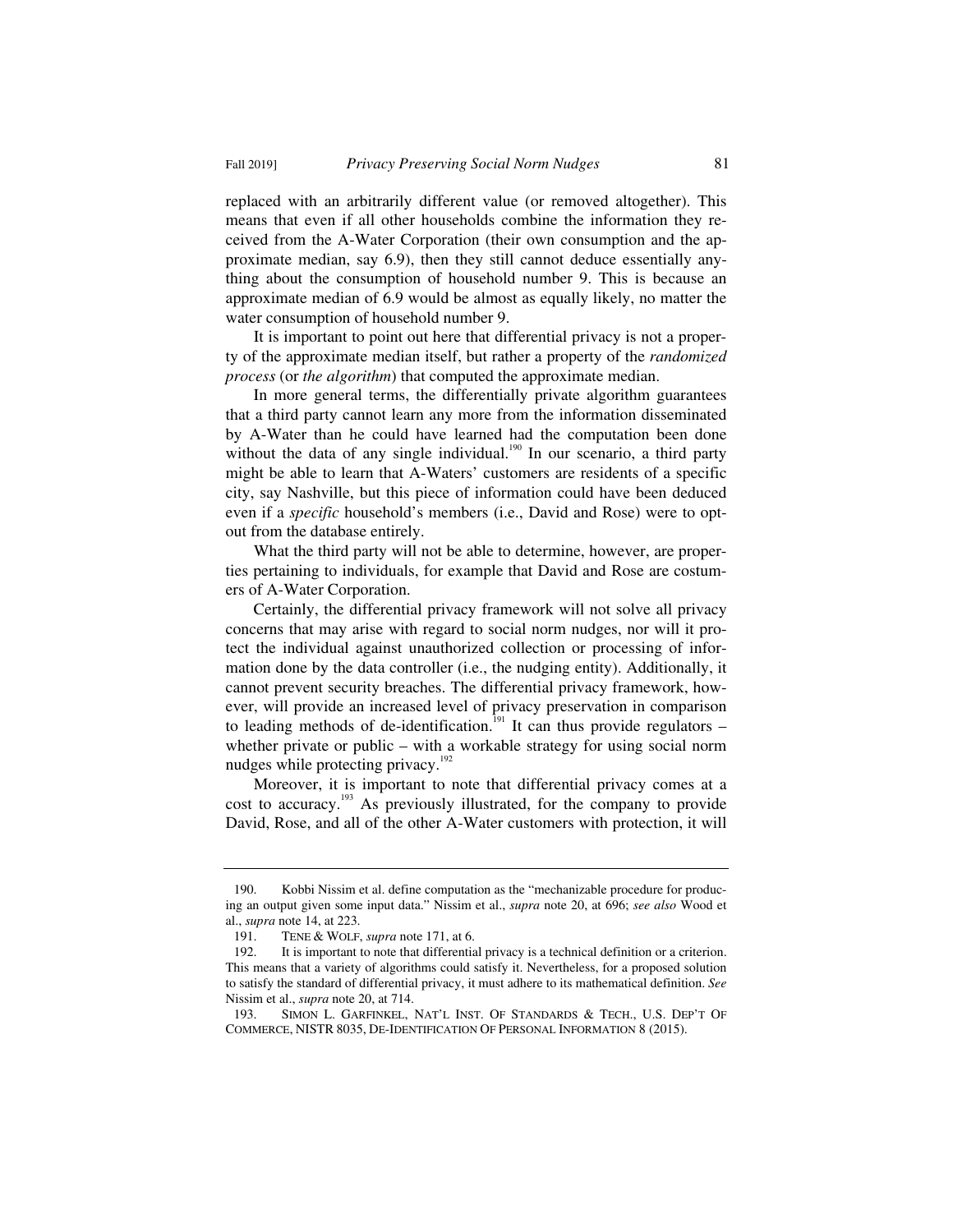need to add statistical noise to obscure personal information.<sup>194</sup> In our case, if A-Water Corporation is interested in implementing a privacy-preserving social norm nudge, it would not be able to use the *exact* median of consumption, but only a randomized approximation of it. The approximation would vary depending on the level of privacy the company wishes to achieve and the level of noise added. More privacy means adding more noise which, in turn, translates to less accurate computations.<sup>195</sup> Stated differently, the more privacy the company will attempt to attain, the bigger the error the approximation will display.

This tradeoff between privacy and utility can be adjusted using a privacy-loss parameter, traditionally denoted as  $\epsilon$ . The lower the value chosen for •, the more privacy the company can accomplish. This will also create a bigger error with regards to the approximate median computed.<sup>196</sup> For example, in the case of the abovementioned households, if the A-Water Corporation will use 6  $m^3$  as the median (instead of the true 7.1  $m^3$ ), then five households within the relevant group would receive an inaccurate social norm nudge. In other words, five households would incorrectly determine whether their water level usage was above or below the social-norm (i.e., true median). Therefore, we define the *error* of an approximate median (as compared to the true median) as the number of households that would receive an inaccurate social norm nudge.

 <sup>194.</sup> Henry Kenyon, *DARPA Research Seeks New Ways to Keep Private Data Anonymous*, CQ ROLL CALL (Nov. 20, 2018), 2018 WL 6057838; Scripa Els, *supra* note 20, at 220; Wood et al., *supra* note 14, at 232.

 <sup>195.</sup> *See* Cynthia Dwork & Moni Naor, *On the Difficulties of Disclosure Prevention in Statistical Databases or the Case for Differential Privacy*, 2 J. PRIVACY & CONFIDENTIALITY 93, 103 (2010).

 <sup>196. &</sup>quot;A parameter quantified and limits the extent of the deviation between the privacy ideal and real world scenarios. . . . The parameter  $\epsilon$  measures the effect of each individual's information on the output of the analysis. It can also be viewed as a measure of the additional privacy risk an individual would incur beyond the risk incurred in the privacy-ideal scenario." *See* Nissim et al., *supra* note 20, at 715.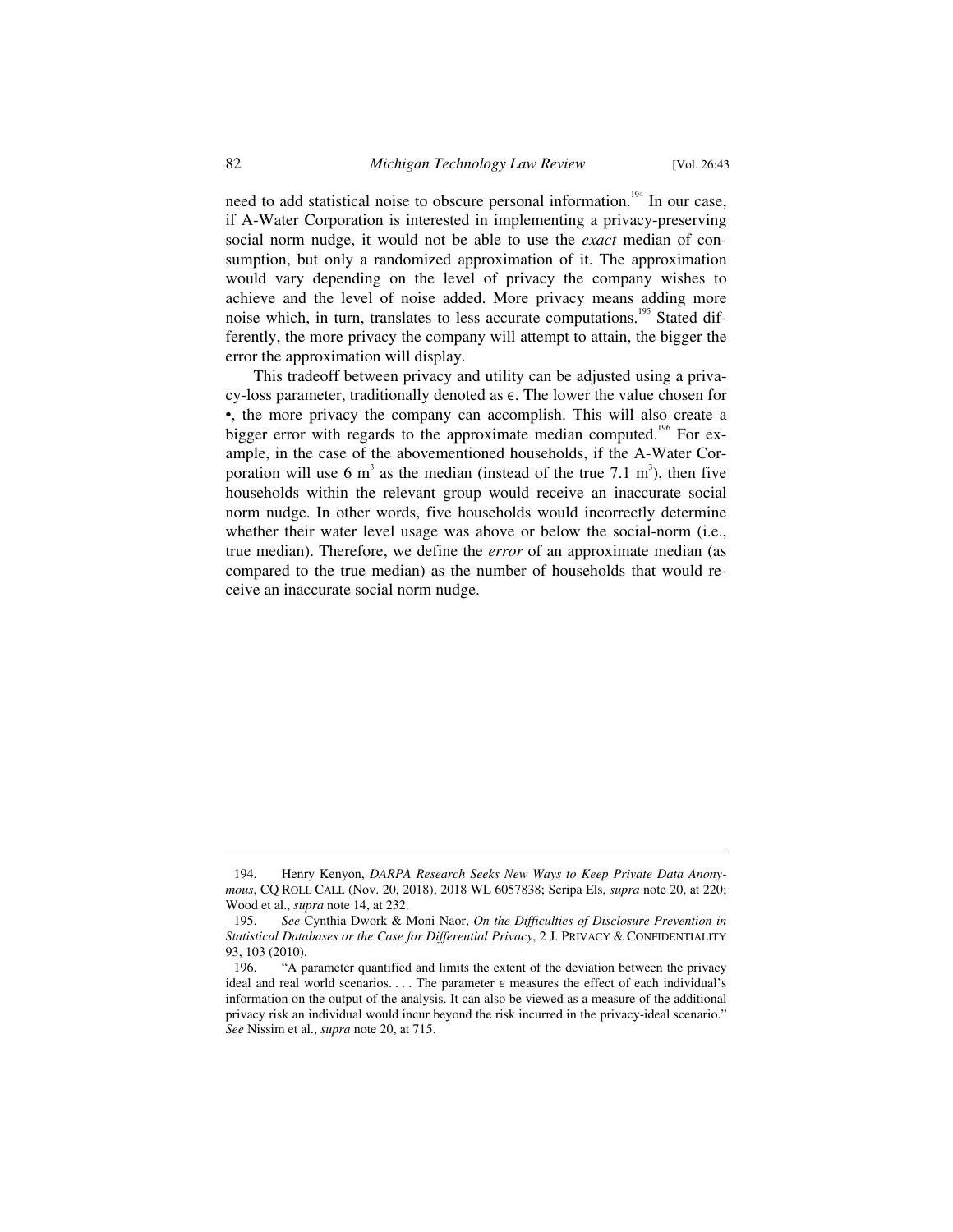

| 6 7.1 |  |  |
|-------|--|--|

The sixteen dots represent the water consumption of sixteen households, and their (exact) median is 7.1. An approximate median of 6 has error 5 since there are 5 points (the black points) that are bigger than this approximate median even though they are smaller than the true median.

Social norm nudges create something similar to "peer pressure" which is meant to induce "desirable" behavior. If a large number of people will be inaccurately "nudged," it will undoubtedly affect the overall efficacy of the nudge – as a means to induce water conservation.<sup>197</sup> This effect, however, is less pronounced in larger groups, or groups where the distribution is less dense around the median, because noise wouldn't affect the median approximation as much with more data points available.

As an example, consider real data obtained from a city with 10,013 households.<sup>198</sup> The "real" median based on the water consumption in the city is 22.3  $m<sup>3</sup>$  (cubic meter).

If the corporation chooses to implement a differentially private algorithm, it will need to determine ex-ante what level of privacy it aims to achieve and, consequently, what privacy-loss parameter to deploy. Recall that the error will depend, to a large degree, on the company's choice for the privacy-loss parameter  $\epsilon$ .<sup>199</sup> This example demonstrates the effect of privacy-loss parameters on the accuracy of nudging in a dataset containing 10,013 households, using two measures of the privacy-loss parameter epsilon:  $\epsilon_1=0.05$ ;  $\epsilon_2=1$ , where  $\epsilon_1=0.05$  represents a high level of privacy and  $\epsilon$ <sub>2</sub>=1 denotes a lower level of privacy.

 <sup>197.</sup> *See* Wood et al., *supra* note 14, at 204.

We received this data from an Israeli water corporation for the purpose of this paper.

 <sup>199.</sup> Wood et al. recommend a range of 0.01-1 for •. Wood et al., *supra* note 14, at 252.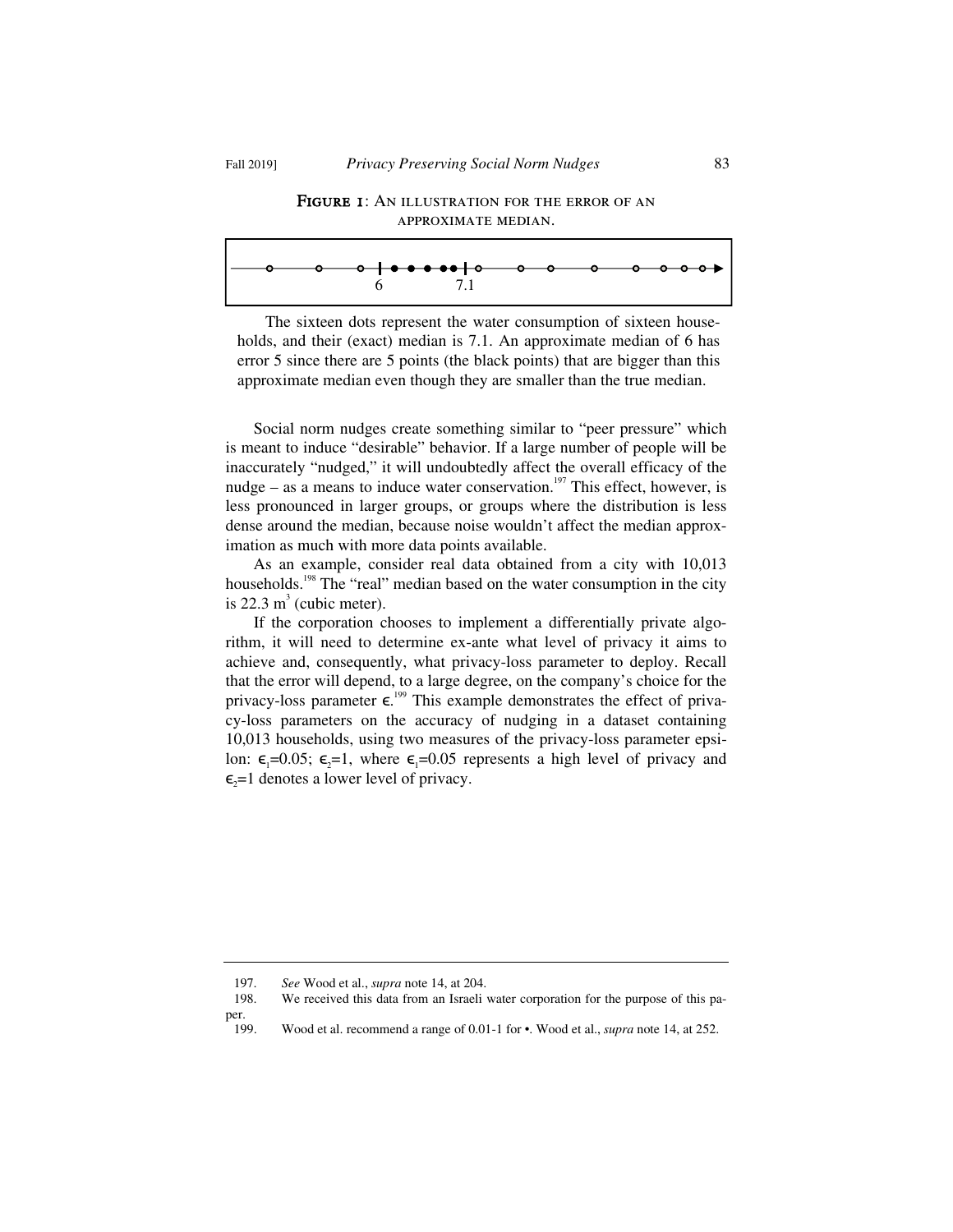# Table 2: Examples using two variants of privacy-loss PARAMETERS:<sup>200</sup>

| $\epsilon = 1$  | $\epsilon$ <sub>1</sub> = 0.05 |                                       |
|-----------------|--------------------------------|---------------------------------------|
| $\Omega$        | 31                             | Households receiving false nudge      |
| $0 \text{ m}^3$ | $0.03 \text{ m}^3$             | Gap between false median and real one |
| $0\%$           | $0.31\%$                       | Percentage of households with false   |
|                 |                                | nudge                                 |

As displayed in Table 2, even when using a relatively high level of privacy protection (i.e.,  $\epsilon$ =0.05), the occurrence of a false nudge arises only for 0.31% of the customers. Meaning that out of the 10,013 households, only 31 received a false nudge.

Notwithstanding the above, it is important to note that two other parameters could also affect the aforementioned error. First, due to the fact that the computation is randomized, different execution may result in different outcomes, and it could be, for example, that with some very small probability the error is large. This un-confidence level, referred to as the failure probability, is traditionally denoted as  $\beta$ .<sup>201</sup> To better understand this concept, consider the following thought experiment.

When we flip a coin, we have a 0% chance of flipping nothing, a 50% chance of flipping heads, a 50% chance of flipping tails, and a 100% chance of flipping something, heads or tails. This is all very intuitive.

Let us suppose that we flip a coin 1000 times. Even though the expected number of heads is 500, the probability of actually getting exactly 500 heads is quite small. Nevertheless, we can be "pretty sure" that the number of heads will be between 450 and 550. Actually, this fails to be the case with probability at most 0.02. We can be even more confident that the number of heads will be between 440 and 560, as this fails to be the case with probability at most 0.0015. The point here is that by making a "looser" statement, we can be more confident that it holds.

 <sup>200.</sup> Due to the fact that the computation is noisy, different executions may result in different outcomes, and the values in the table reflect the outcome we obtained after a single execution (with the appropriate parameters). As will be made clear later, our algorithms are accompanied by a theoretical analysis providing worst case bounds on the error. The values in the table are well within these guaranteed bounds.

 <sup>201.</sup> It is important to emphasize that in the computer science literature, this parameter is called the "confidence parameter" even though bigger values of it correspond to less confidence. To accentuate this, we refer to  $\beta$  as the "un-confidence parameter." Similarly, the parameter  $\epsilon$  is commonly referred to as the "privacy parameter." However, throughout this paper it is titled the "privacy-loss parameter" to emphasize the fact that smaller values of it correspond to more privacy.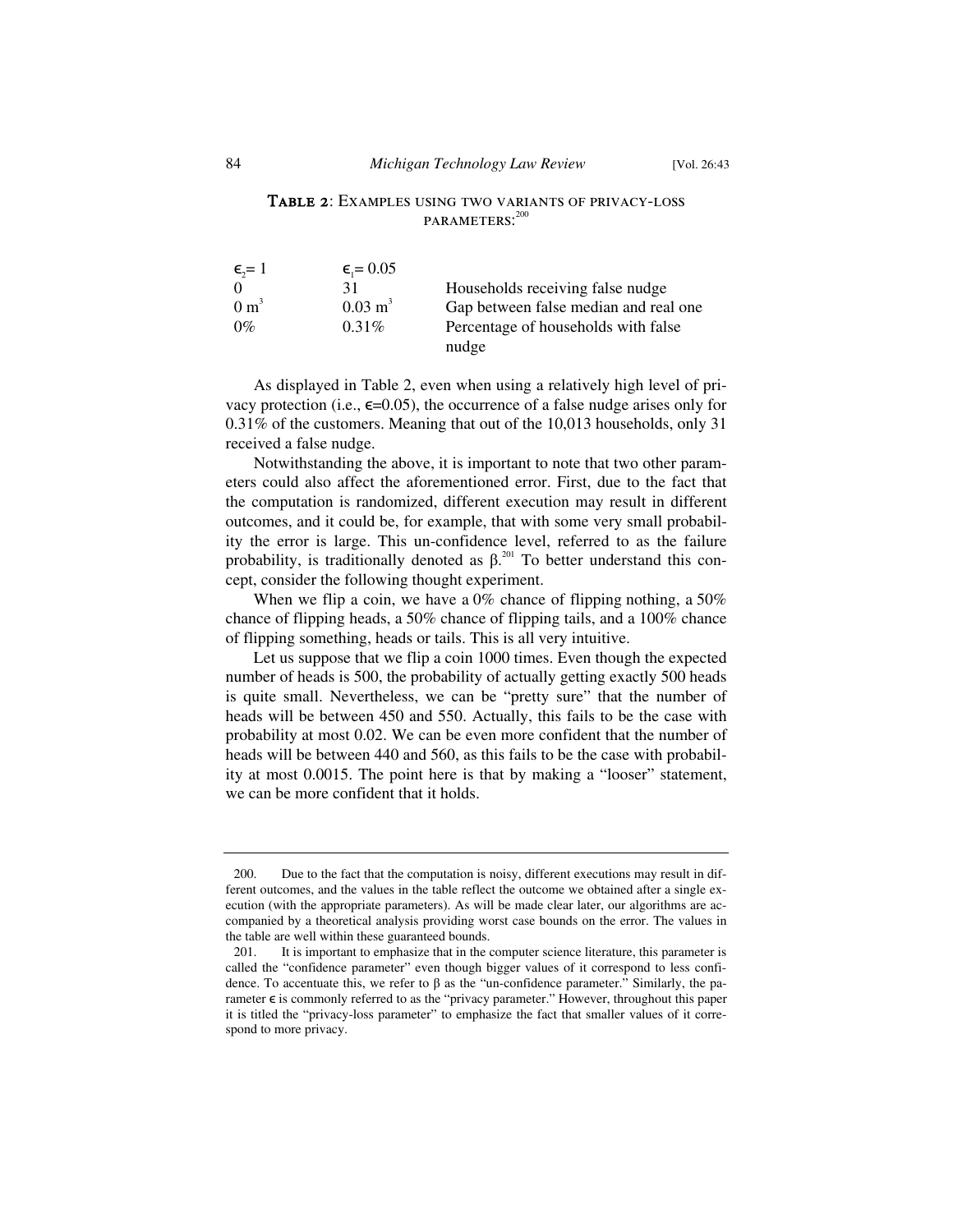Returning to our example, smaller values for  $\beta$  mean that our bounds hold with higher probability, but result in looser error bounds. Intuitively, we can think of  $\beta$  as 1/1000000. Again, this means that with small probability (at most 1/1000000) the actual error incurred might be bigger than the bounds stated next. Such a small probability of "failure" is standard. In addition to the privacy-loss parameter  $\epsilon$  and the failure probability  $\beta$ , at least in some cases the error also depends on the way in which we discretize the resulting approximation of the median. To better illustrate this concept, recall that, in the above example, the true median for the relevant group of customers is 7.1. Now consider the following two scenarios. In the first scenario, the city water company wants an approximate median which is a natural number between 1 and 15. In the second scenario, they want an approximate median in that range which is a multiplication of 0.1 (i.e., a number from 0.1, 0.2, 0.3, 1, 1.1, 1.2, . . ., 14.9, 15). That is, in the first scenario they aim to choose the approximate median from one of fifteen possible values and, in the second scenario, from 150 possible values. On the one hand, our discretization itself might incorporate errors into our estimation. To illustrate this idea, in the first scenario we can never identify a median with an error of zero (since a median with an error of zero cannot be an integer). On the other hand, it turns out that privately choosing an approximate median becomes harder (i.e., requires more noise) when our discretization contains more points. The reason for this increased difficulty is that an approximate median with higher precision contains (potentially, at least) more information about the data; hence, it requires more noise to be released privately. For example, deciding which of two numbers (say, 3 or 6) is a better choice for the median reveals very little information about the data (this is basically a single yes/no question), while identifying an approximate median with high precision necessitates much more information.<sup>2</sup>

The lesson from this example is that by discretizing the set of possible outputs (approximations for the median), the water company will inevitably incur one of these two types of errors. The first type, which we will call the discretization error, simply follows from the fact that A-Water's discretization might fail to contain a good choice for the median. This type of error becomes smaller if the company decides to use more points in the discretization. The second type of error follows from the fact that, to ensure privacy, the company ought to add more noise if the discretization contains more points. This type of error becomes larger if A-Water uses more points in the discretization. To further illustrate this concept, we will provide an example in which the number of points in the discretization will be denoted as X and X will equal 1000. Experiments with real data show that this number is a

 <sup>202.</sup> *See* Mark Bun et al., *Differentially Private Release and Learning of Threshold Functions*, IEEE 56TH ANN. SYMP. ON FOUNDS. COMPUTER SCI. 634, 634 (2015).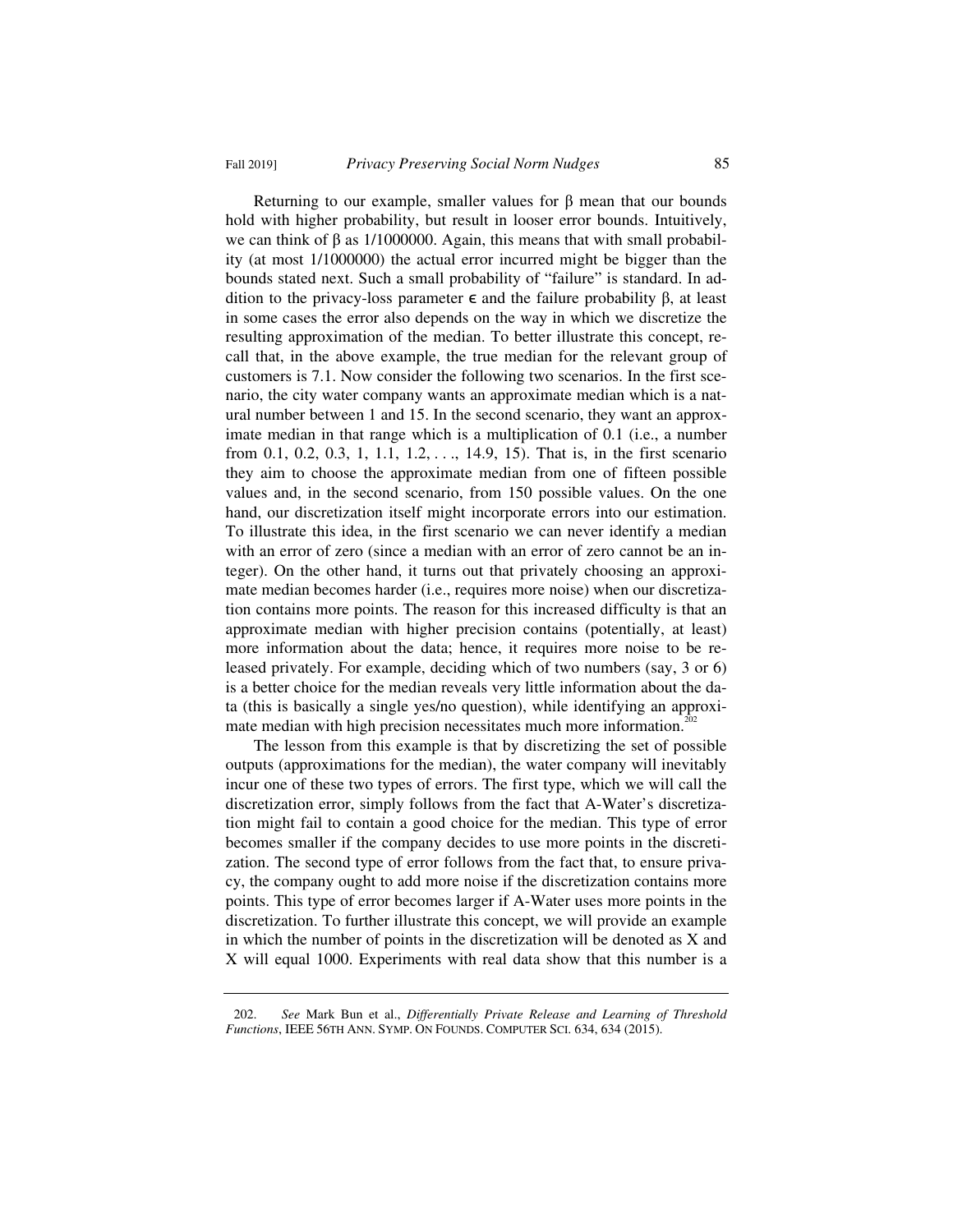reasonable choice in order to ensure that the discretization error remains small.

The exponential mechanism provides a good baseline for the problem of privately estimating the median.203 This mechanism is capable of identifying an approximate median with an error of, at most,  $(2/\epsilon) \ln(X/\beta)$  where  $\epsilon$  is our privacy parameter, X is the number of elements in our discretization, and  $\beta$  is the failure probability. To put things in context, assume that we choose the failure probability to be  $\beta = 1/1000000$ , and the privacy parameter to be 1 (comparable, and typically much better than current industry implementations of differential privacy). In addition, assume that our discretization satisfies the condition  $X = 1000$ . With these choices, the exponential mechanism guarantees an error of no more than 42. Again, this means that, except with probability at most 1/1000000, at most 42 consumers will "suffer" from an inaccurate comparison to the approximate median. Assuming that the city population is much bigger than 42, say  $\approx 100,000$ , then this error rate seems reasonable.<sup>204</sup>

There are several advanced constructions for differentially private medians that, under the above conditions, allow for privately identifying an approximate median with an error of at most  $(C/\epsilon) \cdot 2^{\log^* X} \cdot \log(1/\beta)$  for some large constant C. This means that (asymptotically) the error needs to grow much slower with the size of the discretization X. However, in the currently known constructions, the constant C is relatively big, and the gains of having a weaker dependency of the error in X only "kicks in" when X is huge. For our setting, in which  $X \le 1000$  suffices, these advanced constructions do not achieve better guarantees than the exponential mechanism.

The discussion thus far assumes that A-Water Corporation uses all of its users' data in order to identify an estimation for the median. Moreover, it assumes that the computed estimation would be reported to all of the customers in their monthly bills. However, for nudging purposes, it might be sufficient to release much less information which, consequently, increases accuracy. Specifically, in our example, the value of the (exact or approximate) median water consumption might not be important for the customer and thus, not a determinant factor for the effectiveness of the nudge. It is possible that simply indicating to Rose and David what their water consumption was and whether it was below or above the median (without disclosing the actual median value/estimation) will suffice. In this scenario, the error does not need to have any dependency on X, using a framework called joint differential privacy. Specifically, for privacy-loss and failure parameters  $\epsilon = 1$  and  $\beta = 1/1000000$ , the corporation will be able to guarantee an

 <sup>203.</sup> *See* Wood et al., *supra* note 14, at 244–46.

 <sup>204.</sup> *See generally* Amos Beimel et al., *Private Learning and Sanitization: Pure vs. Approximate Differential Privacy,* 12 THEORY OF COMPUTING 1 (2016).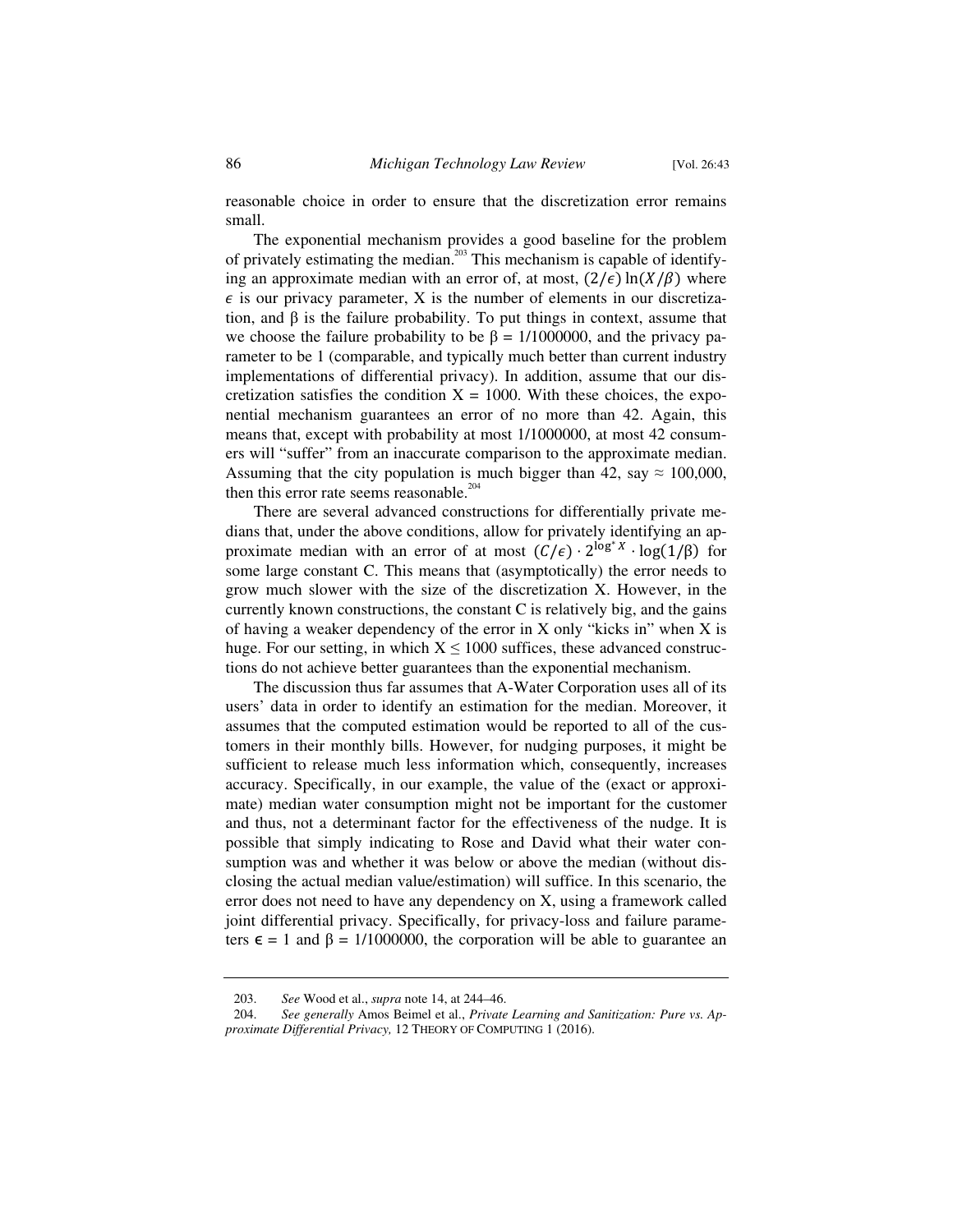error of at most 14, a significant improvement over the error of the exponential mechanism.

Table 3: Three examples for discretization:

| X-whole numbers | X-two points  | No median |                   |
|-----------------|---------------|-----------|-------------------|
|                 | after decimal | published |                   |
| -90             |               |           | $\epsilon = 1$    |
| -90             | 31            | 10.       | $\epsilon = 0.05$ |

The errors depicted in Table 3 are for a single median calculation. Ideally, we would want the corporation to protect customers' privacy not only during each billing cycle, but for a much longer time-span (e.g., 10 years, during which there are 60 billing cycles). Repeated calculations could potentially reveal more information about the data subjects over time and therefore, more noise ought to be added to each of the computations to maintain the same level of overall privacy.<sup>205</sup> However, this will unavoidably cause the corporation's errors in median approximations to increase. Thus, depending on the specific context, policy makers might require the nudging entity – A-Water Corporation – to protect against several billing cycles (referred to as user-level differential privacy in the literature)<sup>206</sup> or only against a single billing cycle (referred to as event-level differential priva- $\text{cv)}$ .<sup>20</sup>

As previously stated, privacy guarantees of differential privacy are controlled by the parameter  $\epsilon$ . Smaller  $\epsilon$  denotes more privacy and, in turn, more error. Traditionally, researchers in the theoretical literature had thought about the privacy parameter  $\epsilon$  as a small constant, say  $\epsilon = 0.1$ . However, current industrial applications of differential privacy (e.g., Apple) are using values such as  $\epsilon = 1$ , or 2, or even 8. In addition, these industrial applications typically use event-level differential privacy (i.e., protect against a single computation, which in our case corresponds to protecting against a single billing cycle).<sup>208</sup> Thus, when urging policymakers to make differential privacy the required standard for achieving privacy-preserving social norm nudges, it would be reasonable to follow the industry-level guarantees and deploy event-level differential privacy of  $\epsilon = 1$ , at least in the first step.

 <sup>205.</sup> *See* Wu, *supra* note 20, at 1137–40.

<sup>206.</sup> This is also known as user-level privacy.<br>207. This method is known as event-level privacy.

<sup>207.</sup> This method is known as event-level privacy.<br>208. E.g., Differential Privacy Team, Learning wi

 <sup>208.</sup> *E.g.*, Differential Privacy Team, *Learning with Privacy at Scale,* APPLE MACHINE LEARNING J. (Dec. 6, 2017), https://machinelearning.apple.com/2017/12/06/learning-withprivacy-at-scale.html.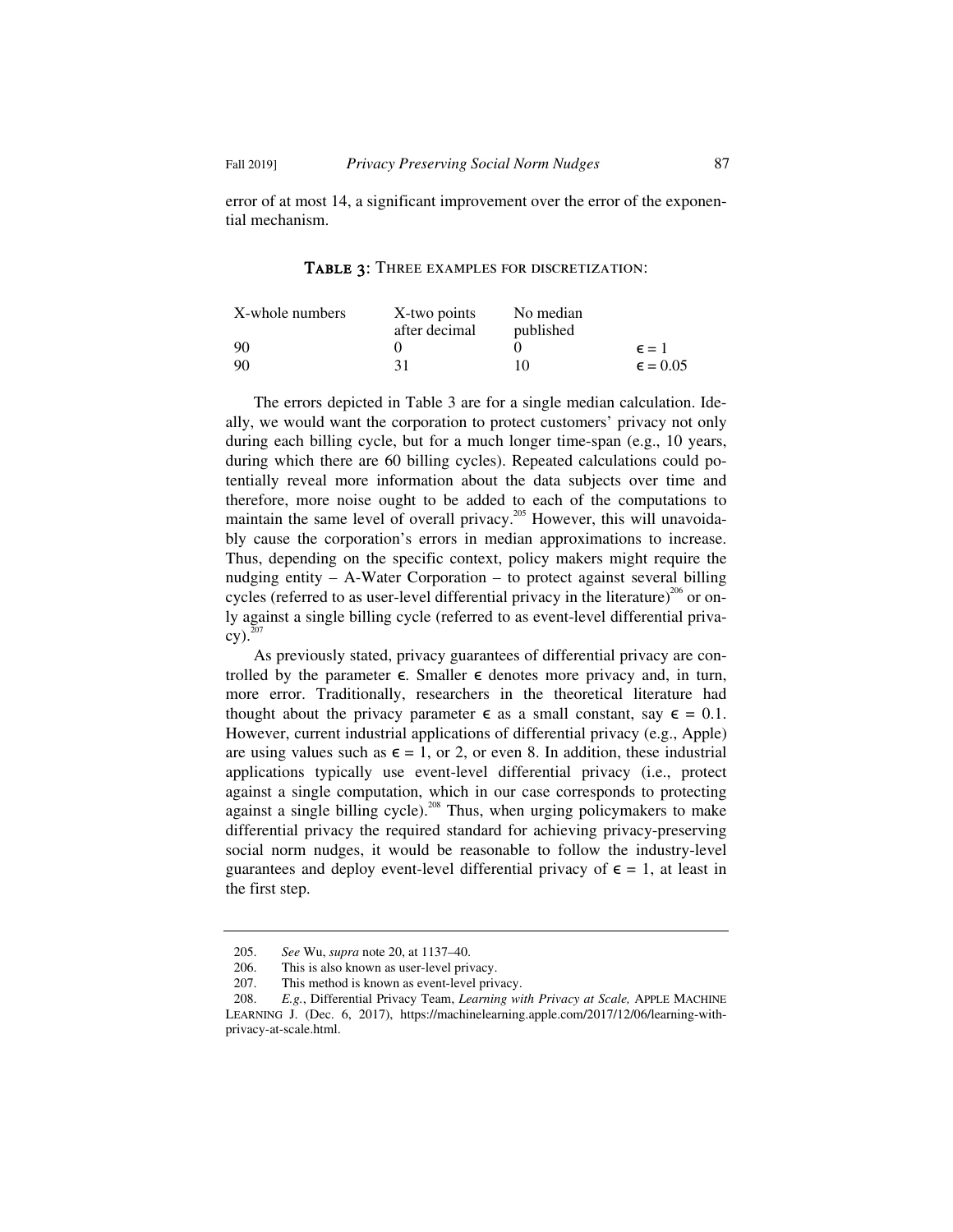As Table 4 indicates, using  $\epsilon = 1$  would allow the corporation to use the social norm nudge for a longer time-span (e.g., one year). Alternatively, if the corporation will choose not to disclose the exact median (or even an approximation of it), but to say that "*at least half of the households consume less than you*" it would even allow our hypothetical corporation to use it for 10 years. In the long-run, the tradeoff between privacy and social norm nudges is clear.

## TABLE 4: NUMBER OF HOUSEHOLDS WITH false nudge in the long run:

|                                           | One bill | One year | 10 years |
|-------------------------------------------|----------|----------|----------|
| $\epsilon = 1$ ; no median published      |          |          | 51       |
| $\epsilon$ = 1; median published with two |          |          | 230      |
| points after decimal                      |          |          |          |
| $\epsilon$ = 0.05; no median published    |          | 52       | 1908     |
| $\epsilon$ = 0.05; median published with  | 31       | 60       | 4541     |
| two points after decimal                  |          |          |          |

Again, the errors mentioned above are for a single median calculation. Adopting this approach to preserving privacy in the context of social norm nudges yields a number of practical benefits. First, adhering to this mathematical definition of privacy assures stronger protection against a wider range of potential privacy threats, in comparison to existing standards, even in circumstances in which it is difficult for the nudging entity to anticipate the type of attack on privacy.<sup>209</sup> Furthermore, using differential privacy provides guarantees even with respect to future information attacks not known or anticipated at the time of dissemination of the social norm nudge.<sup>210</sup> This increased privacy protection enables a broader utilization of social norm nudges that could substantially increase the effectiveness of the nudges. Last, but not least, differential privacy enables the nudging entity to control the tradeoff between data accuracy and the level of privacy preserved and, therefore, maintain the flexibility to accommodate different forms of nudges.

Thus far, this article highlighted the advantages of differential privacy framework over the widely-used de-identification techniques. However, for policymakers to require all nudging entities to adopt a *differential privacy*  framework, one must also consider the existing legislation. As pointed out by Kobbi Nissim and colleagues, there seems to be a gap between the legal and mathematical approach to privacy.<sup>211</sup> This is mainly because data pro-

 <sup>209.</sup> Wood et al., *supra* note 14, at 235.

 <sup>210.</sup> *Id.*

 <sup>211.</sup> Nissim et al., *supra* note 20, at 691.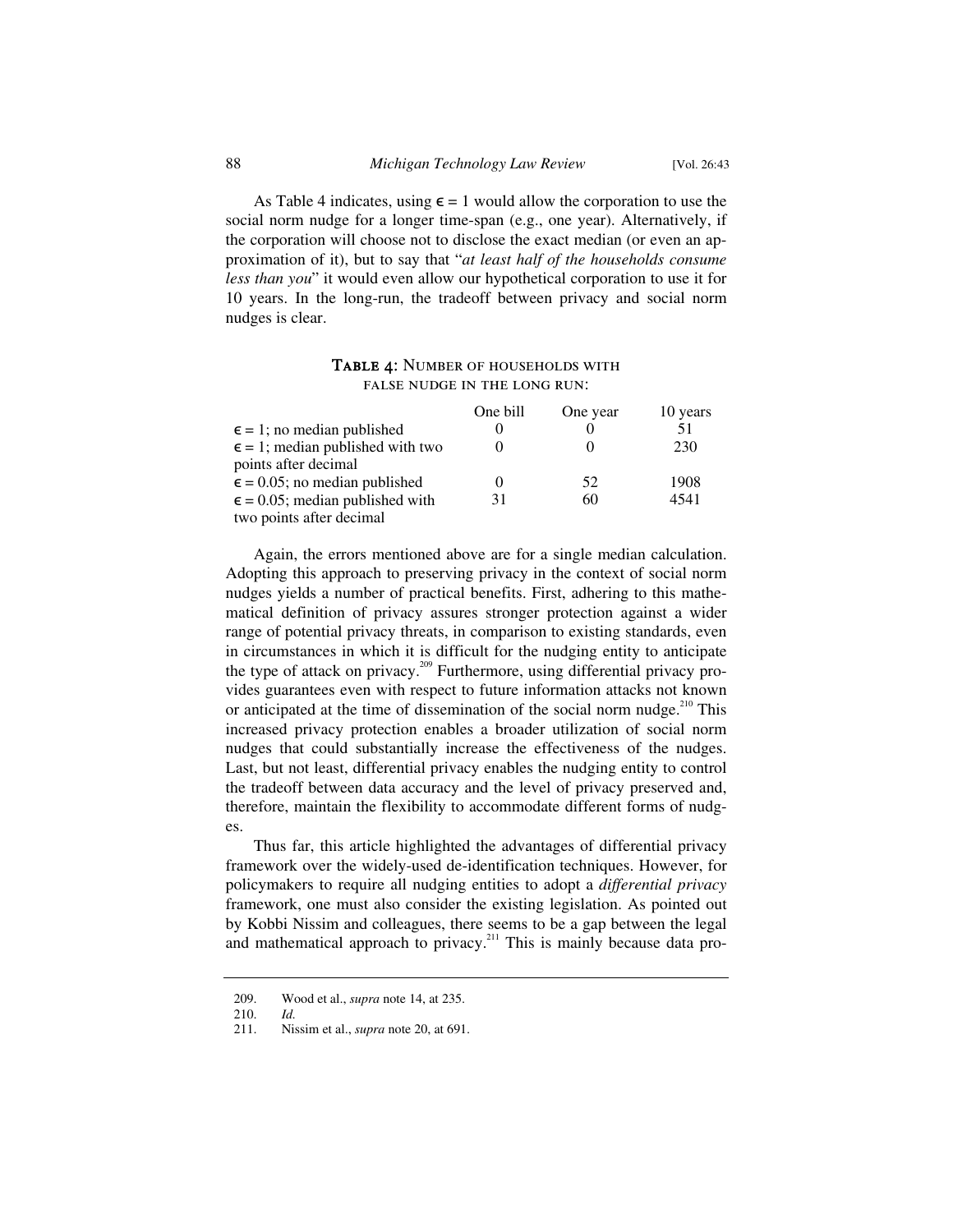Fall 2019] *Privacy Preserving Social Norm Nudges* 89

tection and privacy laws are generally context-specific, flexible, and open to interpretation. By contrast, differential privacy utilizes a mathematically rigorous definition. In this sense, it is plausible that this method of preserving privacy will pose a challenge to policymakers aiming to implement it as a binding standard. This challenge, or gap, between the two disciplines should not discourage policymakers from utilizing the advantages of differential privacy.<sup>212</sup> In fact, in a recent article, Nissim and colleagues were able to demonstrate that the differential privacy framework could satisfy relevant legal requirements for privacy protection.<sup>213</sup> By extracting formal mathematical requirements based on the legal standard set by the Family Educational Rights and Privacy Act ("FERPA"), $^{214}$  they were able to prove that a differential privacy framework satisfies the mathematical solution derived by FERPA.<sup>215</sup>

This is just one example of how the legal and mathematical approaches can coincide. Of course, the variety of data protection and privacy laws, as well as the wide range of areas in which social norms nudges could be implemented, make it difficult to produce a conclusive argument regarding the ability of differential privacy to satisfy the relevant legal requirements for privacy protection. Nevertheless, following Nissim and colleagues, we can assert that the differential privacy framework could protect privacy while satisfying the legal requirement set by legislatures in a wide range of scenarios. Differential privacy can satisfy the legal requirement that disseminated information will not reveal any specific PII or enable a third party to infer any attributes that are specific to a concrete individual. $^{216}$ 

## V. CONCLUSION

Social norm nudges are an important part of the regulatory toolbox. They are non-coercive, inexpensive, relatively easy to implement, and effective. Consequently, the advent of social nudges represents a new way for policymakers to promote a range of welfare-enhancing behaviors. At the same time, the use of social norm nudges presents a serious risk to privacy.

 <sup>212.</sup> It is important to note that the differential privacy framework has already been implemented in various real-world scenarios. *See, e.g.*, U.S. Census Bureau, Ctr. For Econ. Studies, ONTHEMAP, https://onthemap.ces.census.gov (last visited Sept. 14, 2019); Machanavajjhala et al., *Privacy: Theory Meets Practice on the Map*, IEEE 24TH ANN. INT'L CONF. ON DATA ENGINEERING 277, 283–85 (2008).

 <sup>213.</sup> Nissim et al., *supra* note 20, at 696.

 <sup>214.</sup> Family Education Rights and Privacy, 73 Fed. Reg. 74,853 (Dec.

 $9, 2008$ ).<br>215.

 <sup>215.</sup> Nissim et al., *supra* note 20, at 734–763.

 <sup>216.</sup> *See* Alexandra Wood, *Bridging Privacy Definitions: Differential Privacy and Concepts from Privacy Law & Policy* (Oct. 23, 2017), http://archive.dimacs.rutgers.edu/ Workshops/Barriers/Slides/Wood.pdf.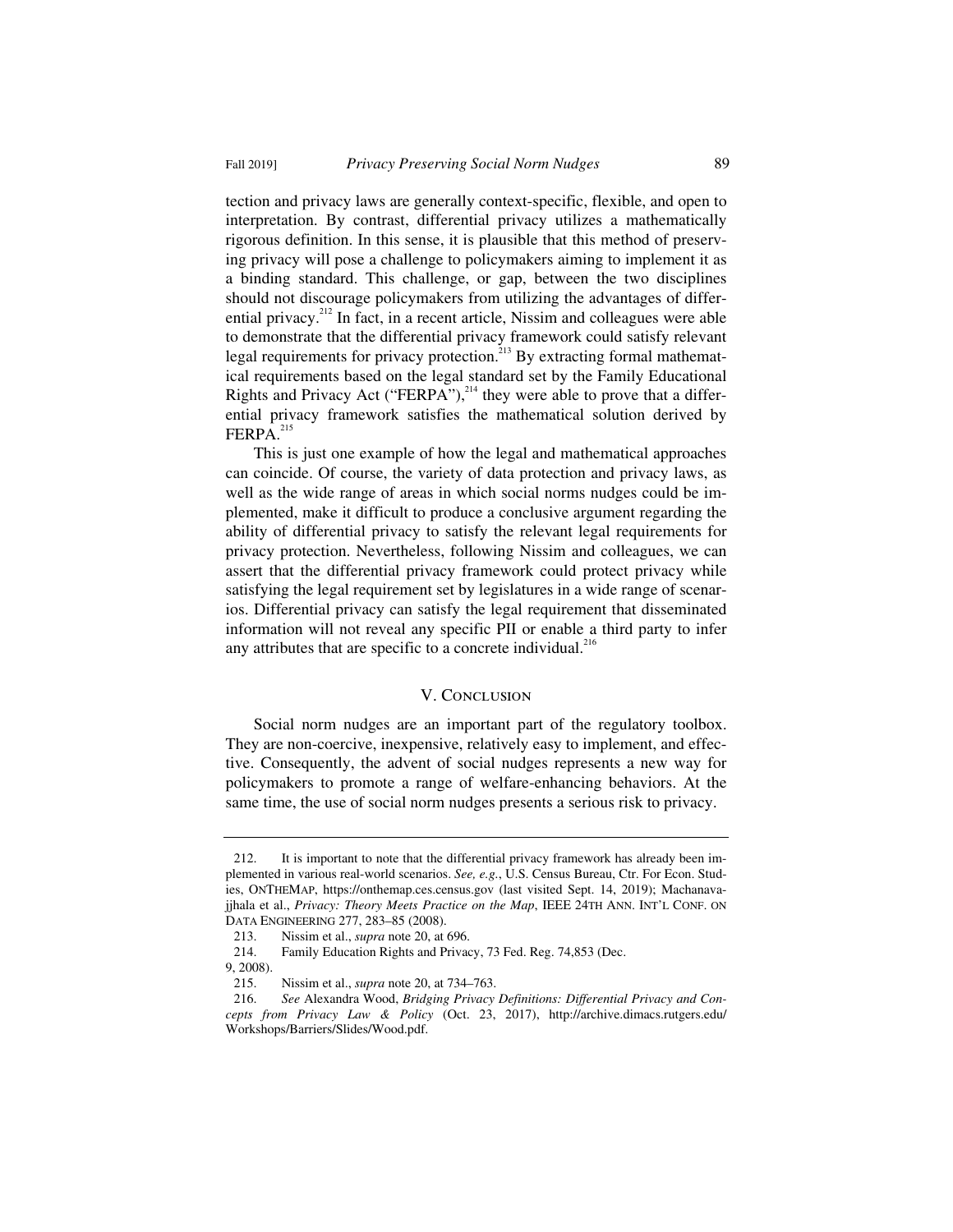Despite the importance of this threat both the literature on nudges and the regulatory establishment have given little attention to this problem. We have sought to fill this void by making two novel contributions. The first contribution is analytic: demonstrating that the very nature of social norm nudges can pose serious threats to individuals' privacy. The second contribution is policy-oriented: arguing that the strategy of *differential privacy* can be used to balance between the utility of social norms nudges and the risk of harming individuals' privacy.

Although privacy and data protection laws around the world tend to focus on de-identification techniques, scholars have repeatedly shown that these methods are not always able to achieve the desired outcome. Thus, to allay the privacy concerns described throughout this article, we suggest that policymakers should utilize a differential privacy framework to increase the likelihood of privacy protection while, at the same time, taking advantage of the regulatory potential of social norm nudges.

Differential privacy is a mathematical framework for guaranteeing privacy protection when analyzing data. It guarantees that a third party will not be able to learn any more from the information disseminated by analysis than he could have learned had the analysis been done without the data of any single individual, and considered an achievable standard "to replace or supplement fragile anonymization approaches."<sup>217</sup>

Undoubtedly, differential privacy does not solve all privacy concerns that may arise with regard to social norm nudges, nor will it protect the individual against unauthorized collection or processing of information or prevent security breaches. Furthermore, using differential privacy algorithm involves some tradeoffs between accuracy and privacy. Specifically, more "noise" yields better privacy but also less accurate computation (and, hence, poorer social norm nudges).

Nevertheless, throughout this article we have shown that by using an algorithm based on differential privacy, the nudging entity can create a variant of the social norm nudge that is both effective and provides sufficient protection of private data (based on the sensitivity of the data). Hence, the differential privacy framework provides an increased level of privacy preservation in comparison to leading methods of de-identification.

Our choice of focusing on water consumption (where privacy concerns are relatively mild) was motivated, in part, by the lack of literature on the subject. It was also driven by our belief that facilitating water conservation, given the looming risks of climate change, is one of the greatest challenges of global society. Improving our capacity to use social norm nudges can thus have significant value. Further, we believe that our argument and poli-

 <sup>217.</sup> Chin & Klinefelter, *supra* note 20, at 1423.